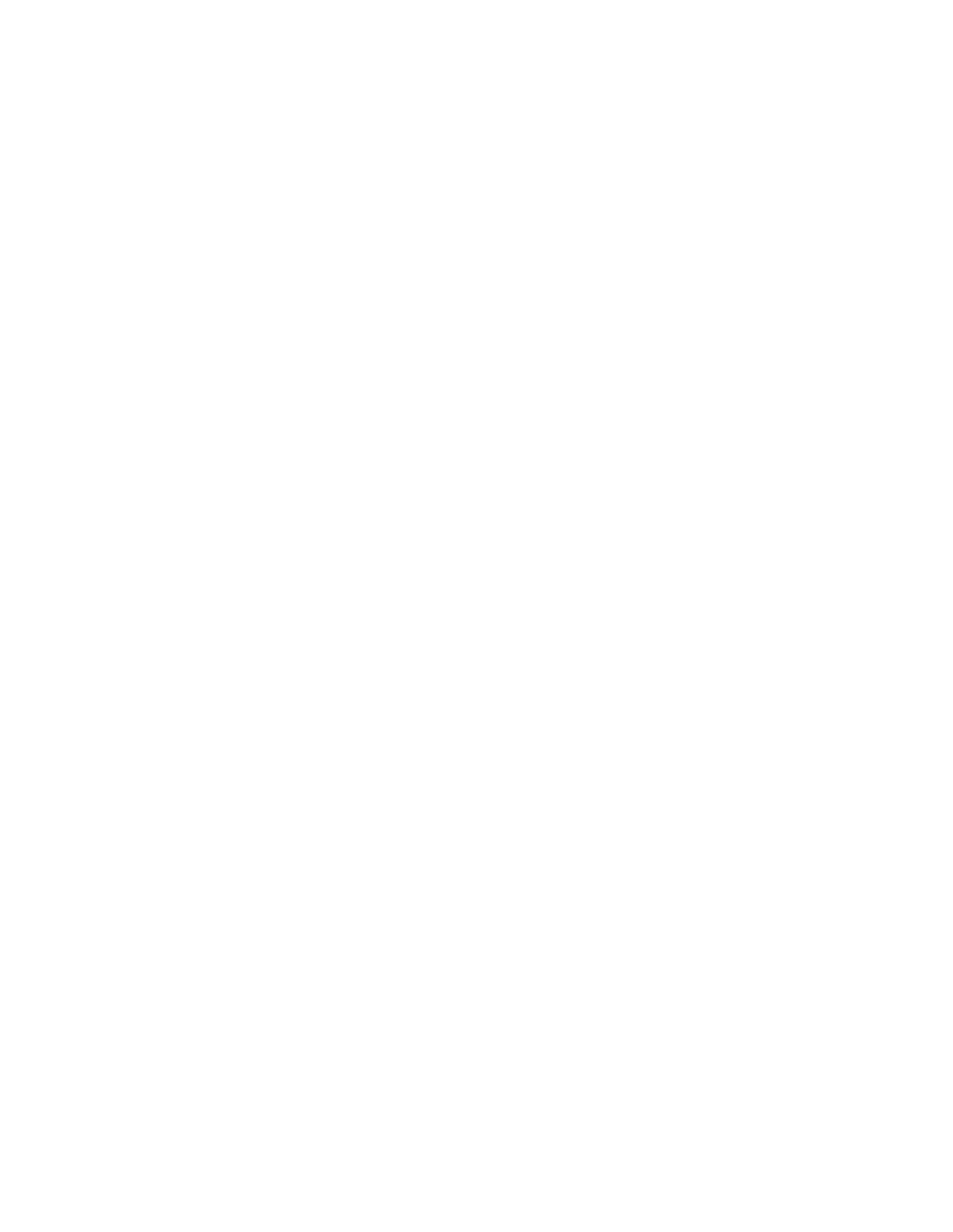By Gregory R. Littin

Prepared in cooperation with the City of Cedar Rapids

Data Series 657

**U.S. Department of the Interior U.S. Geological Survey**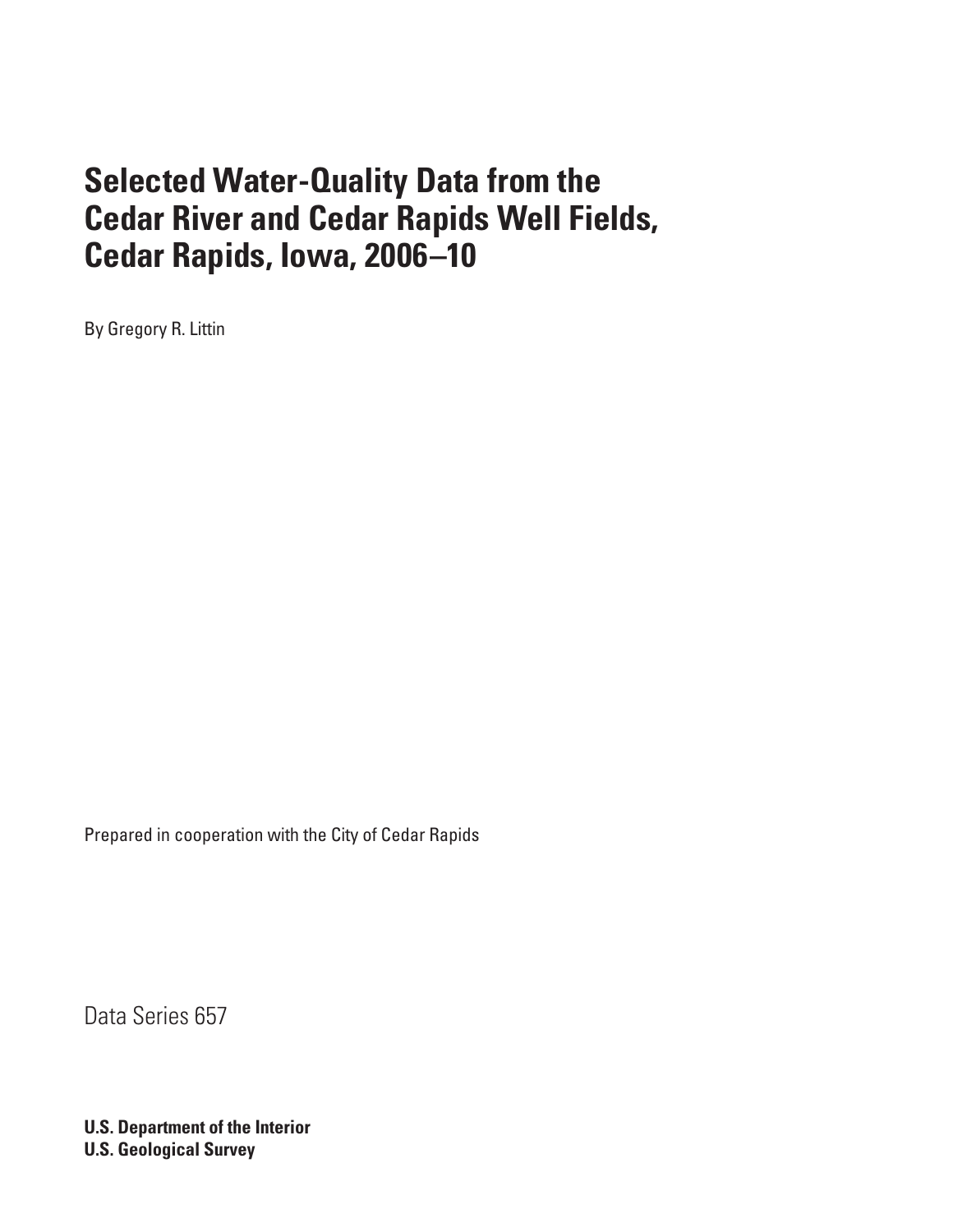## **U.S. Department of the Interior**

KEN SALAZAR, Secretary

## **U.S. Geological Survey**

Marcia K. McNutt, Director

U.S. Geological Survey, Reston, Virginia: 2012

For more information on the USGS—the Federal source for science about the Earth, its natural and living resources, natural hazards, and the environment, visit <http://www.usgs.gov>or call 1–888–ASK–USGS.

For an overview of USGS information products, including maps, imagery, and publications, visit<http://www.usgs.gov/pubprod>

To order this and other USGS information products, visit<http://store.usgs.gov>

Any use of trade, product, or firm names is for descriptive purposes only and does not imply endorsement by the U.S. Government.

Although this report is in the public domain, permission must be secured from the individual copyright owners to reproduce any copyrighted materials contained within this report.

Suggested citation:

Littin, G.R., 2012, Selected water-quality data from the Cedar River and Cedar Rapids well fields, Cedar Rapids, Iowa, 2006–10: U.S. Geological Survey Data Series 657, 32 p.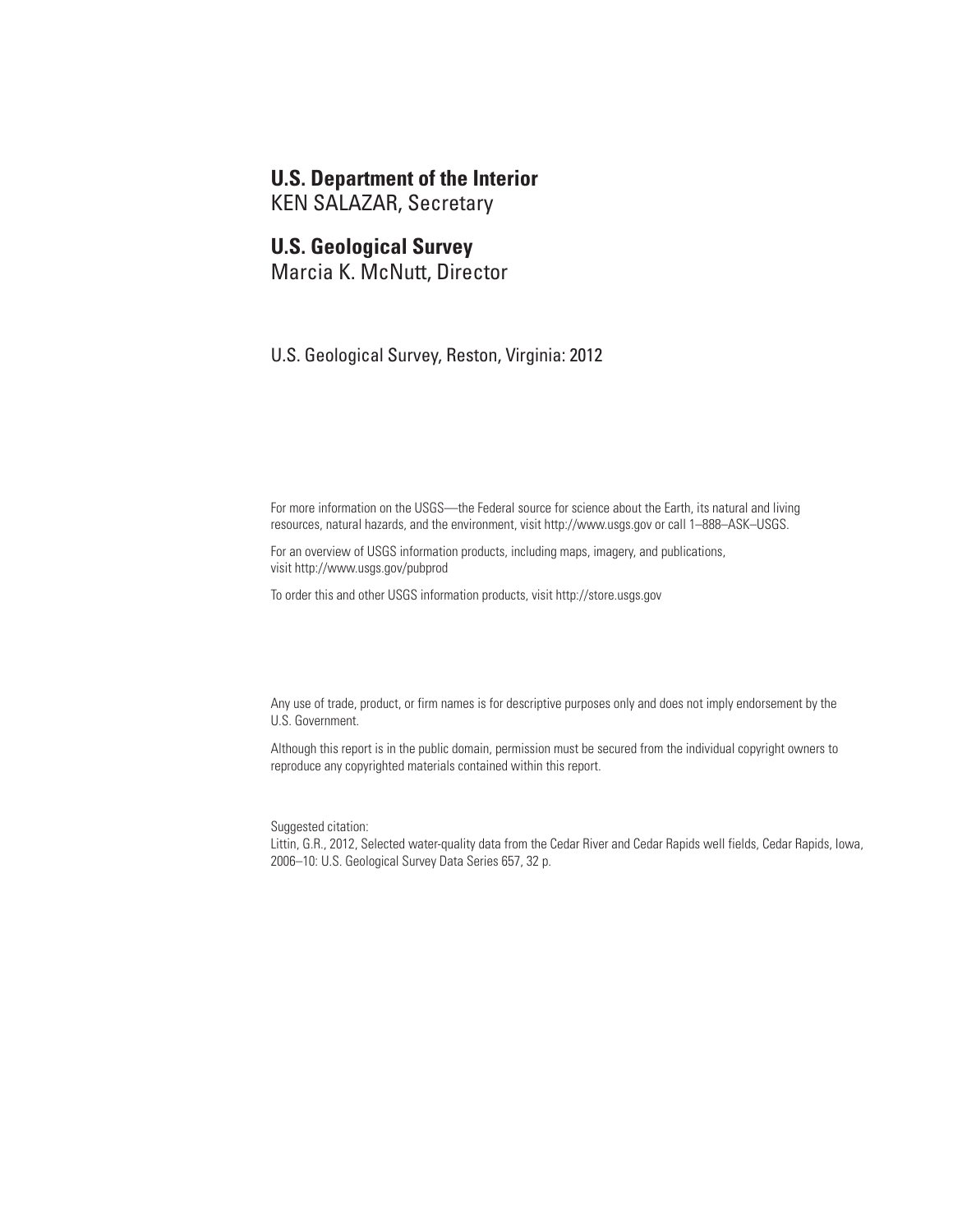# **Contents**

# **Figures**

| 1. Map showing groundwater and surface-water quality sampling sites, |
|----------------------------------------------------------------------|
|                                                                      |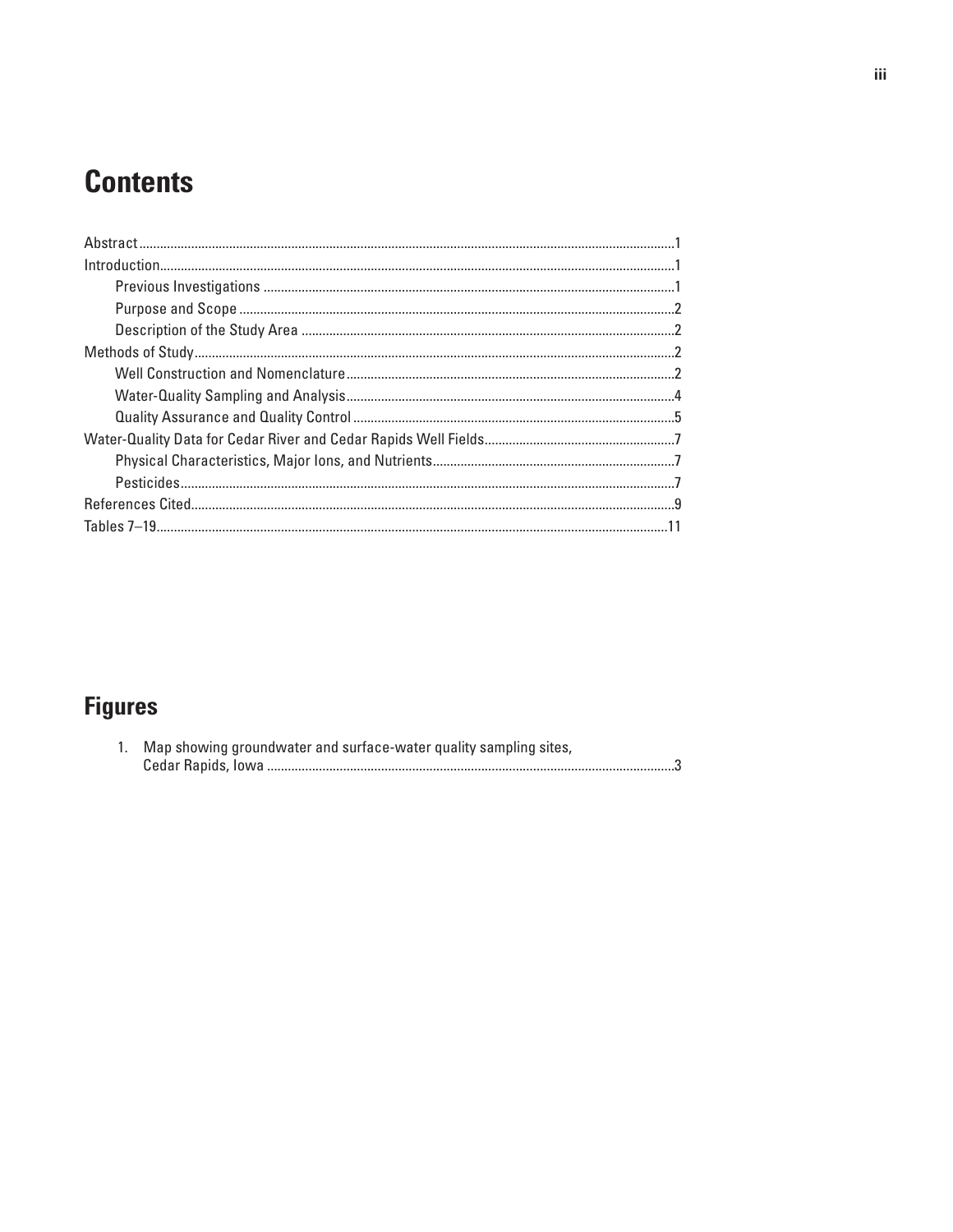## **Tables**

| 1.  | Information on groundwater and surface-water quality data-collection sites,                                                                                |  |
|-----|------------------------------------------------------------------------------------------------------------------------------------------------------------|--|
| 2.  | Nutrients, dissolved organic carbon, and physical characteristics analyzed for                                                                             |  |
| 3.  |                                                                                                                                                            |  |
| 4.  |                                                                                                                                                            |  |
| 5.  | Replicate water-quality data for nutrients, major ions, and pesticides in<br>groundwater and surface-water samples, Cedar Rapids, Iowa, calendar years     |  |
| 6.  | Surrogate pesticide data for groundwater and surface-water samples with<br>minimum, maximum, median, and mean percent recovery, Cedar Rapids, Iowa,        |  |
| 7.  | Summary statistics for physical characteristics of groundwater and surface-<br>water samples, for all sites combined, Cedar Rapids, Iowa, calendar years   |  |
| 8.  | Summary statistics for physical characteristics of groundwater and surface-<br>water samples, by site, Cedar Rapids, Iowa, calendar years 2006-1012        |  |
| 9.  | Summary statistics for major ions in groundwater and surface-water samples,<br>for all sites combined, Cedar Rapids, Iowa, calendar years 2006-1014        |  |
| 10. | Summary statistics for major ions in groundwater and surface-water samples,                                                                                |  |
| 11. | Summary statistics for nutrients in groundwater and surface-water samples,<br>for all sites combined, Cedar Rapids, Iowa, calendar years 2006-1015         |  |
| 12. | Summary statistics for nutrients in groundwater and surface-water samples,                                                                                 |  |
| 13. | Summary statistics for major ions and nutrients in groundwater and surface-<br>water samples, by site, Cedar Rapids, Iowa, calendar years 2006-1016        |  |
| 14. | Description of pesticides in water-quality samples, Cedar Rapids, Iowa,                                                                                    |  |
| 15. | Pesticides that were not detected in water-quality samples, Cedar Rapids,                                                                                  |  |
| 16. | Selected pesticides detected and frequency of detections in groundwater and<br>surface-water samples, for all sites combined, Cedar Rapids, Iowa, calendar |  |
| 17. | Selected pesticides detected and frequency of detections in groundwater<br>and surface-water samples, Cedar Rapids, Iowa, calendar years 2006-1026         |  |
| 18. | Selected pesticides detected and frequency of detections in groundwater<br>and surface-water samples, by site, Cedar Rapids, Iowa, calendar years          |  |
| 19. | Virus in groundwater and surface-water samples, by site, Cedar Rapids, Iowa,                                                                               |  |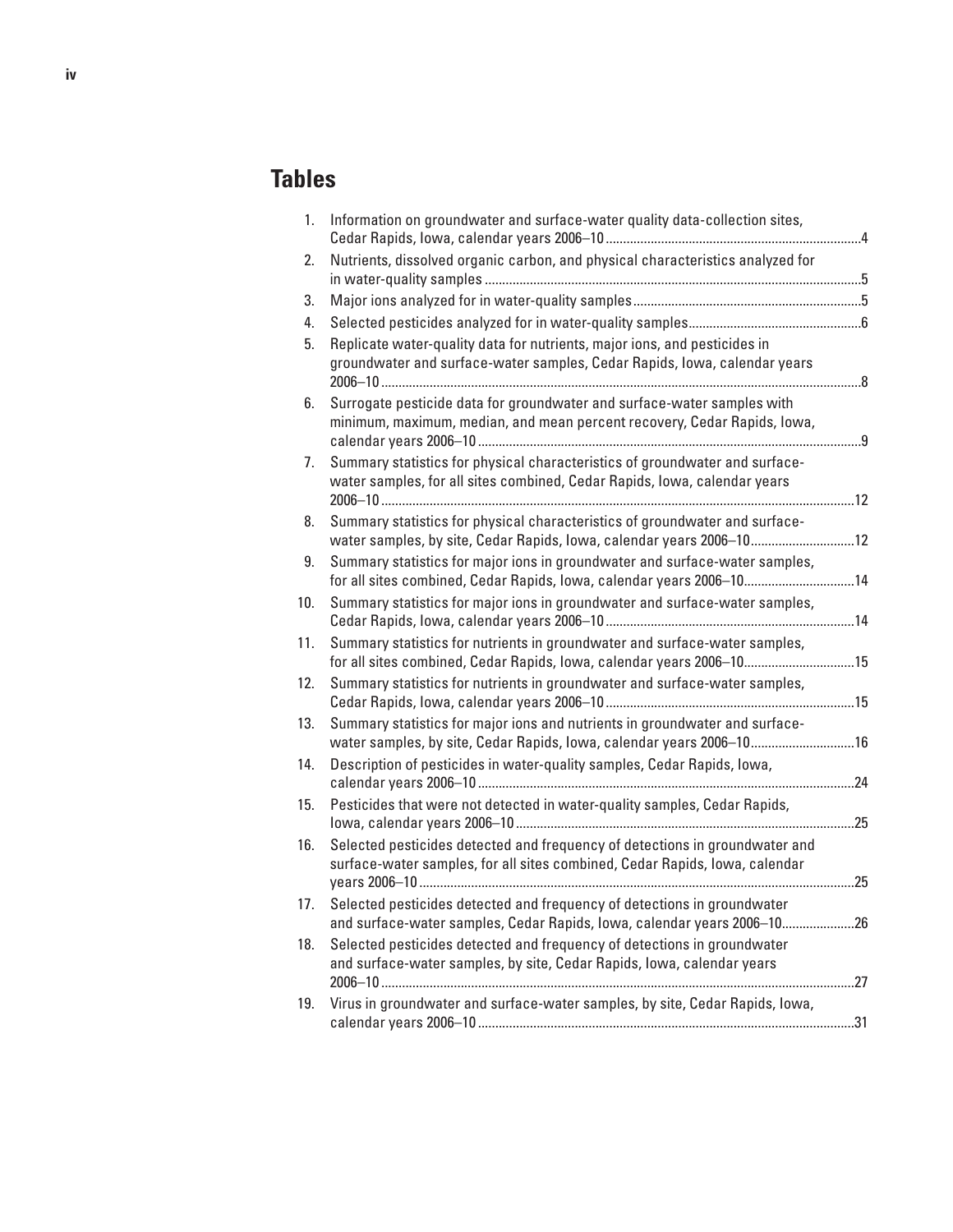## **Conversion Factors**

Inch/Pound to SI

| <b>Multiply</b>                  | By        | <b>To obtain</b>                    |
|----------------------------------|-----------|-------------------------------------|
|                                  | Area      |                                     |
| square mile $(m2)$               | 2.590     | square kilometer (km <sup>2</sup> ) |
|                                  | Length    |                                     |
| inch $(in.)$                     | 2.54      | centimeter (cm)                     |
| foot $({\rm ft})$                | 0.3048    | meter (m)                           |
| mile $(mi)$                      | 1.609     | kilometer (km)                      |
|                                  | Volume    |                                     |
| cubic foot $(ft^3)$              | 0.02832   | cubic meter $(m^3)$                 |
| million gallons (Mgal)           | 3,785     | cubic meter $(m3)$                  |
|                                  | Flow rate |                                     |
| cubic foot per second $(ft^3/s)$ | 0.02832   | cubic meter per second $(m^3/s)$    |
| million gallons per day (Mgal/d) | 0.04381   | cubic meter per second $(m^3/s)$    |

Temperature in degrees Celsius (°C) may be converted to degrees Fahrenheit (°F) as follows:

°F=(1.8×°C)+32

Vertical coordinate information is referenced to North American Vertical Datum of 1988 (NAVD 88).

Horizontal coordinate information is referenced to North American Datum of 1983 (NAD 83).

Elevation, as used in this report, refers to distance above the vertical datum.

Transmissivity: The standard unit for transmissivity is cubic foot per day per square foot times foot of aquifer thickness [(ft3/d)/ft<sup>2</sup>]ft. In this report, the mathematically reduced form, foot squared per day (ft<sup>2</sup>/d), is used for convenience.

Specific conductance is given in microsiemens per centimeter at 25 degrees Celsius (µS/cm at  $25^{\circ}$ C).

Concentrations of chemical constituents in water are given either in milligrams per liter (mg/L) or micrograms per liter (µg/L).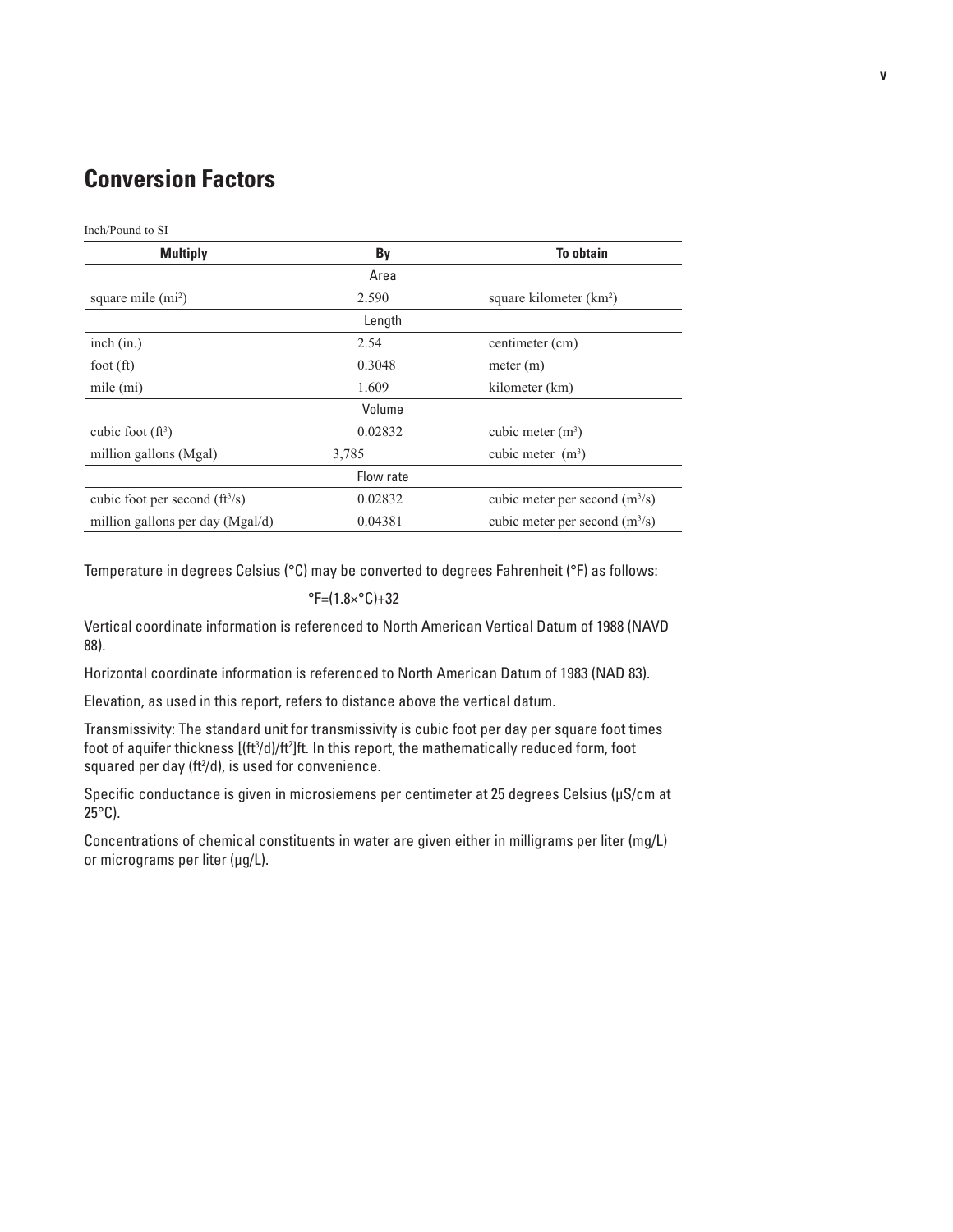# **Acknowledgments**

The author thanks the personnel of the Cedar Rapids Water Division for their assistance in data collection and construction of monitoring wells.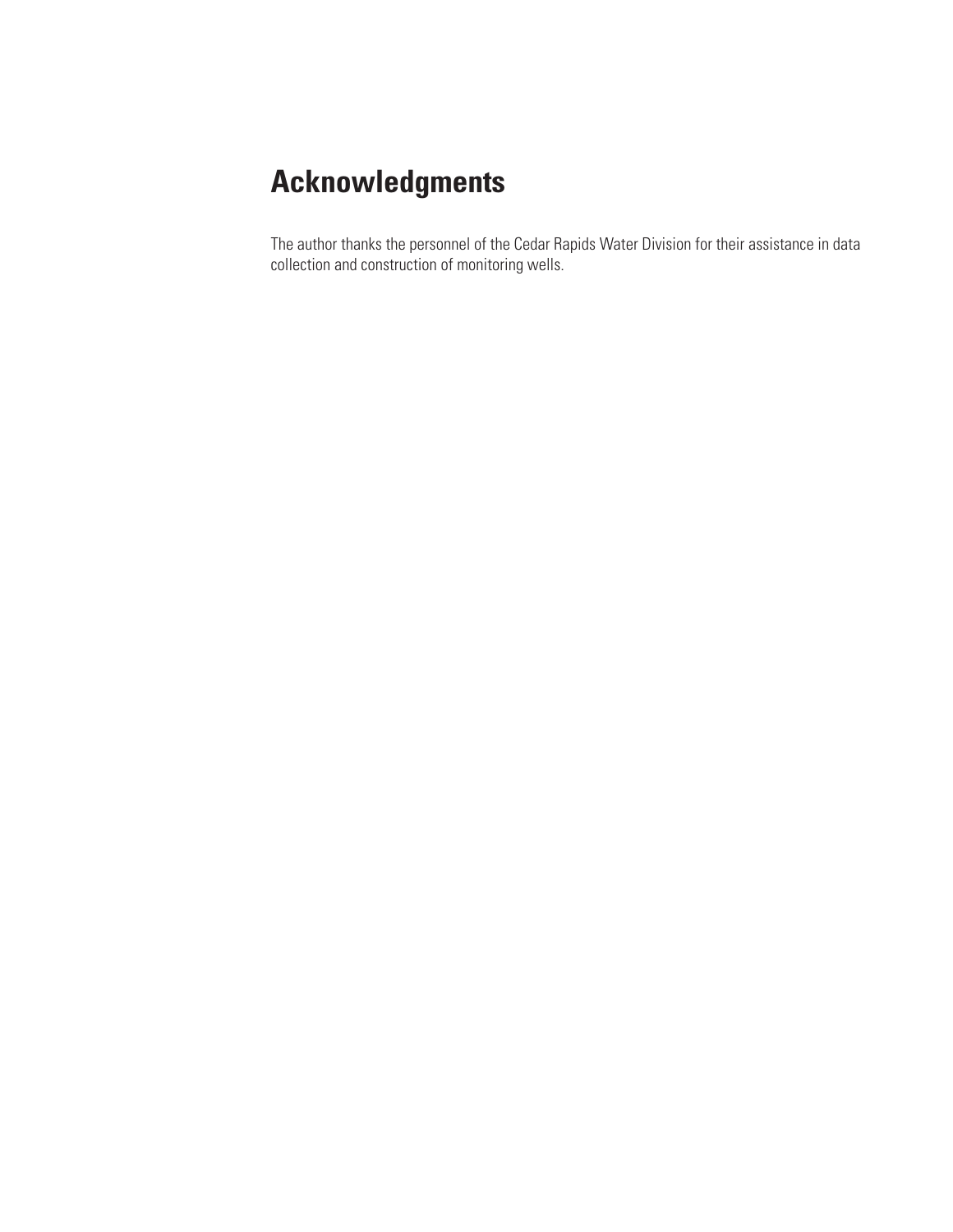### <span id="page-8-0"></span>By Gregory R. Littin

## **Abstract**

The Cedar River alluvial aquifer is the primary source of municipal water in the Cedar Rapids, Iowa area. Municipal wells are completed in the alluvial aquifer approximately 40 to 80 feet below land surface. The City of Cedar Rapids and the U.S. Geological Survey have been conducting a cooperative study of the groundwater-flow system and water quality of the aquifer since 1992. Cooperative reports between the City of Cedar Rapids and the U.S. Geological Survey have documented hydrologic and water-quality data, geochemistry, and groundwater models. Water-quality samples were collected for studies involving well field monitoring, trends, source-water protection, groundwater geochemistry, surface-water–groundwater interaction, and pesticides in groundwater and surface water. Water-quality analyses were conducted for major ions (boron, bromide, calcium, chloride, fluoride, iron, magnesium, manganese, potassium, silica, sodium, and sulfate), nutrients (ammonia as nitrogen, nitrite as nitrogen, nitrite plus nitrate as nitrogen, and orthophosphate as phosphorus), dissolved organic carbon, and selected pesticides including two degradates of the herbicide atrazine. Physical characteristics (alkalinity, dissolved oxygen, pH, specific conductance and water temperature) were measured in the field and recorded for each water sample collected. This report presents the results of routine water-quality data-collection activities from January 2006 through December 2010. Methods of data collection, quality-assurance, and water-quality analyses are presented. Data include the results of water-quality analyses from quarterly sampling from monitoring wells, municipal wells, and the Cedar River.

## **Introduction**

The City of Cedar Rapids, in Linn County, Iowa, obtains its municipal water supply from a shallow alluvial aquifer adjacent to the Cedar River. Fifty-three vertical wells and four horizontal collector wells are completed at about 40 to 80 feet (ft) below land surface. Vertical wells gradually are being replaced by higher-yielding horizontal collector wells, but

many of the vertical wells are used regularly or are in standby operation. Adequate quantities of generally high-quality water have been obtained from the alluvial aquifer since the resource was developed in 1962. Although, increasing population and industrial development generally have increased the demand for municipal water, Cedar Rapids pumped about 35 million gallons per day (Mgal/d) from the alluvial aquiver in 2010 as compared with nearly 40 Mgal/d in 2005, a decrease of about 12 percent. However, peak demands were as much as 49 Mgal/d at certain times, typically during summer months (T. Baloch, City of Cedar Rapids Water Division, written commun., April 2011). To document the quality of water available from the Cedar River and the alluvial aquifer, the City of Cedar Rapids and the U.S. Geological Survey (USGS) have been conducting a cooperative study of the groundwater-flow system, surface-water system, and water quality in and near the well fields since 1992.

#### **Previous Investigations**

Schulmeyer (1995) analyzed the effect of the Cedar River on the quality of groundwater near the municipal well fields. Schnoebelen and Schulmeyer (1996) documented hydrogeologic data collected and compiled from October 1992 to March 1996. Schulmeyer and Schnoebelen (1998) described the hydrogeology near the municipal well fields, documented a groundwater-flow model constructed to simulate regional groundwater flow under steady-state conditions, identified sources of water to the municipal well fields, and assessed temporal and spatial variations of selected waterquality constituents and properties. Boyd (1998) characterized groundwater flow near the municipal well fields using selected environmental isotopes and tracers. Boyd (1999) evaluated the occurrence and distribution of concentrations of selected pesticides in the alluvial aquifer and Cedar River following springtime application of these pesticides to upstream cropland areas. Boyd and others (1999) further documented hydrogeologic data collected in the Cedar Rapids area from April 1996 to March 1999. Littin and Schnoebelen (2010) documented water-quality data collected in the Cedar Rapids area from calendar years 1999 to 2005.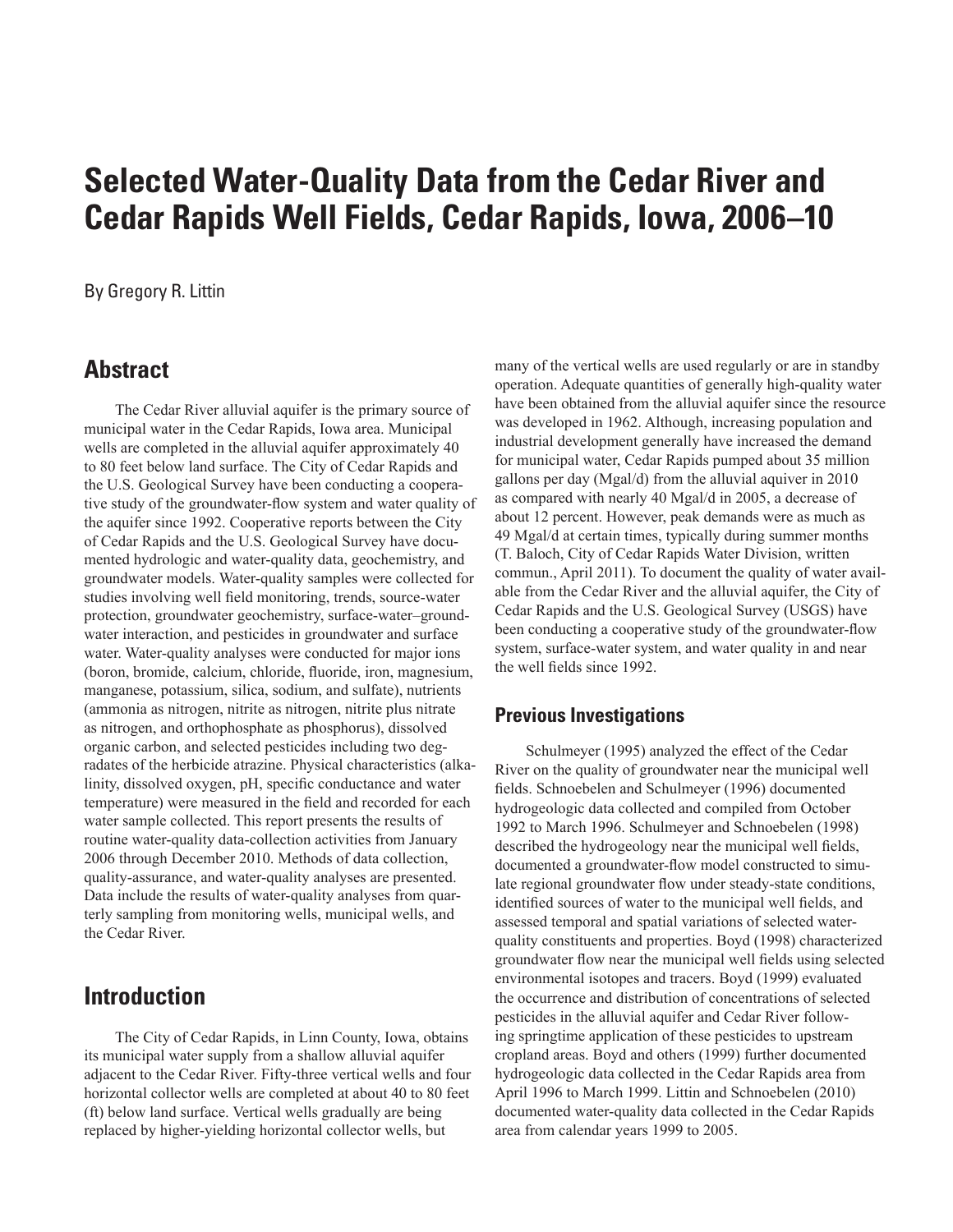#### <span id="page-9-0"></span>**Purpose and Scope**

This report presents the results of water-quality datacollection activities from January 2006 through December 2010 for a study conducted by the USGS, in cooperation with the City of Cedar Rapids, Iowa. Data presented in this report include results of water-quality analyses and physical characteristics of water samples measured during sample collection from the Cedar River, the Cedar Rapids waterworks, and 11 wells in the Cedar Rapids municipal well fields.

### **Description of the Study Area**

Cedar Rapids is within Linn County in east-central Iowa; municipal water for the City of Cedar Rapids is supplied from three well fields (Seminole, East, and West) along the Cedar River (fig. 1). The City of Cedar Rapids has a population of about 126,300 (U.S. Census Bureau, 2011). Several large industries are major water users resulting in a per capita water usage that is nearly three times the national average for a city of this size (R. Hesemann, Cedar Rapids Water Division, written commun., February 2004). The Cedar River Basin drains an area of about 6,510 square miles (mi<sup>2</sup>) upstream from the stream-gaging station at Cedar Rapids (Cedar River at Cedar Rapids, USGS station number 05464500). Upstream land use is greater than 90 percent agriculture, dominated by corn and soybeans. Livestock raised in the area include cattle and hogs. Average annual precipitation for 2006 through 2010 was about 43 inches (in.) per year in the Cedar Rapids area (Iowa State University, 2011). Extreme daily mean flows recorded at the stream-gaging station during this reporting period were 138,000 cubic feet per second  $(f_3^3/s)$  on June 13, 2008, and 1,270 ft3 /s on December 22, 2008 (U.S. Geological Survey, 2011). Extreme daily mean flows recorded during the period of record (1903–2010) were 138,000 ft<sup>3</sup> /s on June 13, 2008, and 140 ft3 /s on November 18, 1989 (U.S. Geological Survey, 2011).

Hydrogeologic units in and near the well fields consist of an unconsolidated surficial layer of glacial till, loess, and the Cedar River alluvium (alluvial aquifer), underlain by carbonate bedrock of Devonian and Silurian age. The flood plain ranges from about 1,000 to 3,300 ft wide in the study area. The upland topography is characterized by rolling hills of low relief. Typically, glacial till and loess form upland areas that bound the alluvial aquifer. The alluvial aquifer ranges from 5 to 95 ft thick near the well fields and consists of a sequence of coarse sand and gravel at the base, grading upward to fine sand, silt, and clay near the surface. The thickness of the alluvium decreases as distance from the Cedar River increases; the thinnest alluvium is adjacent to the valley walls. The alluvial valley is bounded by steep bluffs that rise almost 200 ft above the river floodplain, and*,* in places, bedrock is exposed. The bedrock aquifer has a maximum thickness of about 700 ft near the well fields. The bedrock aquifer primarily consists of jointed and fractured limestone and dolomite, with some

interbedded chert and shale (Schulmeyer and Schnoebelen, 1998). No municipal wells have been completed in the bedrock aquifer, but it is used locally by private landowners and some industrial users. The unconsolidated surficial layers, carbonate bedrock of Devonian and Silurian age, and deeper hydrogeologic units are described in detail by Hansen (1970), Wahl and Bunker (1986), and Schulmeyer and Schnoebelen (1998).

The alluvial aquifer is recharged by infiltration from the Cedar River, precipitation, and seepage from the underlying bedrock and adjacent hydrogeologic units. In areas affected by municipal pumping, groundwater flow is from the Cedar River toward the well fields; in areas outside those affected by municipal pumping, groundwater flow is toward the Cedar River. The Cedar River is in direct hydraulic connection with the alluvial aquifer (Turco and Buchmiller, 2004). Hansen (1970) calculated an approximate transmissivity of the alluvial aquifer to be about 20,000 feet squared per day (ft<sup>2</sup>/d). Subsequent investigations by Schulmeyer (1995) indicate that the transmissivity ranges from about 1,500 to19,000 ft<sup>2</sup>/d, depending on the physical properties of the alluvium. In May 2006, a contractor to the City of Cedar Rapids performed an aquifer test using Seminole well 10 (an abandoned well located on the edge of the river bank). This aquifer test yielded a transmissivity value of approximately 15,000 ft<sup>2</sup> /d (R. Hesemann, Cedar Rapids Water Division, oral commun., March 2007).

## **Methods of Study**

Samples for water-quality analysis were collected from the Cedar River, monitoring wells within the municipal well fields, municipal wells, and the Cedar Rapids waterworks plant. Data include results of water-quality analyses and physical characteristics measured at the time of sample collection. Well locations used for sampling are shown in figure 1. Statistics (minimum, maximum, mean, and median) were compiled for all water-quality samples. In addition, methods of quality assurance of samples are discussed and data on quality-control samples are presented.

### **Well Construction and Nomenclature**

Wells sampled during the study included 2- and 4-in. outer-diameter monitoring wells. The monitoring wells were installed using hollow-stem auger drilling techniques and completed with polyvinyl-chloride (PVC) flush-joint casing. Bentonite grout was installed around the casing 6 to 8 ft below land surface, and the wells were capped with a cement pad at the surface. Well depths ranged from 22.5 to 42.5 ft. Wellconstruction information for all the monitoring wells is listed in table 1.

The monitoring wells are named according to a convention that includes the year the well was installed (for example, 1993), the agency identifier (USGS), the local project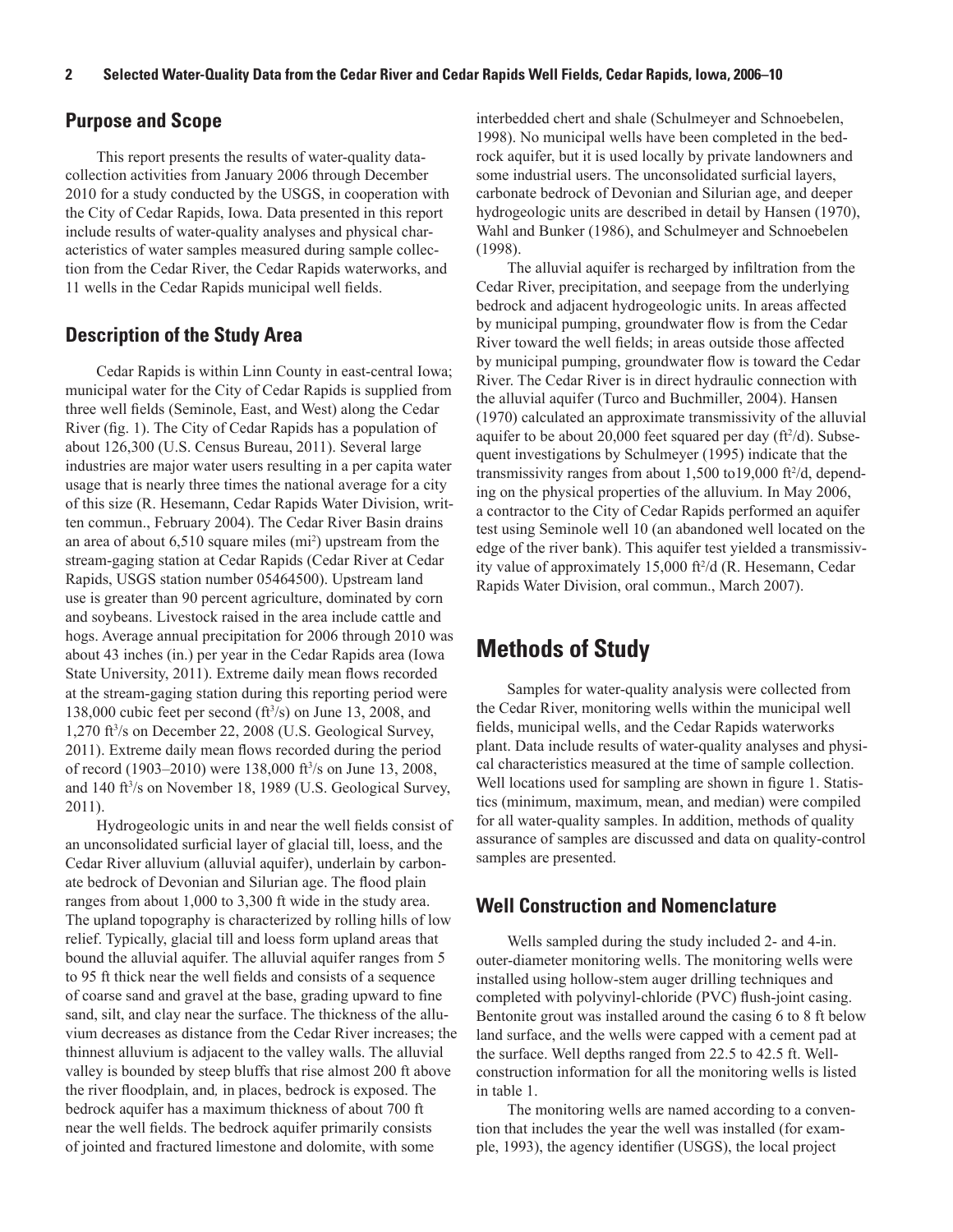<span id="page-10-0"></span>

**Figure 1.** Groundwater and surface-water quality sampling sites, Cedar Rapids, Iowa.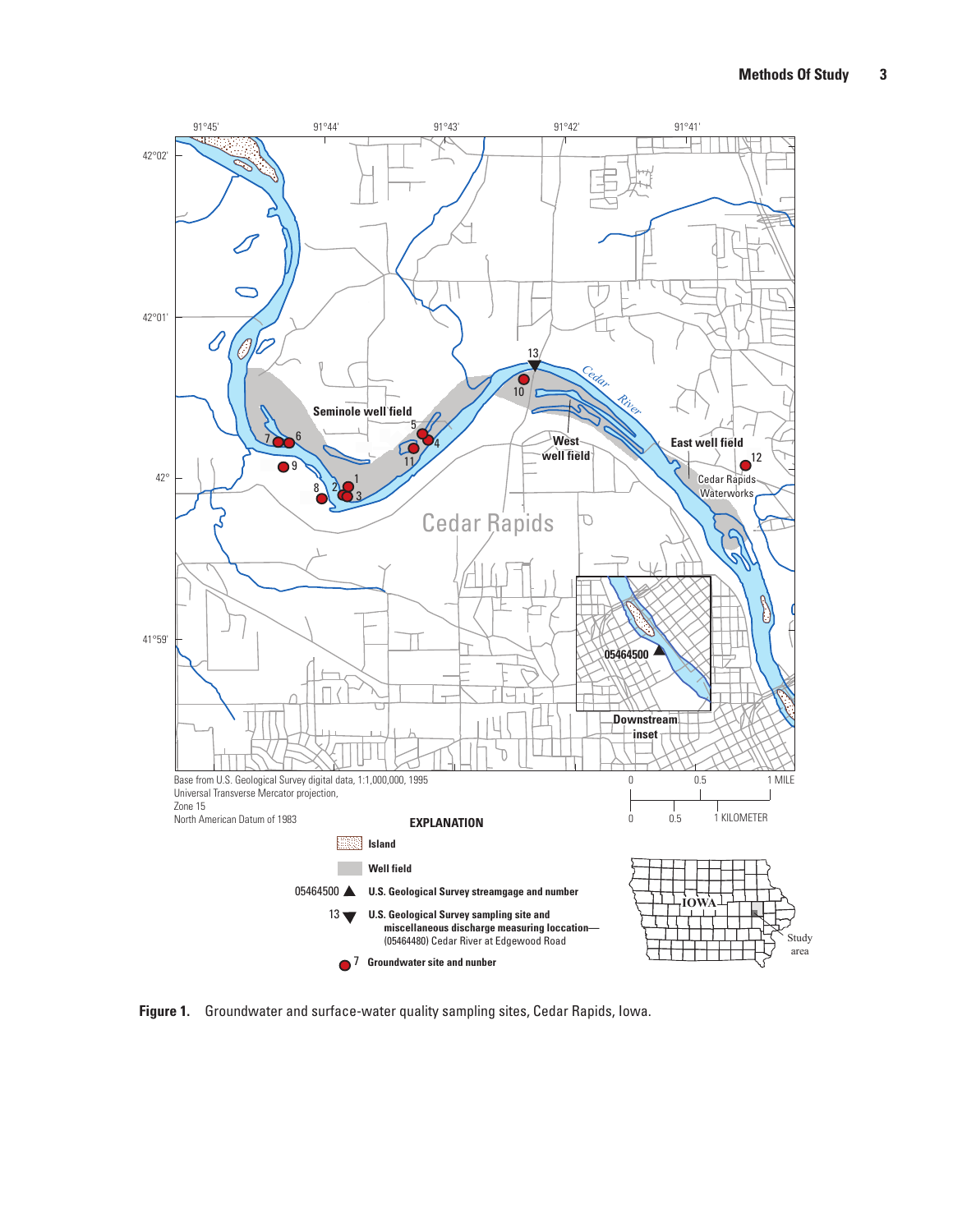#### <span id="page-11-0"></span>**Table 1.** Information on groundwater and surface-water quality data-collection sites, Cedar Rapids, Iowa, calendar years 2006–10.

[ID, identifier; U, U.S. Geological Survey monitoring well; C, common ions and trace elements; N, nutrients; P, pesticides; A, alluvial; Vi, Virus; V, vertical well; H, municipal multiple-horizontal collector well; --, no data or not applicable; M, municipal multiple-well composite; S, surface water]

| <b>Map</b><br>ID | <b>Site name</b>                 | <b>Site</b><br>type <sup>1</sup> | <b>Type of</b><br>water-<br>quality<br>samples<br>collected <sup>2</sup> | <b>Number</b><br>of<br>samples<br>collected | <b>Period of</b><br>record | <b>Total</b><br>depth<br>(feet<br>below<br>land<br>surface) | Casing<br>diameter<br>(inches) | <b>Screened</b><br>interval<br>top/bottom<br>(feet<br>below<br>land<br>surface) | Land-<br>surface<br>elevation<br>(feet above<br>mean<br>sea level) <sup>1</sup> | <b>Aquifer</b> |
|------------------|----------------------------------|----------------------------------|--------------------------------------------------------------------------|---------------------------------------------|----------------------------|-------------------------------------------------------------|--------------------------------|---------------------------------------------------------------------------------|---------------------------------------------------------------------------------|----------------|
|                  | 1993USGS CRM-3                   | $\overline{U}$                   | C, N, P, Vi                                                              | 8                                           | 2006-2010                  | 42.5                                                        | $\overline{4}$                 | 40.0/42.5                                                                       | 727.00                                                                          | $\mathbf{A}$   |
| 2                | 1993USGS CRM-4                   | U                                | C, N, P                                                                  | $\overline{2}$                              | 2006-2010                  | 42.5                                                        | 4                              | 40.0/42.5                                                                       | 726.45                                                                          | $\mathbf{A}$   |
| 3                | 2010USGS CRM-4A                  | U                                | C, N, P, Vi                                                              | $\overline{4}$                              | 2010                       | 42.5                                                        | $\overline{2}$                 | 40.0/42.5                                                                       | 726.20                                                                          | $\mathbf{A}$   |
| 4                | 1998USGS CRM-22                  | U                                | C, N, P, Vi                                                              | 23                                          | 2006-2010                  | 22.5                                                        | $\overline{4}$                 | 20.0/22.5                                                                       | 720.07                                                                          | $\mathbf{A}$   |
| 5                | 1998USGS CRM-23                  | U                                | C, N, P                                                                  | 8                                           | 2006-2010                  | 27.0                                                        | 4                              | 22.0/27.0                                                                       | 722.07                                                                          | $\mathbf{A}$   |
| 6                | Seminole 17                      | V                                | C, N, P, Vi                                                              | 17                                          | 2006-2010                  | 58.0                                                        | 30                             | 34.0/54.0                                                                       | 717.07                                                                          | $\overline{A}$ |
| 7                | Seminole 18                      | V                                | C, N, P                                                                  | 17                                          | 2006-2010                  | 52.0                                                        | 30                             | 32.0/52.0                                                                       | 722.90                                                                          | $\mathbf{A}$   |
| 8                | Ranney 1                         | H                                | C, N, P                                                                  | 19                                          | 2006-2010                  | 59.5                                                        | $- -$                          | $-$                                                                             | 722.60                                                                          | $\mathbf{A}$   |
| 9                | Ranney 2                         | H                                | C, N, P                                                                  | 19                                          | 2006-2010                  | 49.6                                                        | $-$                            | $-$                                                                             | 722.60                                                                          | $\mathbf{A}$   |
| 10               | West Ranney 3                    | H                                | C, N, P                                                                  | 18                                          | 2006-2010                  | 67.0                                                        | $-$                            | $-$                                                                             | 721.00                                                                          | $\mathbf{A}$   |
| 11               | Seminole Ranney 4                | H                                | C, N, P, Vi                                                              | 21                                          | 2006-2010                  | 64.0                                                        | $-$                            | $-$                                                                             | 720.00                                                                          | $\mathbf{A}$   |
| 12               | Cedar Rapids<br>Waterworks Plant | M                                | C, N, P, Vi                                                              | 22                                          | 2006-2010                  | $-$                                                         |                                | --                                                                              | 745.07                                                                          | A              |
| 13               | Cedar River at<br>Edgewood Road  | S                                | C, N, P, Vi                                                              | 28                                          | 2006-2010                  | $-$                                                         |                                | $- -$                                                                           | 720.07                                                                          | $-$            |

<sup>1</sup>Datum: NAD 88 at CRM4A, all others NAD 29.

identifier, (CRM, for Cedar Rapids Municipal), and a unique incremental number (beginning with number 1). For example, well 1993USGS CRM 3 is the third monitoring well installed by the USGS for CRM. For convenience in this report, the year and agency identifier typically will not be included when referring to a site name.

With the exception of Ranneys 1 and 2, municipal wells used by the City of Cedar Rapids are identified by the well field name (Seminole or West) then the well number (for example Seminole 17, West Ranney 3). Horizontal collector wells that have been added to the well fields during the last 20 years are identified as "Ranney" wells. Ranneys 1 and 2, and West Ranney 3, are labeled Seminole Ranney 1, Seminole Ranney 2, and Edgewood Ranney, respectively, in Littin and Schnoebelen, 2010.

## **Water-Quality Sampling and Analysis**

Water-quality samples were collected from the Cedar River, 2- and 4-in. diameter monitoring wells, municipal wells, and the Cedar Rapids waterworks plant (municipal-well raw-water composite). Water-quality samples were collected from January 2006 through December 2010, and included quarterly water samples, and, beginning in May 2008, routine virus samples.

Before collecting water samples, each monitoring well was pumped to remove approximately three borehole volumes of water. Water samples were collected using a stainless-steel submersible pump and chemically inert fluoropolymer tubing. Onsite measurements of air temperature, alkalinity, air pressure, dissolved oxygen, pH, specific conductance, and water temperature were performed at the time of sample collection. Dissolved oxygen, pH, specific conductance, and water temperature were measured in a flow-through chamber for groundwater only. Water samples for analysis of nutrients and major ions were filtered through a  $0.45$ -micrometer ( $\mu$ m) pore size polycarbonate capsule filter in the field. Water samples for pesticide analysis were filtered through a 0.7-µm pore size borosilicate glass-fiber filter baked at 450 degrees Celsius (ºC). All samples were collected according to USGS protocols (U.S. Geological Survey, 2006). Water samples were kept chilled and shipped by overnight air express to the USGS National Water-Quality Laboratory (NWQL) in Denver, Colorado for analysis.

Nutrients, dissolved organic carbon, and physical characteristics analyzed for in the water-quality samples, the Chemical Abstract Service Registry Number (CASRN), the National Water Information System (NWIS) parameter code, laboratory reporting limits (LRL), and reporting units are listed in table 2. This report contains CAS Registry Numbers®, which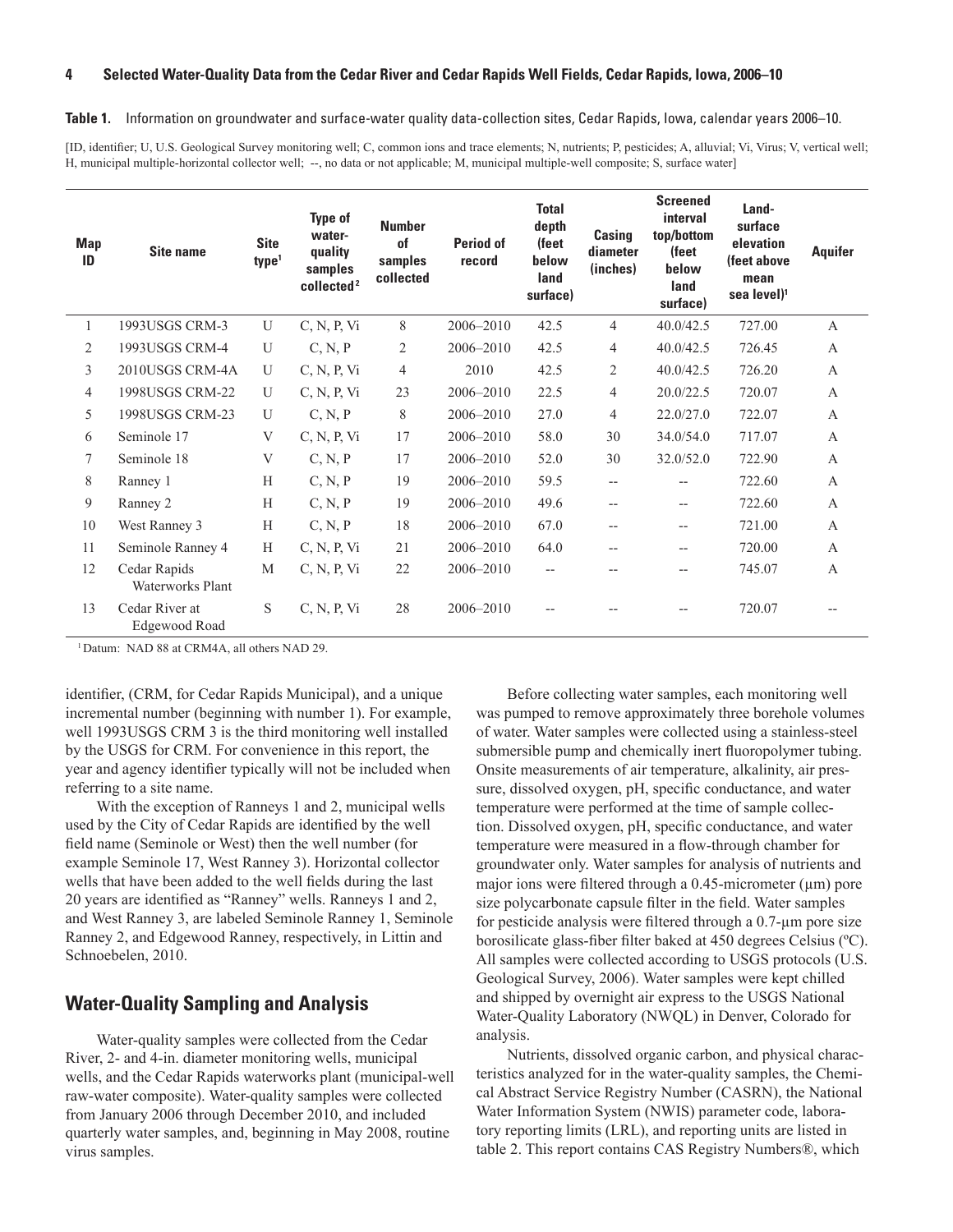#### <span id="page-12-0"></span>**Table 2.** Nutrients, dissolved organic carbon, and physical characteristics analyzed for in water-quality samples.

[CASRN, Chemical Abstract Service Registry Number; NWIS, National Water Information System; LRLs, laboratory reporting levels; N, nitrogen; mg/L, milligrams per liter; --, not applicable; P, phosphorus; µS/cm, microsiemens per centimeter]

| <b>Water-quality</b><br>constituent  | <b>CASRN1</b><br>number                | <b>NWIS</b><br>parameter<br>code | <b>LRLs</b>   | <b>Reporting</b><br>units |
|--------------------------------------|----------------------------------------|----------------------------------|---------------|---------------------------|
|                                      | Nutrients and dissolved organic carbon |                                  |               |                           |
| Nitrogen, ammonia, as N              | 7664-41-7                              | 00608                            | $0.01 - 0.04$ | mg/L                      |
| Nitrogen, nitrate plus nitrite, as N | --                                     | 00631                            | $.06 - .04$   | mg/L                      |
| Nitrogen, nitrite, as N              | 14797-65-0                             | 00613                            | $.02 - .001$  | mg/L                      |
| Phosphorus, ortho, as P              | 14265-44-2                             | 00671                            | $.02 - .006$  | mg/L                      |
| Dissolved organic carbon             | $-$                                    | 00681                            | .40           | mg/L                      |
|                                      |                                        | <b>Physical characteristics</b>  |               |                           |
| Alkalinity                           |                                        | 39086                            | --            | mg/L                      |
| Dissolved oxygen                     |                                        | 31501                            | --            | mg/L                      |
| pH                                   |                                        | 00400                            | --            | standard units            |
| Specific conductance                 |                                        | 00095                            | --            | $\mu$ S/cm                |
| Temperature, water                   |                                        | 00010                            |               | degrees Celsius           |

1 This report contains CAS Registry Numbers®, which is a Registered Trademark of the American Chemical Society. CAS recommends the verification of the CASRNs through CAS Client Services<sup>SM</sup>

is a Registered Trademark of the American Chemical Society. CAS recommends the verification of the CASRNs through CAS Client Services. The term "nitrate" as used in this report refers to the nitrite species, as this form of the nitrogen species typically is a small concentration (less than 0.1 mg/L). The major ions and selected pesticides with two pesticide degradate compounds, followed by the CASRN number, NWIS parameter code, and LRLs are listed in tables 3 and 4, respectively. The LRL is used to specify the lowest quantifiable value for constituents listed in tables 2, 3, and 4. The LRLs for many of the constituents varied during the period of record covered by this report. The LRL is defined more rigorously by statistics than the older minimum reporting level (MRL) that it replaces at the NWQL (Oblinger-Childress and others, 1999).

### **Quality Assurance and Quality Control**

To properly interpret water-quality data and to verify that these data are reliable and accurate, quality-assurance (QA) procedures and quality-control (QC) samples are needed. In general, quality assurance includes using correct procedures and protocols, proper documentation (log books and field sheets), and approved analytical methods. The QC samples typically are used in the estimation of the magnitude of bias and variability of the environmental samples. Bias is systematic error that can "skew" results in either a positive or negative direction. The most common source of positive bias in water-quality studies is contamination of samples from airborne gases and particulates, or sampling equipment inadequately cleaned between uses and locations. Variability is the degree of random error of independent measurements of

#### **Table 3.** Major ions analyzed for in water-quality samples.

[CASRN, Chemical Abstract Service Registry Number; NWIS, National Water Information System; LRLs, laboratory reporting levels; μg/L, micrograms per liter; mg/L, milligrams per liter; --, not applicable]

| <b>Water-quality</b><br>constituent | <b>CASRN1</b><br>number | <b>NWIS</b><br>param-<br>eter code | <b>LRLs</b> | <b>Reporting</b><br>units |
|-------------------------------------|-------------------------|------------------------------------|-------------|---------------------------|
| <b>Boron</b>                        | 7440-42-8               | 01020                              | 18          | $\mu g/L$                 |
| <b>Bromide</b>                      | 24959-67-9              | 71870                              | .02         | mg/L                      |
| Calcium                             | 7440-70-2               | 00915                              | .02         | mg/L                      |
| Calcium<br>bicarbonate              | 3983-19-5               | 00453                              | .02         | mg/L                      |
| Calcium<br>carbonate                | 471-34-1                | 00442                              | .02         | mg/L                      |
| Chloride                            | 16887-00-6              | 00940                              | .12         | mg/L                      |
| Fluoride                            | 16984-48-8              | 00950                              | 12          | mg/L                      |
| <b>Iron</b>                         | 7439-89-6               | 01046                              | $8.0 - 3.0$ | $\mu$ g/L                 |
| Magnesium                           | 7439-95-4               | 00925                              | .014        | mg/L                      |
| Manganese                           | 7439-96-5               | 01056                              | $-4-2$      | $\mu$ g/L                 |
| Potassium                           | 7440-09-7               | 00935                              | .02         | mg/L                      |
| Silica                              | 7631-86-9               | 00955                              | .018        | mg/L                      |
| Sodium                              | 7440-23-5               | 00930                              | .12         | mg/L                      |
| Sulfate                             | 14808-79-8              | 00945                              | .18         | mg/L                      |
| Total dissolved<br>solids           |                         | 70300                              | 10          | mg/L                      |

1 This report contains CAS Registry Numbers®, which is a Registered Trademark of the American Chemical Society. CAS recommends the verification of the CASRNs through CAS Client Services<sup>SM</sup>.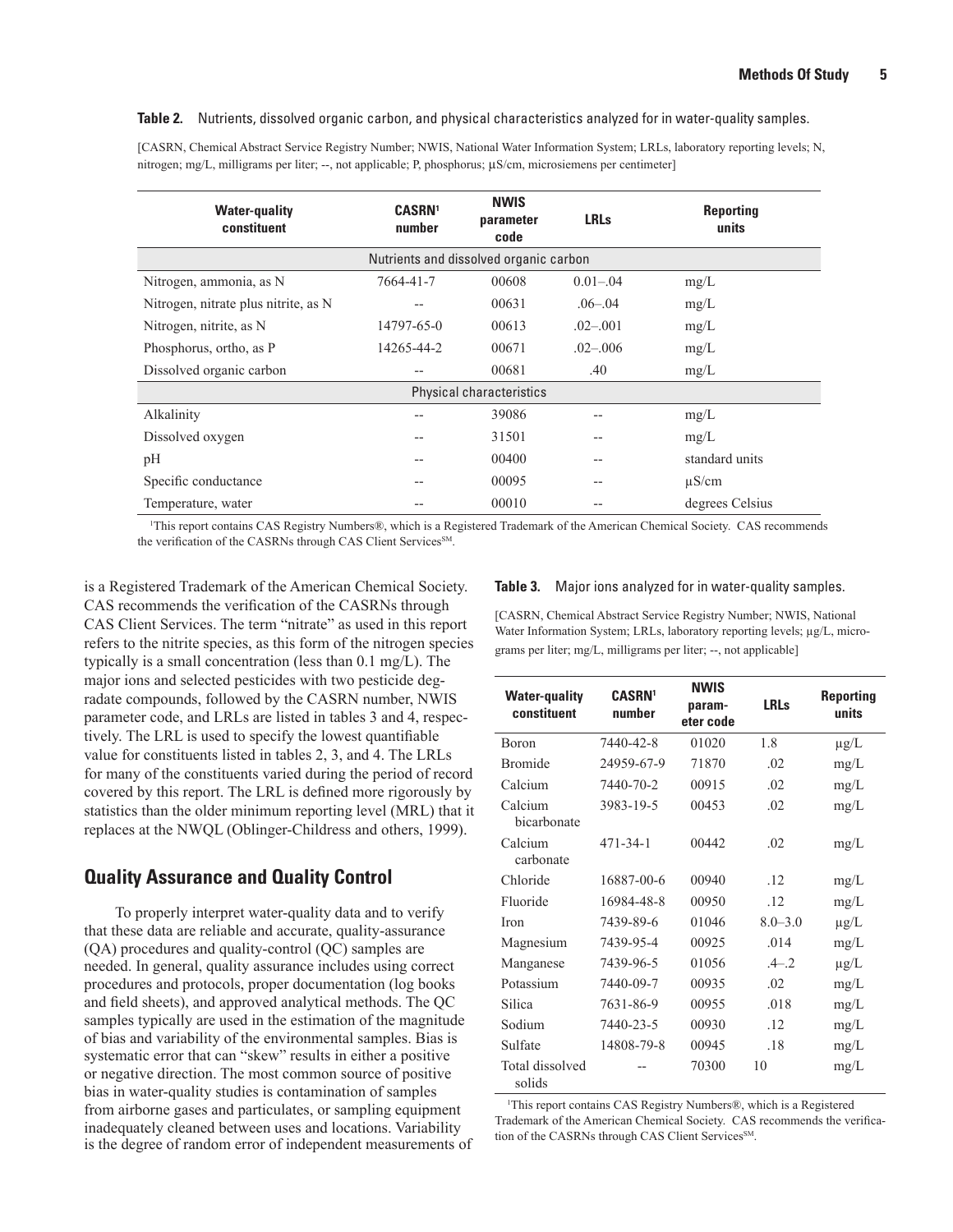#### <span id="page-13-0"></span>**Table 4.** Selected pesticides analyzed for in water-quality samples.

[CASRN, Chemical Abstract Service Registry Number; NWIS, National Water Information System; LRLs, laboratory reporting levels; μg/L, micrograms per liter]

| <b>Water-quality</b><br>constituent | <b>CASRN1</b><br>number |       | <b>LRLs</b> | <b>Reporting</b><br>units |
|-------------------------------------|-------------------------|-------|-------------|---------------------------|
| Acetochlor                          | 34256-82-1              | 49260 | 0.05        | $\mu$ g/L                 |
| Alachlor                            | 15972-60-8              | 46342 | .05         | $\mu$ g/L                 |
| Ametryn                             | 834-12-8                | 38401 | .05         | $\mu$ g/L                 |
| Atrazine                            | 1912-24-9               | 39632 | .05         | $\mu g/L$                 |
| <b>Bromacil</b>                     | 314-40-9                | 04029 | .05         | $\mu$ g/L                 |
| <b>Butachlor</b>                    | 23184-66-9              | 04026 | .05         | $\mu$ g/L                 |
| Butylate                            | 2008-41-5               | 04028 | .05         | $\mu g/L$                 |
| Carboxin                            | 5234-68-4               | 04027 | .05         | $\mu$ g/L                 |
| Cyanazine                           | 21725-46-2              | 04041 | .20         | $\mu$ g/L                 |
| Cycloate                            | 1134-23-2               | 04031 | .05         | $\mu$ g/L                 |
| Diphenamid                          | $957 - 51 - 7$          | 04033 | .05         | $\mu$ g/L                 |
| Hexazinone                          | 51235-04-2              | 04025 | .05         | $\mu$ g/L                 |
| Metolachlor                         | 51218-45-2              | 39415 | .05         | $\mu$ g/L                 |
| Metribuzin                          | 21087-64-9              | 82630 | .05         | $\mu$ g/L                 |
| Prometon                            | $1610 - 18 - 0$         | 04037 | .05         | $\mu$ g/L                 |
| Prometryn                           | 7287-19-6               | 04036 | .05         | $\mu$ g/L                 |
| Propachlor                          | 1918-16-7               | 04024 | .05         | $\mu g/L$                 |
| Propazine                           | 139-40-2                | 38535 | .05         | $\mu g/L$                 |
| Simazine                            | 122-34-9                | 04035 | .05         | $\mu$ g/L                 |
| Simetryn                            | 1014-70-6               | 04030 | .05         | $\mu$ g/L                 |
| Terbacil                            | 5902-51-2               | 04032 | .05         | $\mu$ g/L                 |
| Trifluralin                         | 1582-09-8               | 04023 | .05         | $\mu$ g/L                 |
| Vernolate                           | 1929-77-7               | 04034 | .05         | $\mu$ g/L                 |
| CIAT <sup>2</sup>                   | 6190-65-4               | 04040 | .05         | $\mu$ g/L                 |
| CEAT <sup>2</sup>                   | 1007-28-9               | 04038 | .05         | $\mu$ g/L                 |

1 This report contains CAS Registry Numbers®, which is a Registered Trademark of the American Chemical Society. CAS recommends the verification of the CASRNs through CAS Client Services<sup>SM</sup>.

2 Atrazine degradates: 2-Chloro-4-amino-6-isopropyl-amino-striazine (CIAT) and 2-Chloro-4-ethylamino-6-amino-s-triazine (CEAT).

the sample quantity. Variability may be the result of errors in laboratory analytical procedures or in collection of samples in the field. The QA/QC procedures are required to ensure that the data collected meet standards of reliability and accuracy.

The QA/QC procedures for the study followed USGS protocols (US Geological Survey, 2006) and other USGS guidelines (Mueller and others, 1997). Approximately 10 percent of the total samples collected for the study were analyzed for quality control including equipment blanks, field blanks, and replicates. Generally, blanks are used to estimate sample bias whereas replicates are used to estimate sample variability.

A blank is a water sample that is intended to be free of the analytes of interest. Blank samples of deionized water guaranteed by the manufacturer to be free of organic compounds and another type of deionized water guaranteed by the manufacturer to be free of inorganic compounds were passed through all sampling equipment at the beginning of the field season. Equipment blank samples are collected in a "clean" environment, such as the laboratory, to examine the cleanliness of the equipment before sampling. A field blank is a specific type of blank sample collected in the field and used to demonstrate that (1) equipment has been adequately cleaned to remove contamination introduced by samples obtained at the previous site; (2) sample collection and processing have not resulted in contamination; and (3) sample handling, transport, and laboratory analysis have not introduced contamination (Mueller and others, 1997). Field blank samples of the deionized inorganic and organic free water were collected by passing the water through all pumps, filter plates, and filters to verify the cleanliness of sampling equipment and technique. Field blank sample concentrations of inorganic and organic constituents typically were below the LRL. Otherwise stated, the blanks were "clean" and did not indicate any contamination from the equipment or sample processing methods. Results signify no cross-contamination of samples from sampling equipment between sample collection.

Replicates are two or more samples collected or processed so that the samples are considered to be essentially identical in composition. Each replicate sample is an aliquot of the native water sample that is processed and prepared in the same way as the environmental sample. For the purposes of this report, the terms "environmental sample" and "replicate sample" are used to identify the particular samples in a replicate pair.

One objective of collecting replicate samples was to estimate the precision of constituent concentrations determined by sample processing and analysis. Analytical results of organic constituents generally are more variable than those of inorganic constituents. Replicate samples were compared by using relative percent differences (RPD). RPD between replicate samples was calculated using the following:

$$
RPD = |S1-S2|/(S1+S2/2) \times 100 \tag{1}
$$

- where *S1* is equal to the concentration in the environmental sample, in micrograms per liter ( $\mu$ g/L) or milligrams per liter (mg/L)
	- and *S2* is equal to the concentration in the replicate sample, in the same units as S1.

A large relative percent difference can indicate greater variability between samples. Variability for all constituents in the replicate samples generally was within 10 percent of the environmental samples. The median RPD for nutrients, organic carbon, and major ions ranged from 0 to 11.5 percent,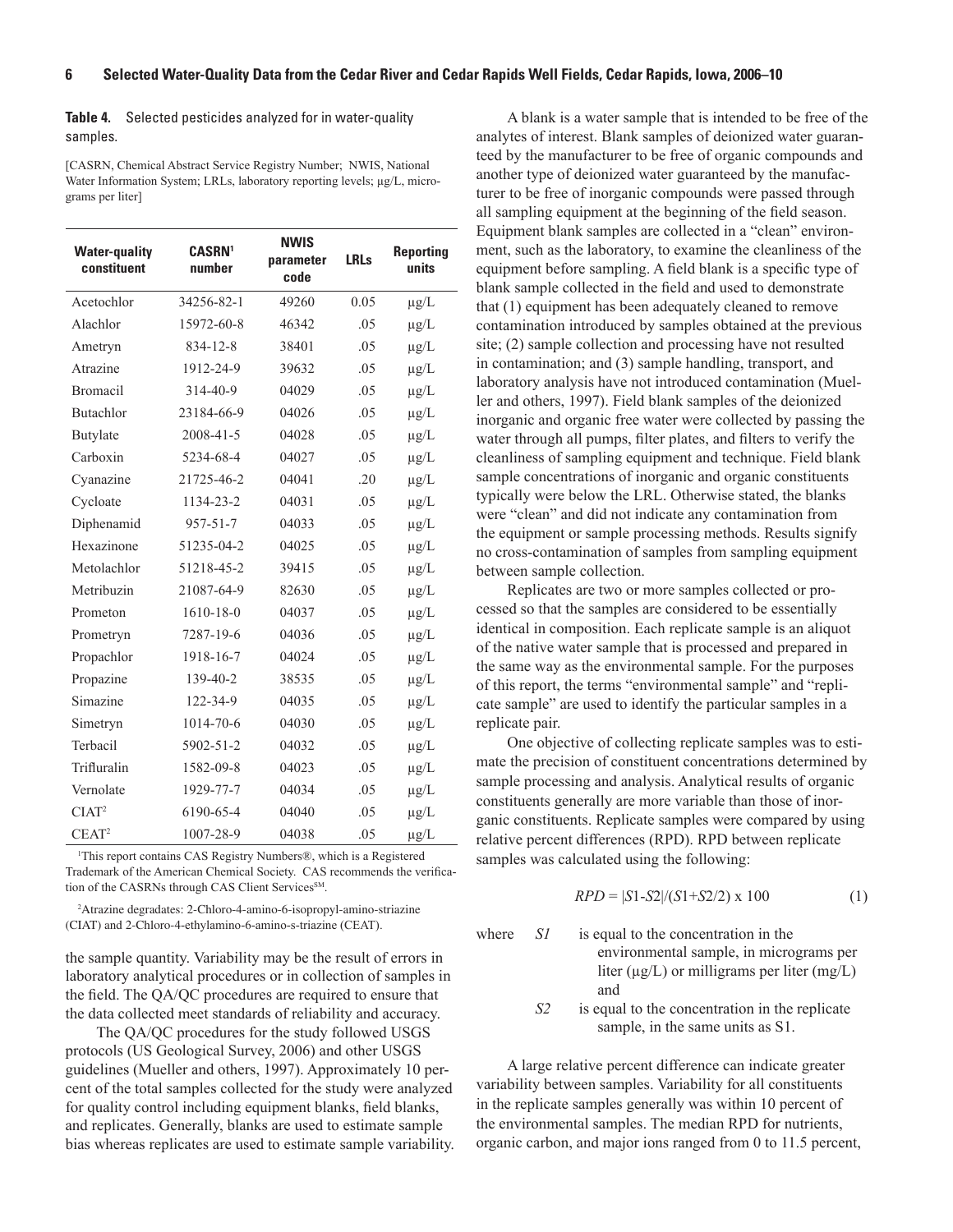<span id="page-14-0"></span>in terms of absolute value, and the median RPD for pesticides ranged from 0.1 to 15.4 percent (table 5). It should be noted that when comparing small or low concentrations between some replicate samples, the RPD can appear relatively large, because slight differences (common at the lowest detection levels) can result in higher RPDs. This typcially is the case for individual RPDs that had the largest percentage (10 percent or greater).

Surrogates were added to all environmental and qualitycontrol samples for pesticide analysis before sample preparation in the laboratory. A surrogate has physical and chemical properties similar to those of the analytes of interest but is not normally present in environmental samples. Surrogates provide quality control by monitoring matrix effects and gross processing errors (Wershaw and others, 1987), and help control for bias, either positive or negative. Surrogate recoveries of organic chemicals are expressed in percent and typically range from 80 to 120 percent. Surrogate recoveries that consistently are less than 70 percent may indicate that many targeted compounds may be present in greater concentrations than reported. Surrogate recovery rates median percent recoveries (ranging from 74.5 to 92.6 percent), and mean percent recoveries (ranging from 74.5 to 96.3 percent) are listed in table 6.

## **Water-Quality Data for Cedar River and Cedar Rapids Well Fields**

The results of the water-quality samples collected from January 2006 through December 2010 are summarized in tables 7 to 19 at the back of this report. Data compiled are primarily from samples collected from the Cedar River, and monitoring wells with quarterly monitoring. Other waterquality data were obtained from surface-water–groundwater interaction studies and the characterization of water quality in shallow groundwater in the Seminole Well Field.

Water-quality data were used to assess quality of water in the alluvial aquifer and the Cedar River. The Cedar River is the major influence on water quality in the alluvial aquifer because of induced infiltration from the river as a result of the pumping of wells (Schulmeyer and Schnoebelen, 1998; Boyd, 1999; Turco and Buchmiller, 2004). Agricultural chemicals (nutrients and pesticides) are of concern because of the predominance of agricultural land use (90 percent and greater) in the Cedar River Basin. A 12-mile (mi) reach of the Cedar River upstream from Cedar Rapids, Iowa, is identified on the Total Maximum Daily Load (TMDL) list for nitrate impairment (Iowa Department of Natural Resources, 1994; U.S. Environmental Protection Agency, 2007). Water-quality data were evaluated for nutrients and pesticides, then selected major ions and physical characteristics.

### **Physical Characteristics, Major Ions, and Nutrients**

Nutrient data were compiled for ammonia, nitrate plus nitrite, nitrite, and orthophosphate. Dissolved organic carbon data are summarized with nutrient data. Four samples were analyzed for ammonia plus organic nitrogen (filtered and unfiltered) and phosphorus (filtered and unfiltered). Nutrient summary statistics for groundwater and surface-water from all sites are shown in table 11. Nutrient summary statistics for groundwater samples from the alluvial aquifer and surfacewater samples from the river are listed in table 12. Summary statistics for major ions, nutrients, and organic carbon in water samples from individual sites are listed in table 13.

### **Pesticides**

Pesticides are used to control unwanted vegetation, insects, and other pests in agricultural and urban areas. Typically, large amounts (thousands of pounds per year) of common herbicides are applied during the growing season in the Cedar River Basin to corn and soybean crops (Schnoebelen and others, 2003). Triazine (atrazine and cyanazine) and chloroacetanilide (acetochlor and metolachlor) generally are the most extensively used herbicides in eastern Iowa. Insecticides are detected less often in water, most likely because they are used in smaller amounts than herbicides, have short persistence, and are selectively applied during periods of reduced runoff (Schnoebelen and others, 2003). Pesticide degradates are formed when a parent pesticide compound breaks down or degrades. Pesticide degradates often have been detected at higher concentrations than their parent compounds (Kolpin and others, 2000, Kolpin and others, 2004, and Schnoebelen and others, 2003). The pesticide degradates of atrazine: 2-Chloro-4-ethylamino-6-amino-*s*-triazine (CEAT) and 2-Chloro-4-amino-6-isopropyl-amino-*s*triazine (CIAT) were the only two degradates regularly analyzed. These two degradates (CEAT and CIAT) are included in all tables listing the pesticides. Pesticide sampled for during the study period and their uses are listed in table 14. Pesticides that were tested for but not detected are listed in table 15.

Pesticides detected in water samples from all sites are listed in table 16. Pesticide detections in groundwater samples from the alluvial aquifer and surface-water samples from the river are shown in table 17. Pesticide detections by individual site are listed in table 18. Seven sites (CRM-3, CRM-4A, CRM-22, Seminole 17, Seminole Ranney 4, Water Treatment Plant, and Cedar River at Edgewood Road) were sampled for enteric viruses and are listed in table 19.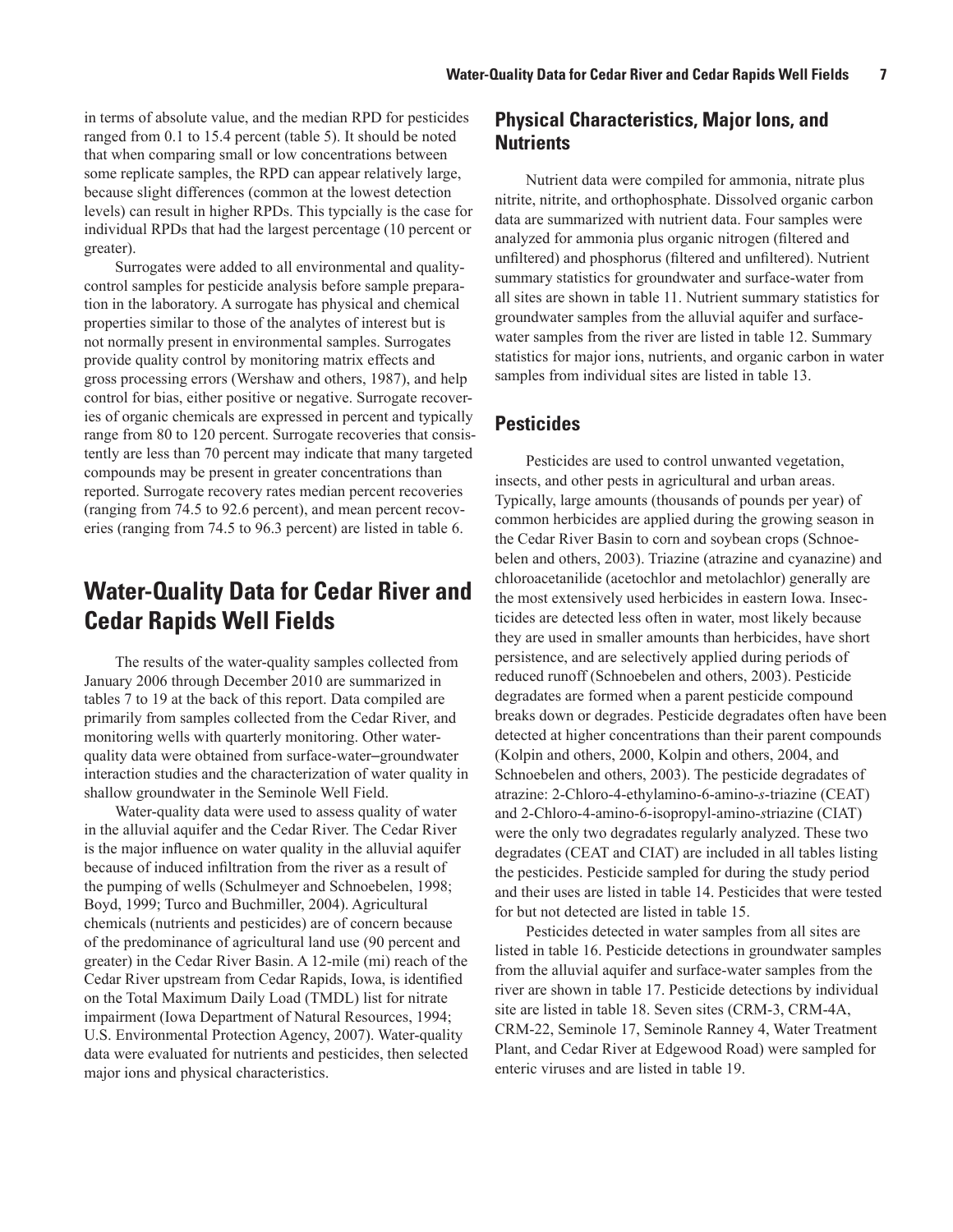<span id="page-15-0"></span>**Table 5.** Replicate water-quality data for nutrients, major ions, and pesticides in groundwater and surface-water samples, Cedar Rapids, Iowa, calendar years 2006–10.

[mg/L, milligrams per liter; N, nitrogen; P, phosphorus; µg/L, microgram per liter]

| <b>Water-quality</b>          | <b>Number of</b>     |                  | Relative percent difference 2006-10) |                  |                  |  |  |  |
|-------------------------------|----------------------|------------------|--------------------------------------|------------------|------------------|--|--|--|
| constituent                   | replicate<br>samples | <b>Minimum</b>   | <b>Maximum</b>                       | <b>Mean</b>      | <b>Median</b>    |  |  |  |
|                               |                      | <b>Nutrients</b> |                                      |                  |                  |  |  |  |
| Ammonia (mg/L as N)           | $10\,$               | $\overline{0}$   | 169                                  | 22.6             | 0.6              |  |  |  |
| Nitrite + nitrate (mg/L as N) | 10                   | $\theta$         | 8.1                                  | 1.5              | $.8\,$           |  |  |  |
| Nitrite (mg/L as N)           | 10                   | $\overline{0}$   | 40                                   | $\mathfrak{g}$   | 1.9              |  |  |  |
| Orthophosphate (mg/L as P)    | 10                   | $\theta$         | 129.2                                | 25.3             | 9.2              |  |  |  |
| Organic carbon (mg/L)         | $8\,$                | $\boldsymbol{0}$ | 43.9                                 | 14.6             | 11.5             |  |  |  |
|                               |                      | Major ions       |                                      |                  |                  |  |  |  |
| Boron (mg/L)                  | $8\,$                | $\boldsymbol{0}$ | $8\,$                                | 2.8              | 2.4              |  |  |  |
| Bromide (mg/L)                | 11                   | $\theta$         | 40                                   | 7.9              | $\overline{0}$   |  |  |  |
| Calcium (mg/L)                | 10                   | $\theta$         | 2.7                                  | 1.5              | 1.7              |  |  |  |
| Chloride (mg/L)               | 10                   | $\overline{0}$   | 18.1                                 | 2.7              | 0.5              |  |  |  |
| Fluoride (mg/L)               | 10                   | $\overline{0}$   | $8\,$                                | 3.7              | 4.1              |  |  |  |
| Iron (mg/L)                   | 10                   | $\overline{0}$   | 16.6                                 | 4.2              | $\overline{0}$   |  |  |  |
| Magnesium (mg/L)              | 10                   | $.4\phantom{0}$  | $\overline{4}$                       | 1.9              | 1.8              |  |  |  |
| Manganese (mg/L)              | 10                   | .5               | 9                                    | 2.5              | 1.75             |  |  |  |
| Potassium (mg/L)              | 10                   | .4               | 5.8                                  | 2.3              | 2.05             |  |  |  |
| Silica (mg/L)                 | 10                   | $\boldsymbol{0}$ | 5.7                                  | 1.1              | $.5\,$           |  |  |  |
| Sodium (mg/L)                 | 10                   | $\theta$         | 8.1                                  | 2.7              | $\overline{2}$   |  |  |  |
| Sulfate (mg/L)                | 10                   | $\mathbf{0}$     | 17.9                                 | $\overline{c}$   | .3               |  |  |  |
| Residue on evaporation (mg/L) | 10                   | $\cdot$ 3        | 16.8                                 | 2.7              | 1.3              |  |  |  |
|                               |                      | Pesticides       |                                      |                  |                  |  |  |  |
| Acetochlor $(\mu g/L)$        | 14                   | $\boldsymbol{0}$ | 11.8                                 | 1.5              | $\boldsymbol{0}$ |  |  |  |
| Alachlor $(\mu g/L)$          | 14                   | $\overline{0}$   | $\boldsymbol{0}$                     | $\boldsymbol{0}$ | $\overline{0}$   |  |  |  |
| Ametryn (µg/L)                | 14                   | $\overline{0}$   | $\boldsymbol{0}$                     | $\overline{0}$   | $\overline{0}$   |  |  |  |
| Atrazine $(\mu g/L)$          | 14                   | $\overline{0}$   | 140                                  | 18.8             | 2                |  |  |  |
| Bromacil (µg/L)               | 14                   | $\theta$         | $\theta$                             | $\boldsymbol{0}$ | $\mathbf{0}$     |  |  |  |
| Cyanazine $(\mu g/L)$         | 14                   | $\theta$         | $\overline{0}$                       | $\mathbf{0}$     | $\overline{0}$   |  |  |  |
| $Cycloate (\mu g/L)$          | 14                   | $\boldsymbol{0}$ | $\overline{0}$                       | $\overline{0}$   | $\theta$         |  |  |  |
| Diphenamid (µg/L)             | 14                   | $\theta$         | $\theta$                             | $\overline{0}$   | $\Omega$         |  |  |  |
| Metolachlor (µg/L)            | 14                   | $\theta$         | $40\,$                               | 4.5              | 0                |  |  |  |
| Metribuzin (µg/L)             | 14                   | $\theta$         | 0                                    | $\overline{0}$   | $\left( \right)$ |  |  |  |
| Prometon (µg/L)               | 14                   | $\theta$         | 0                                    | $\mathbf{0}$     | 0                |  |  |  |
| Propazine (µg/L)              | 14                   | $\theta$         | 0                                    | $\Omega$         | $\Omega$         |  |  |  |
| Simazine $(\mu g/L)$          | 14                   | $\theta$         | 0                                    | $\theta$         | 0                |  |  |  |
| Terbacil (µg/L)               | 14                   | $\Omega$         | 0                                    | $\theta$         | 0                |  |  |  |
| Trifluralin (µg/L)            | 14                   | $\theta$         | $\boldsymbol{0}$                     | $\theta$         | $\Omega$         |  |  |  |
| $CIAT (\mu g/L)^1$            | 14                   | $\boldsymbol{0}$ | 135                                  | 23.6             | 15.4             |  |  |  |
| CEAT $(\mu g/L)^1$            | 14                   | $\boldsymbol{0}$ | $\boldsymbol{0}$                     | $\boldsymbol{0}$ | $\boldsymbol{0}$ |  |  |  |

<sup>1</sup> Atrazine degradates: 2-Chloro-4-amino-6-isopropyl-amino-s-triazine (CIAT) and 2-Chloro-4-ethylamino-6-amino-s-triazine (CEAT).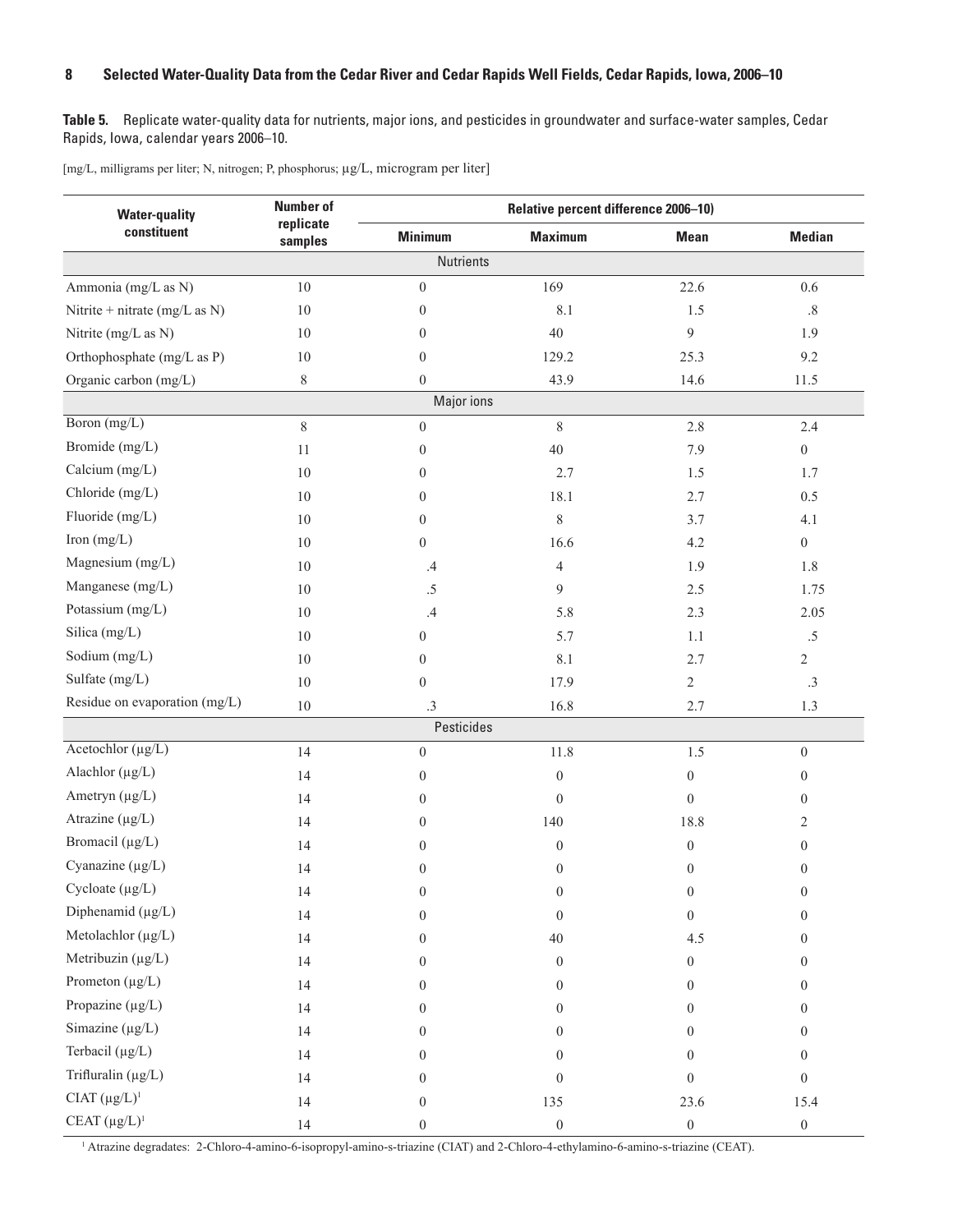<span id="page-16-0"></span>**Table 6.** Surrogate pesticide data for groundwater and surface-water samples with minimum, maximum, median, and mean percent recovery, Cedar Rapids, Iowa, calendar years 2006–10.

| <b>Site name</b>             | <b>Minimum</b> | <b>Maximum</b>                            | <b>Median</b> | <b>Mean</b> |
|------------------------------|----------------|-------------------------------------------|---------------|-------------|
|                              |                | Alpha-HCH-d6 surrogate (percent recovery) |               |             |
| CRM-3                        | 60.5           | 102                                       | 80.9          | 83.3        |
| CRM-4                        | 71.3           | 78.5                                      | 74.9          | 74.9        |
| CRM-4A                       | 79.2           | 91.7                                      | 84.3          | 84.9        |
| <b>CRM-22</b>                | 63.1           | 101                                       | 80.1          | 81.6        |
| CRM-23                       | 65.1           | 122                                       | 83.5          | 83.5        |
| Ranney 1                     | 71.0           | 102                                       | 84.8          | 85.6        |
| Ranney 2                     | 66.1           | 104                                       | 80.8          | 82.5        |
| West Ranney 3                | 63.7           | 108                                       | 82.7          | 81.7        |
| Seminole Ranney 4            | 64.2           | 95.1                                      | 80.6          | 81.3        |
| Seminole 17                  | 67.6           | 99.3                                      | 83.5          | 83.6        |
| Seminole 18                  | 64.7           | 103                                       | 80.7          | 80.8        |
| Cedar Rapids Waterworks      | 65.9           | 96.1                                      | 80.3          | 80.0        |
| Cedar River at Edgewood Road | 67.2           | 110                                       | 81.6          | 84.8        |
|                              |                | Diazinon-d10 surrogate (percent recovery) |               |             |
| CRM-3                        | 54.5           | 130                                       | 87.7          | 88.3        |
| CRM-4                        | 67.4           | 81.6                                      | 74.5          | 74.5        |
| CRM-4A                       | 64             | 106                                       | 90.2          | 87.6        |
| <b>CRM-22</b>                | 56.8           | 101                                       | 87.1          | 85.9        |
| <b>CRM-23</b>                | 57.8           | 147                                       | 90.3          | 96.3        |
| Ranney 1                     | 59.7           | 127                                       | 85.7          | 87.5        |
| Ranney 2                     | 57.9           | 126                                       | 86.9          | 83.7        |
| West Ranney 3                | 48.5           | 112                                       | 82.2          | 80.3        |
| Seminole Ranney 4            | 55.4           | 119                                       | 81.9          | 83.5        |
| Seminole 17                  | 62.8           | 111                                       | 85.9          | 86.7        |
| Seminole 18                  | 54.2           | 126                                       | 87.3          | 87.0        |
| Cedar Rapids Waterworks      | 41.8           | 106                                       | 87.5          | 82.1        |
| Cedar River at Edgewood Road | 64.9           | 113                                       | 92.6          | 89.7        |

## **References Cited**

- Boyd, R.A., 1998, Characterizing groundwater flow in the municipal well fields of Cedar Rapids, Iowa, with selected environmental tracers: Journal of the American Water Resources Association, v. 34, no. 3, p. 507–518.
- Boyd, R.A., 1999, Herbicides and herbicide degradates in shallow ground water and the Cedar River near a municipal well field, Cedar Rapids, Iowa: The Science of the Total Environment, v. 248, p. 241–253.
- Boyd, R.A., Kuzniar, R.L., and Schulmeyer, P.M., 1999, Selected hydrologic data from the Cedar Rapids area, Linn County, Iowa, April 1996 through March 1999: U.S. Geological Survey Open-File Report 99–461, 214 p.
- Hansen, R.E., 1970, Geology and groundwater resources of Linn County, Iowa: Iowa Geological Survey, Water-Supply Bulletin no. 10, 66 p.
- Iowa Department of Natural Resources, 1994, Water-quality in Iowa during 1992 and 1993: Iowa Environmental Protection Division, Water Resources Section 305(b) Report, 226 p.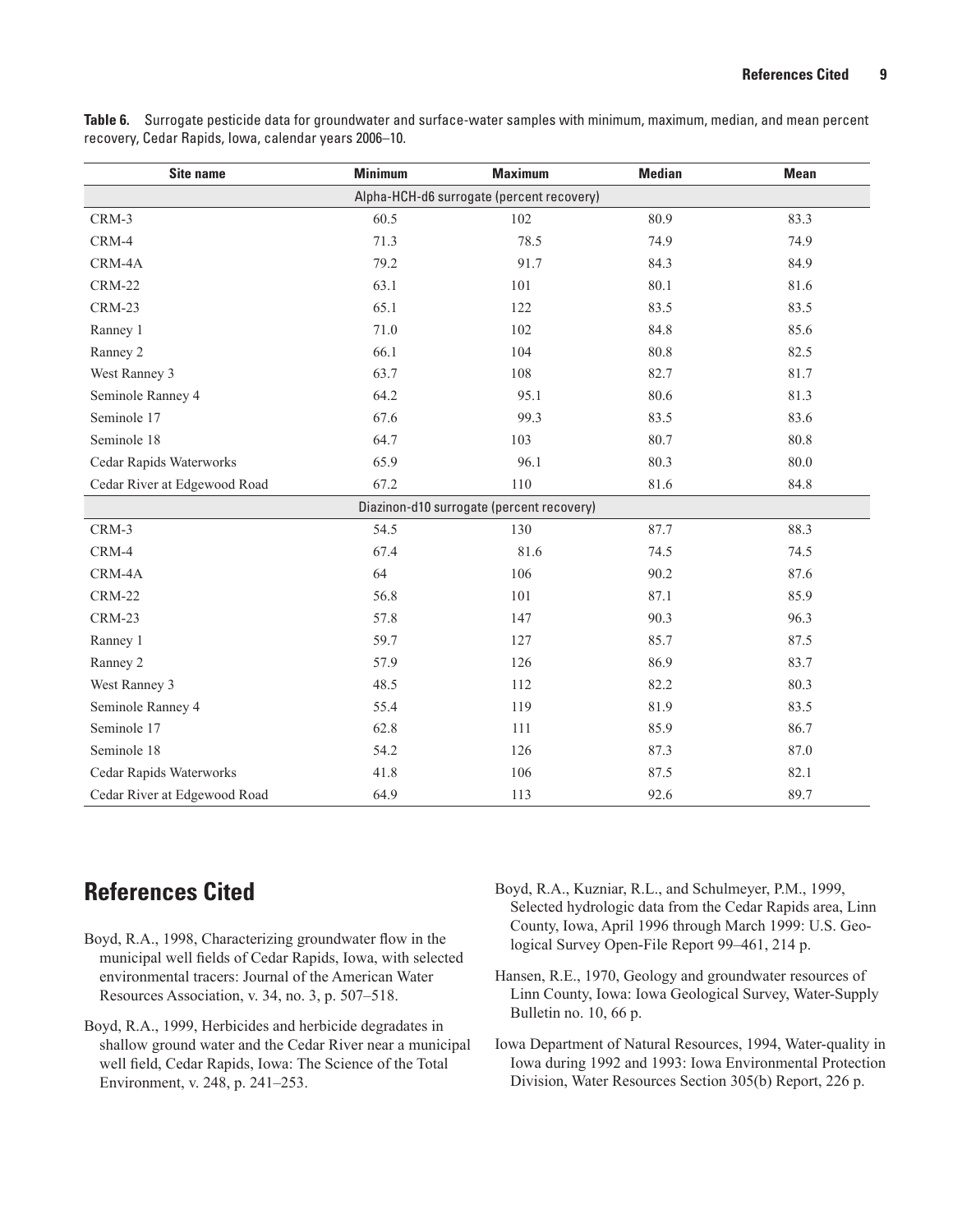Iowa State University, 2011, Iowa Environmental Mesonet: Annual precipitation report for climate station [IA1319] Cedar-Rapids-1, accessed April 2011 at *[http://mesonet.](http://mesonet.agron.iastate.edu/climodat/) [agron.iastate.edu/climodat/](http://mesonet.agron.iastate.edu/climodat/)*.

Kolpin, D.W., Thurman, E.M., and Linhart, S.M., 2000, Finding minimal herbicide concentrations in ground water? Try looking for degradates: The Science of the Total Environment, v. 248, p. 115–122.

Kolpin, D.W., Schnoebelen, D.J., and Thurman, E.M., 2004, Degradates provide insight to spatial and temporal trends of herbicides in ground water: Ground Water, v. 42, no. 4, p. 601–608.

Littin, G.R., and Schnoebelen, D.J., 2010, Selected waterquality data from the Cedar River and Cedar Rapids well fields, Cedar Rapids, Iowa, 1999–2005: U.S. Geological Survey, Data Series 494, 52 p.

Mueller, D.K., Martin, J.D., and Lopes, T.J., 1997, Quality– control design for surface-water sampling in the National Water-Quality Assessment Program: U.S. Geological Survey Open-File Report 97–223, 17 p.

Oblinger-Childress, C.J., Foreman,W.T., Connor, B.F., and Maloney, T.J., 1999, New reporting procedures based on long-term method detection levels and some considerations for interpretations of water-quality data provided by the U.S. Geological Survey National Water Quality Laboratory, U.S. Geological Survey Open-File Report 99–193, 19 p.

Schnoebelen, D.J., Kalkhoff, S.J., Becher, K.D., and Thurman, E.M., 2003, Water-quality assessment of the Iowa Basins: Selected pesticides and pesticide degradates in streams, 1996-98: U.S. Geological Survey Water Resources Investigations Report 03–4075, 62 p.

Schnoebelen, D.J., and Schulmeyer, P.M., 1996, Selected hydrogeologic data from the Cedar Rapids area, Benton and Linn Counties, Iowa, October 1992 through March 1996: U.S. Geological Survey Open-File Report 96–471, 172 p.

Schulmeyer, P.M., 1995, Effect of the Cedar River on the quality of ground-water supply for Cedar Rapids, Iowa: U.S. Geological Survey Water-Resources Investigations Report 94–4211, 68 p.

Schulmeyer, P.M. and Schnoebelen, D.J., 1998, Hydrogeology and water quality in the Cedar Rapids area, Iowa, 1992–96: U.S. Geological Survey Water-Resources Investigations Report 97–4261, 77 p.

Turco, M.J., and Buchmiller, R.C., 2004, Simulation of ground-water flow in the Cedar River alluvial aquifer flow system, Cedar Rapids, Iowa: U.S. Geological Survey Scientific Investigations Report 2004–5130, 39 p.

U.S. Census Bureau, 2011, News Release—Thursday, February 10, 2011: accessed May 2011, at *[http://2010.census.gov/](http://2010.census.gov/news/releases/operations/cb11-cn24.html) [news/releases/operations/cb11-cn24.html](http://2010.census.gov/news/releases/operations/cb11-cn24.html).*

U.S. Environmental Protection Agency, 2007, Total Maximum Daily Load (TMDL) and impaired waters: U. S. Environmental Protection Agency, Region 7, TMDL/Impaired Waters, accessed November 2011, at *http://www.epa.gov/ region07/water/tmdl.htm*.

U.S. Geological Survey, 2006, and other chapters, variously dated, National field manual for the collection of waterquality data: U.S. Geological Survey Techniques of Water-Resources Investigations, book 9, chaps. A1–A9, accessed April 2007, at *<http://pubs.water.usgs.gov/twri9A>*.

U.S. Geological Survey, 2011, Water-resources data for the United States, water year 2010: U.S. Geological Survey Water-Data Report WDR-US-20107, accessed April 2011, at *http://wdr.water.usgs.gov/*.

Wahl, K.D., and Bunker, B.J., 1986, Hydrology and carbonate aquifers in southwestern Linn County and adjacent parts of Benton, Iowa, and Johnson Counties, Iowa: Iowa Geological Survey, Water Supply Bulletin, no. 15, 56 p.

Wershaw, R.L., Fishman, M.J., Grabbe, R.R., and Lowe, L.E., eds., 1987, Methods for the determination of organic substances in water and fluvial sediments: U.S. Geological Survey Techniques of Water-Resources Investigations, book 5, chap. A3, 80 p.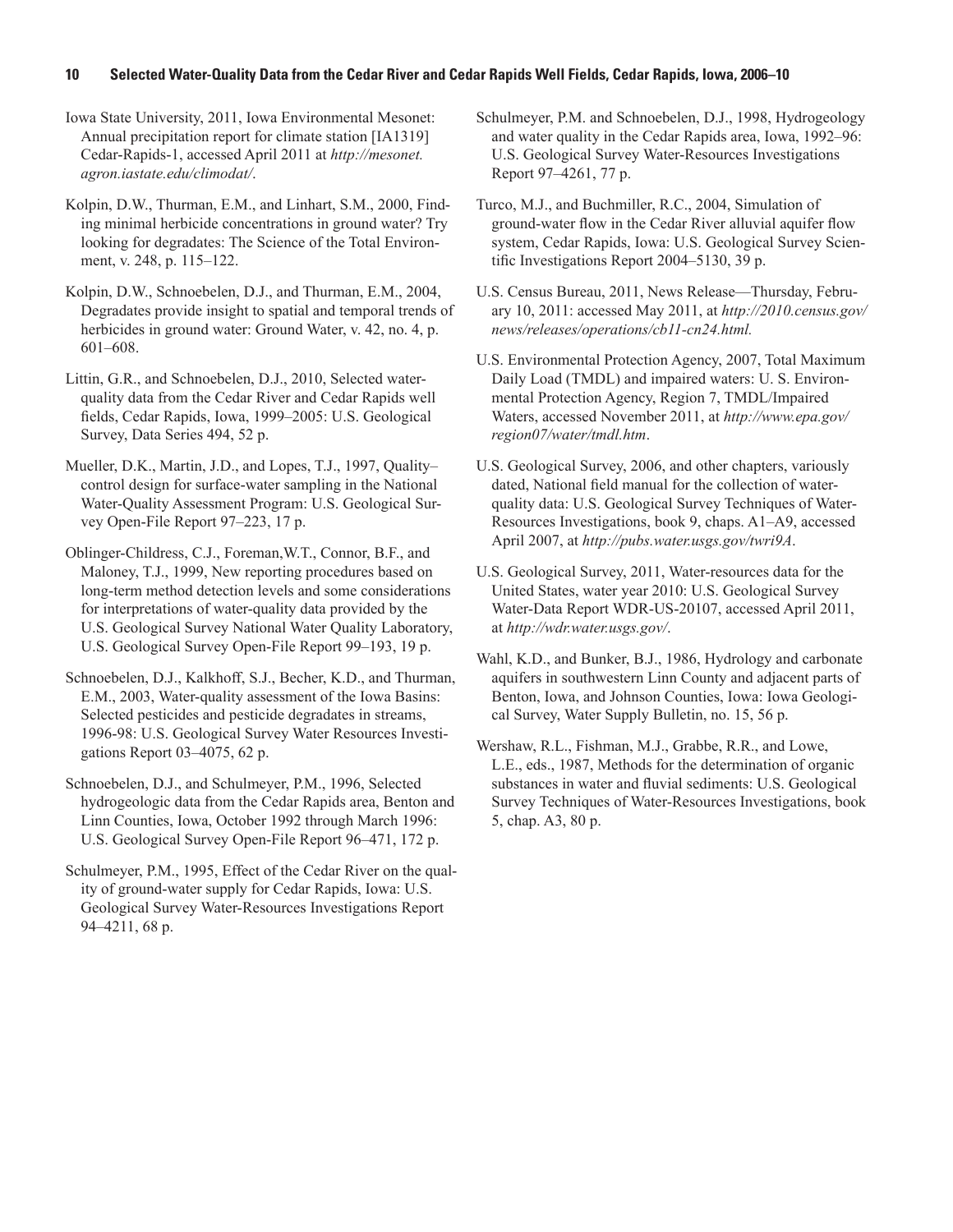<span id="page-18-0"></span>**Tables 7–19**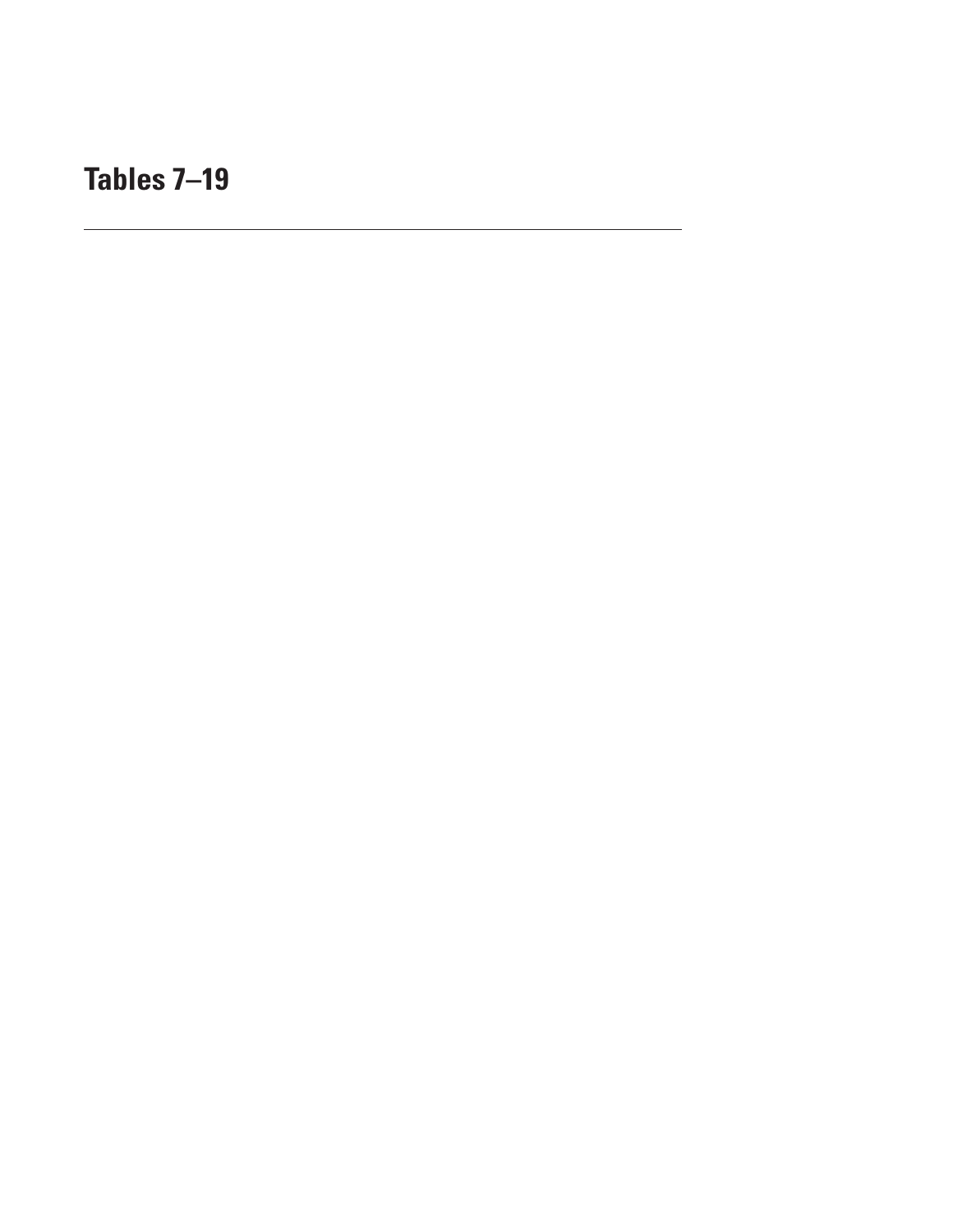<span id="page-19-0"></span>**Table 7.** Summary statistics for physical characteristics of groundwater and surface-water samples, for all sites combined, Cedar Rapids, Iowa, calendar years 2006–10.

[Numbers in parentheses indicate parameter codes; mm Hg, millimeters mercury; mg/L milligrams per liter; w, water; u, unfiltered; µS/cm, microsiemens per centimeter at 25 degrees Celsius; °C, degrees Celsius; CaCO<sub>3</sub> calcium carbonate]

|                    | Air<br>pressure<br>(00025)<br>(mm Hg) | <b>Dissolved</b><br>oxygen <sup>1</sup><br>(00300)<br>(mg/L) | pH,<br>field <sup>2</sup><br>(00400)<br><b>(standard</b><br>units) | pH,<br>wu, lab<br>(00403)<br><b>(standard</b><br>units) | <b>Specific</b><br>conductance.<br>field <sup>3</sup><br>(00095)<br>$(\mu S/cm)$ | <b>Specific</b><br>conductance,<br>lab<br>(90095)<br>$(\mu S/cm)$ | <b>Water</b><br>temperature<br>(00010)<br>(°C) | Air<br>temperature<br>(00020)<br>(°C) | <b>Alkalinity</b><br>(39086)<br>$(mg/L)$ as<br>$CaCO2$ ) |
|--------------------|---------------------------------------|--------------------------------------------------------------|--------------------------------------------------------------------|---------------------------------------------------------|----------------------------------------------------------------------------------|-------------------------------------------------------------------|------------------------------------------------|---------------------------------------|----------------------------------------------------------|
| Number of samples: | 95                                    | 152                                                          | 162                                                                | 162                                                     | 170                                                                              | 161                                                               | 162                                            | 66                                    | 164                                                      |
| Maximum:           | 752                                   | 16.3                                                         | 8.8                                                                | 9                                                       | 638                                                                              | 652                                                               | 26.1                                           | 32.5                                  | 425                                                      |
| Minimum:           | 727                                   | . .                                                          | 6.6                                                                | 6.2                                                     | 358                                                                              | 354                                                               |                                                | -5                                    | 95                                                       |
| Mean:              | 743                                   | 3.4                                                          | 7.4                                                                | 7.7                                                     | 537                                                                              | 548                                                               | 13.1                                           | 17.1                                  | 199                                                      |

<sup>1</sup> Instrument accuracy for 0 to 20 milligrams per liter was plus or minus 2 percent of reading or plus or minus 0.2 milligrams per liter, whichever was greater.

<sup>2</sup> Instrument accuracy was plus or minus 0.2 units.

<sup>3</sup> Instrument accuracy was plus or minus 0.5 percent of reading plus 0.001 microsiemens per centimeter at 25 degrees Celsius.

**Table 8.** Summary statistics for physical characteristics of groundwater and surface-water samples, by site, Cedar Rapids, Iowa, calendar years 2006–10.

[Numbers in parentheses indicate parameter codes; mm Hg, millimeters mercury; mg/L milligrams per liter; w, water; u, unfiltered; µS/cm, microsiemens per centimeter at 25 degress Celsius; °C, degrees Celsius; CaCO<sub>3</sub>, calcium carbonate; na, not applicable]

|                    | Air pressure<br>(00025)<br>(mm Hg) | <b>Dissolved oxygen</b><br>(00300)<br>(mg/L) | pH<br>(00400)<br>(standard units) | pH,<br>wu, lab<br>(00403)<br>(standard units) |
|--------------------|------------------------------------|----------------------------------------------|-----------------------------------|-----------------------------------------------|
|                    |                                    | 1993USGS CRM-3                               |                                   |                                               |
| Number of samples: | 6                                  | 6                                            | $\tau$                            | 6                                             |
| Maximum:           | 751                                | 2.9                                          | 7.5                               | 7.7                                           |
| Minimum:           | 740                                | $\cdot$ 1                                    | 6.9                               | 7.6                                           |
| Mean:              | 744                                | .8                                           | 7.3                               | 7.7                                           |
|                    |                                    | 1993USGS CRM-4                               |                                   |                                               |
| Number of samples: | $\mathbf{1}$                       | $\overline{2}$                               | $\overline{2}$                    | $\overline{2}$                                |
| Maximum:           | 751                                | 8.6                                          | 7.3                               | 7.6                                           |
| Minimum:           | 751                                | 6.2                                          | 7.2                               | 7.6                                           |
| Mean:              | 751                                | 7.4                                          | 7.2                               | 7.6                                           |
|                    |                                    | 2010USGS CRM-4A                              |                                   |                                               |
| Number of samples: | $\mathfrak{2}$                     | $\overline{4}$                               | $\overline{4}$                    | $\overline{4}$                                |
| Maximum:           | 745                                | 6.4                                          | 7.6                               | 8                                             |
| Minimum:           | 735                                | $\cdot$ 1                                    | 7.1                               | 7.5                                           |
| Mean:              | 740                                | 1.8                                          | 7.3                               | 7.7                                           |
|                    |                                    | 1993USGS CRM-22                              |                                   |                                               |
| Number of samples: | 8                                  | 12                                           | 15                                | 17                                            |
| Maximum:           | 751                                | 9                                            | 7.9                               | 8.2                                           |
| Minimum:           | 732                                | $\cdot$ 1                                    | 7                                 | 6.2                                           |
| Mean:              | 744                                | 1.9                                          | 7.5                               | 7.7                                           |
|                    |                                    | 1998USGS CRM-23                              |                                   |                                               |
| Number of samples: | 3                                  | 3                                            | 3                                 | $\overline{4}$                                |
| Maximum:           | 747                                | .7                                           | 7.3                               | 7.5                                           |
| Minimum:           | 744                                | .5                                           | 6.7                               | 7.3                                           |
| Mean:              | 745                                | .6                                           | 6.9                               | 7.4                                           |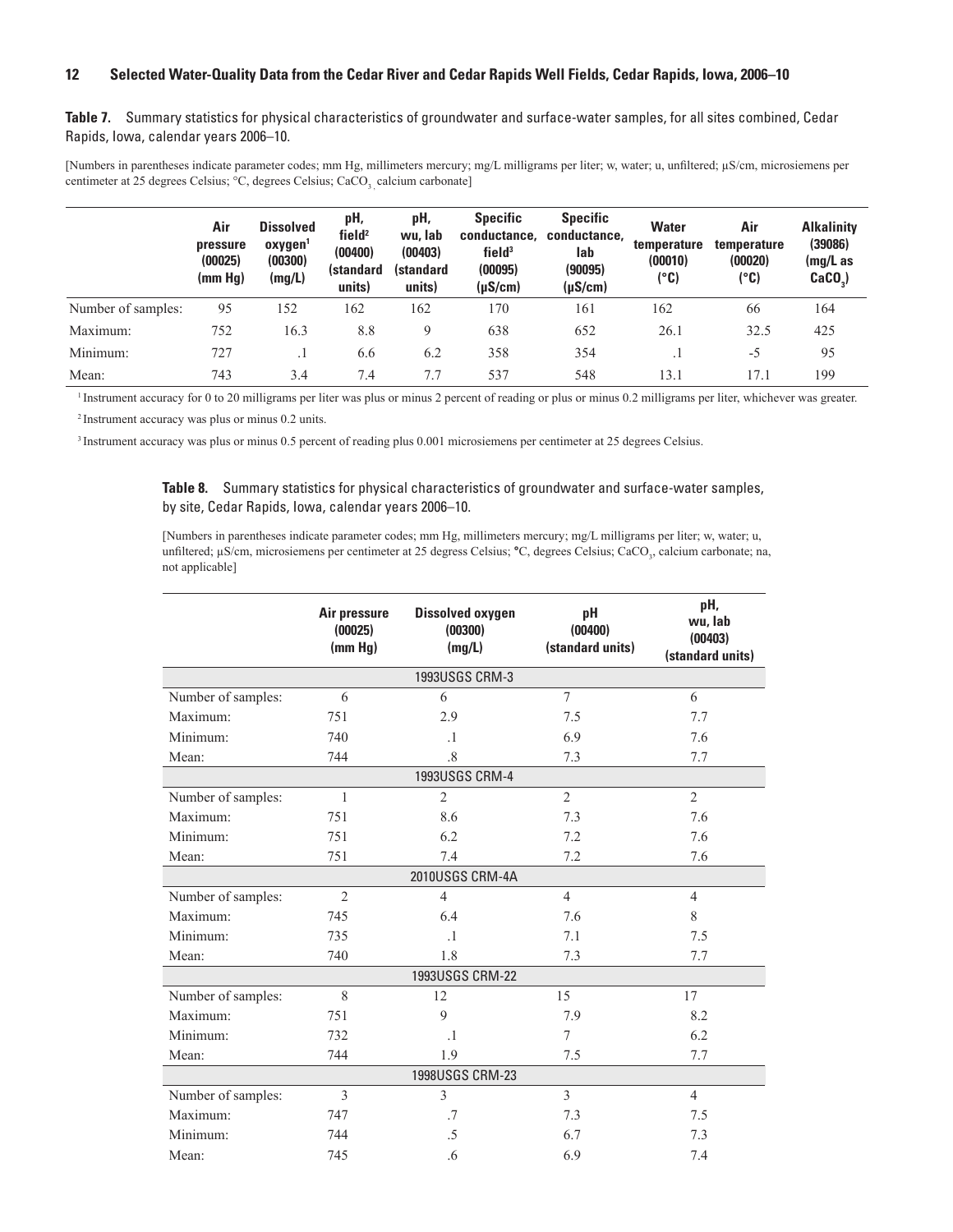**Table 8.** Summary statistics for physical characteristics of groundwater and surface-water samples, by site, Cedar Rapids, Iowa, calendar years 2006–10.—Continued

[Numbers in parentheses indicate parameter codes; mm Hg, millimeters mercury; mg/L milligrams per liter; w, water; u, unfiltered; µS/cm, microsiemens per centimeter at 25 degress Celsius; °C, degrees Celsius; CaCO<sub>3</sub>, calcium carbonate; na, not applicable]

|                                | Air pressure<br>(00025)<br>(mm Hg) | <b>Dissolved oxygen</b><br>(00300)<br>(mg/L) | pH<br>(00400)<br>(standard units) | pH,<br>wu, lab<br>(00403)<br>(standard units) |  |  |
|--------------------------------|------------------------------------|----------------------------------------------|-----------------------------------|-----------------------------------------------|--|--|
|                                |                                    | Ranney 1                                     |                                   |                                               |  |  |
| Number of samples:             | 9                                  | 16                                           | 17                                | 17                                            |  |  |
| Maximum:                       | 748                                | 7.1                                          | 7.5                               | 7.7                                           |  |  |
| Minimum:                       | 734                                | .5                                           | 6.6                               | 7.5                                           |  |  |
| Average:                       | 742                                | 3.8                                          | 7.2                               | 7.6                                           |  |  |
|                                |                                    | Ranney 2                                     |                                   |                                               |  |  |
| Number of samples:             | 8                                  | 16                                           | 16                                | 18                                            |  |  |
| Maximum:                       | 752                                | 8.7                                          | 7.6                               | 7.8                                           |  |  |
| Minimum:                       | 734                                | $\cdot$ .2                                   | 6.9                               | 7.5                                           |  |  |
| Average:                       | 743                                | 3.8                                          | 7.4                               | 7.7                                           |  |  |
|                                |                                    | <b>West Ranney 3</b>                         |                                   |                                               |  |  |
| Number of samples:             | 9                                  | 16                                           | 17                                | 16                                            |  |  |
| Maximum:                       | 748                                | 7.7                                          | 7.6                               | 7.9                                           |  |  |
| Minimum:                       | 735                                | $\cdot$ 3                                    | 6.8                               | 7.4                                           |  |  |
| Average:                       | 741                                | 2.6                                          | 7.3                               | 7.6                                           |  |  |
|                                |                                    | Seminole Ranney 4                            |                                   |                                               |  |  |
| Number of samples:             | $\,$ 8 $\,$                        | 15                                           | 15                                | 15                                            |  |  |
| Maximum:                       | 747                                | 9.7                                          | 7.5                               | 8                                             |  |  |
| Minimum:                       | 735                                | $\cdot$ 3                                    | 6.6                               | 7.4                                           |  |  |
| Average:                       | 742                                | 3.1                                          | 8.6                               | 7.6                                           |  |  |
|                                |                                    | Seminole 17                                  |                                   |                                               |  |  |
| Number of samples:             | 11                                 | 13                                           | 14                                | 14                                            |  |  |
| Maximum:                       | 750                                | 7                                            | 7.4                               | 7.7                                           |  |  |
| Minimum:                       | 735                                | $.3\phantom{0}$                              | 6.6                               | $\overline{7}$                                |  |  |
| Average:                       | 744                                | 1.8                                          | 7.2                               | 7.6                                           |  |  |
|                                |                                    | Seminole 18                                  |                                   |                                               |  |  |
| Number of samples:             | 8                                  | 14                                           | 15                                | 15                                            |  |  |
| Maximum:                       | 748                                | 6.7                                          | 7.4                               | 8                                             |  |  |
| Minimum:                       | 735                                | $\cdot$ .2                                   | 6.7                               | 7.5                                           |  |  |
| Average:                       | 744                                | 1.7                                          | 7.2                               | 7.6                                           |  |  |
| <b>Cedar Rapids Waterworks</b> |                                    |                                              |                                   |                                               |  |  |
| Number of samples:             | 10                                 | 17                                           | 19                                | 17                                            |  |  |
| Maximum:                       | 746                                | $\overline{4}$                               | 7.3                               | 8.1                                           |  |  |
| Minimum:                       | 727                                | $\cdot$ 1                                    | 6.8                               | $7.1\,$                                       |  |  |
| Average:                       | 740                                | 1.2                                          | $7.2\,$                           | 7.6                                           |  |  |
| Cedar River at Edgewood Road   |                                    |                                              |                                   |                                               |  |  |
| Number of samples:             | 12                                 | $18\,$                                       | $18\,$                            | 17                                            |  |  |
| Maximum:                       | 751                                | 16.3                                         | $8.8\,$                           | 9                                             |  |  |
| Minimum:                       | 737                                | 5.3                                          | 7.3                               | 7.4                                           |  |  |
| Average:                       | 744                                | 11                                           | 8.2                               | 8.2                                           |  |  |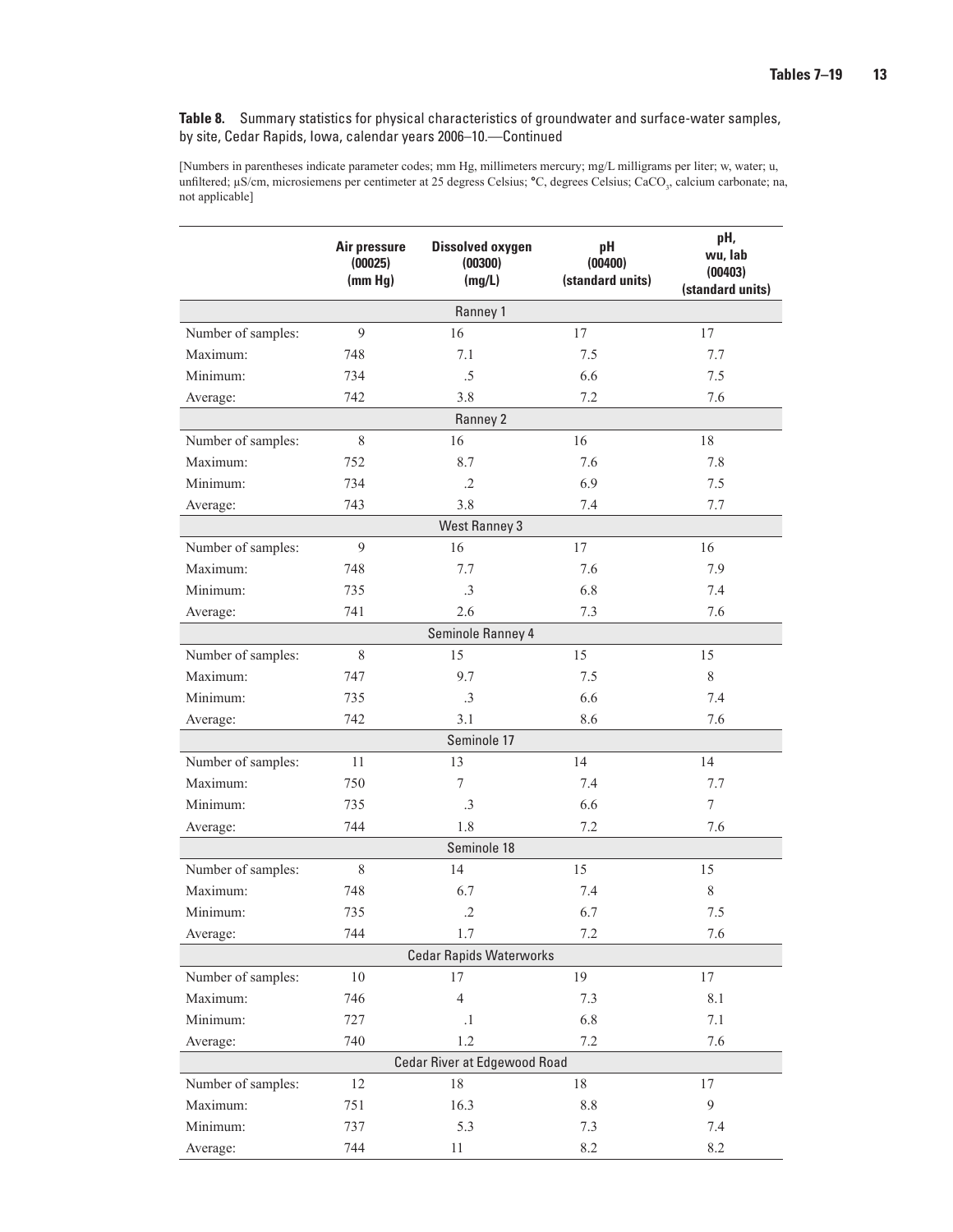<span id="page-21-0"></span>**Table 9.** Summary statistics for major ions in groundwater and surface-water samples, for all sites combined, Cedar Rapids, Iowa, calendar years 2006–10.

[Concentrations are in milligrams per liter unless otherwise indicated; <, actual value is known to be less than value shown]

**Table 10.** Summary statistics for major ions in groundwater and surface-water samples, Cedar Rapids, Iowa, calendar years 2006–10.

[Concentrations are in milligrams per liter unless otherwise indicated; <, actual value is known to be less than value shown]

**Number**

| <b>Major</b><br>ion    | <b>Number</b><br>of<br>samples | <b>Maximum</b><br>concentration | <b>Minimum</b><br>concentration | <b>Mean</b> |
|------------------------|--------------------------------|---------------------------------|---------------------------------|-------------|
| Calcium                | 160                            | 85.9                            | 25.1                            | 70.4        |
| Magnesium              | 160                            | 33                              | 14.9                            | 21.2        |
| Potassium              | 160                            | 4.18                            | 1.43                            | 2.33        |
| Sodium                 | 160                            | 17.8                            | 5.01                            | 10.5        |
| <b>Bromide</b>         | 165                            | .07                             | .01                             | .03         |
| Chloride               | 160                            | 33.3                            | 15.1                            | 23.4        |
| Fluoride               | 160                            | .35                             | .13                             | .23         |
| Silica                 | 160                            | 15.6                            | .18                             | 10.6        |
| Sulfate                | 160                            | 43.3                            | 17.1                            | 29.3        |
| Boron <sup>1</sup>     | 159                            | 43                              | 9.2                             | 24.5        |
| Iron <sup>1</sup>      | 160                            | 558                             | <10                             | 46          |
| Manganese <sup>1</sup> | 159                            | 2,060                           | $<$ 3                           | 190         |

<sup>1</sup>Concentrations in micrograms per liter.

| <b>Major</b><br>ion    | IVUIIIDGI<br><b>of</b><br>samples | <b>Maximum</b><br>concentration | <b>Minimum</b><br>concentration | <b>Mean</b> |
|------------------------|-----------------------------------|---------------------------------|---------------------------------|-------------|
|                        |                                   | Groundwater                     |                                 |             |
| Calcium                | 143                               | 85.9                            | 43.5                            | 71.3        |
| Magnesium              | 143                               | 33                              | 14.9                            | 21.3        |
| Potassium              | 143                               | 3.26                            | 1.43                            | 2.33        |
| Sodium                 | 143                               | 17.8                            | 6.8                             | 10.6        |
| <b>Bromide</b>         | 149                               | .06                             | .01                             | .03         |
| Chloride               | 143                               | 33.3                            | 15.1                            | 23.5        |
| Fluoride               | 143                               | .35                             | .13                             | .23         |
| Silica                 | 143                               | 15.6                            | 6.21                            | 10.9        |
| Sulfate                | 143                               | 43.3                            | 17.7                            | 29.4        |
| Boron <sup>1</sup>     | 143                               | 43                              | 9.2                             | 24.7        |
| Iron <sup>1</sup>      | 143                               | 558                             | <10                             | 51          |
| Manganese <sup>1</sup> | 142                               | 2,060                           | $<$ 3                           | 208         |
|                        |                                   | Surface water                   |                                 |             |
| Calcium                | 17                                | 82.9                            | 25.1                            | 63.3        |
| Magnesium              | 17                                | 25                              | 15.2                            | 20.6        |
| Potassium              | 17                                | 4.18                            | 1.49                            | 2.3         |
| Sodium                 | 17                                | 14.2                            | 5                               | 9.7         |
| <b>Bromide</b>         | 16                                | .07                             | .02                             | .04         |
| Chloride               | 17                                | 28.4                            | 15.8                            | 22.2        |
| Fluoride               | 17                                | .29                             | .18                             | .22         |
| Silica                 | 17                                | 14                              | $.18\,$                         | 8.16        |
| Sulfate                | 17                                | 36.3                            | 17.1                            | 27.8        |
| Boron <sup>1</sup>     | 16                                | 37                              | 14                              | 23          |
| Iron <sup>1</sup>      | 17                                | 20                              | < 10                            | 8           |
| Manganese <sup>1</sup> | 17                                | 14.5                            | $<$ 3                           | 4.7         |

<sup>1</sup> Concentrations in micrograms per liter.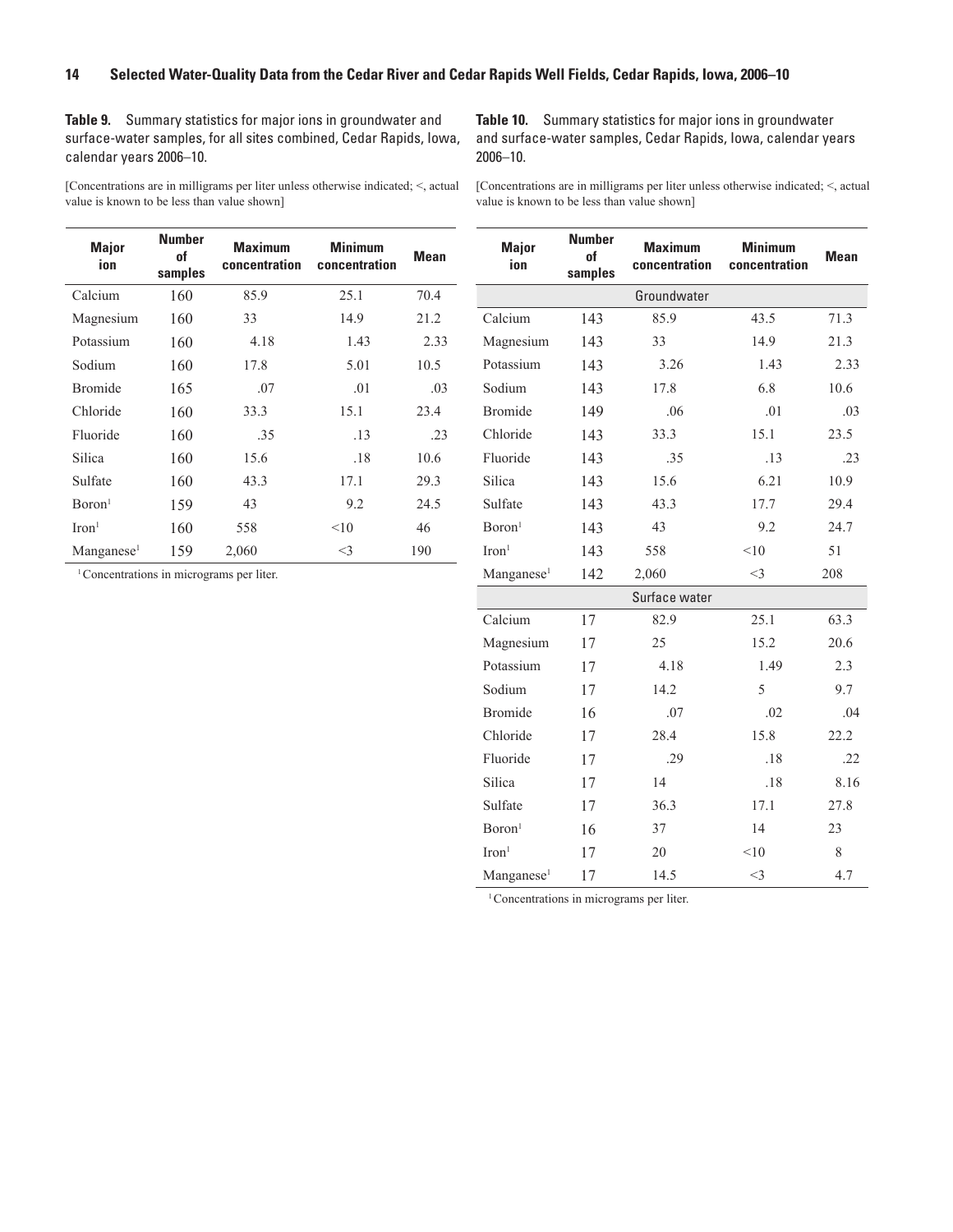<span id="page-22-0"></span>**Table 11.** Summary statistics for nutrients in groundwater and surface-water samples, for all sites combined, Cedar Rapids, Iowa, calendar years 2006–10.

[mg/L, milligrams per liter; NH<sub>3</sub>+orgN, ammonia plus organic nitrogen; w, water; f, filtered; u, unfiltered;  $\leq$ , less than; NO<sub>2</sub>+NO<sub>3</sub>, nitrite plus nitrate; E, estimated]

| <b>Nutrient</b> | <b>Number</b><br>οf<br>samples | <b>Maximum</b><br>concentration<br>(mq/L) | <b>Minimum</b><br>concentration<br>(mq/L) | <b>Average</b><br>(mg/L)      |
|-----------------|--------------------------------|-------------------------------------------|-------------------------------------------|-------------------------------|
| $NH3+orgN, wf$  | 1                              | 0.33                                      | 0.33                                      | 0.33                          |
| $NH3+orgN$ , wu | 1                              | 1.5                                       | 1.5                                       | 1.5                           |
| Ammonia         | 169                            | 4                                         | < 02                                      | .14                           |
| $NO, +NO,$      | 169                            | 10.5                                      | E.02                                      | 5                             |
| Nitrite         | 169                            | 4                                         | < 02                                      | .04                           |
| Orthophosphate  | 169                            | 4                                         | E.003                                     | .089                          |
| Phosphorus, wf  | 1                              | .007                                      | .007                                      | .007                          |
| Phosphorus, wu  | 1                              | .136                                      | .136                                      | .136                          |
| Organic carbon  | 157                            | 6                                         | 1.3                                       | $\mathfrak{D}_{\mathfrak{p}}$ |

**Table 12.** Summary statistics for nutrients in groundwater and surface-water samples, Cedar Rapids, Iowa, calendar years 2006–10.

[mg/L, milligrams per liter; NH<sub>3</sub>+orgN, ammonia plus organic nitrogen; w, water; f, filtered; --, no data; u, unfiltered;  $\le$ , less than;  $NO_2 + NO_3$ , nitrite plus nitrate; E, estimated]

| <b>Nutrient</b> | <b>Number</b><br>of<br>samples | <b>Maximum</b><br>concentration<br>(mg/L) | <b>Minimum</b><br>concentration<br>(mg/L) | <b>Average</b><br>(mg/L) |
|-----------------|--------------------------------|-------------------------------------------|-------------------------------------------|--------------------------|
|                 |                                | Groundwater                               |                                           |                          |
| $NH3+orgN, wf$  |                                |                                           |                                           |                          |
| $NH3+orgN, wu$  |                                |                                           |                                           |                          |
| Ammonia         | 146                            | 1.75                                      | < 0.01                                    | 0.12                     |
| $NO, +NO,$      | 146                            | 10.5                                      | E.02                                      | 4.9                      |
| Nitrite         | 146                            | .091                                      | < 0.01                                    | .011                     |
| Orthophosphate  | 146                            | .25                                       | < 01                                      | .06                      |
| Phosphorus, wf  |                                |                                           |                                           |                          |
| Phosphorus, wu  |                                |                                           |                                           |                          |
| Organic carbon  | 136                            | 3.3                                       | 1.3                                       | 1.8                      |
|                 |                                | Surface water                             |                                           |                          |
| $NH3+orgN, wf$  | 1                              | 0.33                                      | 0.33                                      | 0.33                     |
| $NH3+orgN, wu$  | 1                              | 1.5                                       | 1.5                                       | 1.5                      |
| Ammonia         | 18                             | 336                                       | < 01                                      | E.047                    |
| $NO_2 + NO_3$   | 18                             | 10.1                                      | .97                                       | 6.24                     |
| Nitrite         | 18                             | .045                                      | .008                                      | .019                     |
| Orthophosphate  | 18                             | .201                                      | E.003                                     | E.067                    |
| Phosphorus, wf  | 1                              | .007                                      | .007                                      | .007                     |
| Phosphorus, wu  | 1                              | .136                                      | .136                                      | .136                     |
| Organic carbon  | 16                             | 6                                         | $\overline{2}$                            | 3.1                      |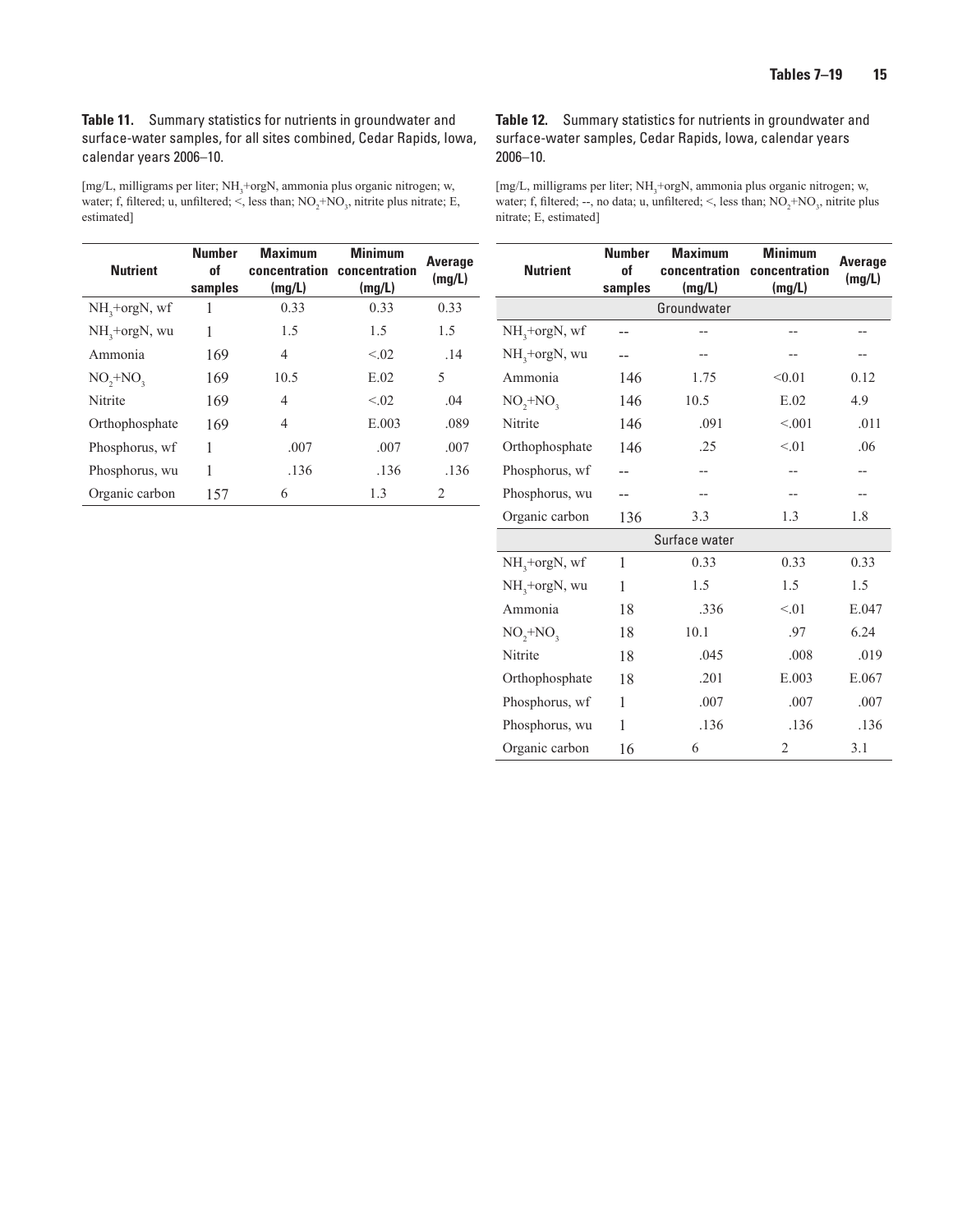<span id="page-23-0"></span>

| <b>Constituent</b>        | <b>Number of</b><br>samples | <b>Maximum</b><br>concentration | <b>Minimum</b><br>concentration | <b>Average</b> |
|---------------------------|-----------------------------|---------------------------------|---------------------------------|----------------|
|                           |                             | 1993USGS CRM-3                  |                                 |                |
| Calcium                   | 6                           | 75.4                            | 55.7                            | 66.5           |
| Magnesium                 | 6                           | 29.1                            | 20.4                            | 23.6           |
| Potassium                 | 6                           | 2.84                            | 1.63                            | 2.09           |
| Sodium                    | 6                           | 14.4                            | 8.6                             | 11.4           |
| <b>Bromide</b>            | $\tau$                      | .03                             | < 0.02                          | E.02           |
| Chloride                  | 6                           | 33.3                            | 17.4                            | 24.9           |
| Fluoride                  | 6                           | .35                             | .26                             | .29            |
| Silica                    | 6                           | 8.42                            | 6.21                            | 7.43           |
| Sulfate                   | 6                           | 39                              | 21.6                            | 32             |
| Boron <sup>1</sup>        | 6                           | 35                              | 9.9                             | 19             |
| Iron <sup>1</sup>         | 6                           | 43                              | < 8                             | E11            |
| Manganese <sup>1</sup>    | 6                           | 1,220                           | 484                             | 855            |
| NH <sub>3</sub> +orgN, wf | --                          |                                 |                                 |                |
| $NH3$ +orgN, wu           | $- -$                       |                                 |                                 |                |
| Ammonia                   | 7                           | < 02                            | < 02                            | < 02           |
| $NO2+NO3$                 | 7                           | 7.4                             | $\mathrm{E}.02$                 | E <sub>5</sub> |
| Nitrite                   | 7                           | .052                            | < 0.002                         | E.035          |
| Orthophosphate            | 7                           | E.023                           | .011                            | E.014          |
| Phosphorus, wf            | --                          |                                 | --                              |                |
| Phosphorus, wu            | --                          |                                 | --                              | --             |
| Organic carbon            | 6                           | 2.3                             | 1.3                             | 1.7            |
|                           |                             | 1993USGS CRM-4                  |                                 |                |
| Calcium                   | 2                           | 75.2                            | 74.3                            | 74.8           |
| Magnesium                 | $\sqrt{2}$                  | 25.5                            | 24.6                            | 25.1           |
| Potassium                 | 2                           | 3.26                            | 2.13                            | 2.7            |
| Sodium                    | $\mathfrak{2}$              | 11.9                            | 8.2                             | $10\,$         |
| <b>Bromide</b>            | $\overline{2}$              | .03                             | .03                             | .03            |
| Chloride                  | $\sqrt{2}$                  | 31.3                            | 21                              | 26.2           |
| Fluoride                  | $\sqrt{2}$                  | .29                             | .14                             | .22            |
| Silica                    | $\overline{c}$              | 10.8                            | 6.7                             | $8.8\,$        |
| Sulfate                   | $\sqrt{2}$                  | 34.7                            | 28.6                            | 31.7           |
| Boron <sup>1</sup>        | $\sqrt{2}$                  | $21\,$                          | 14                              | $18\,$         |
| $\rm Iron^1$              | 2                           | $<\!\!8$                        | $<\!\!8$                        | < 8            |
| Manganese <sup>1</sup>    | 2                           | 377                             | < 0.05                          | 189            |
| NH <sub>3</sub> +orgN, wf |                             |                                 | --                              |                |
| $NH3+orgN, wu$            |                             |                                 |                                 |                |
| Ammonia                   | 2                           | E.013                           | < 0.02                          | E.012          |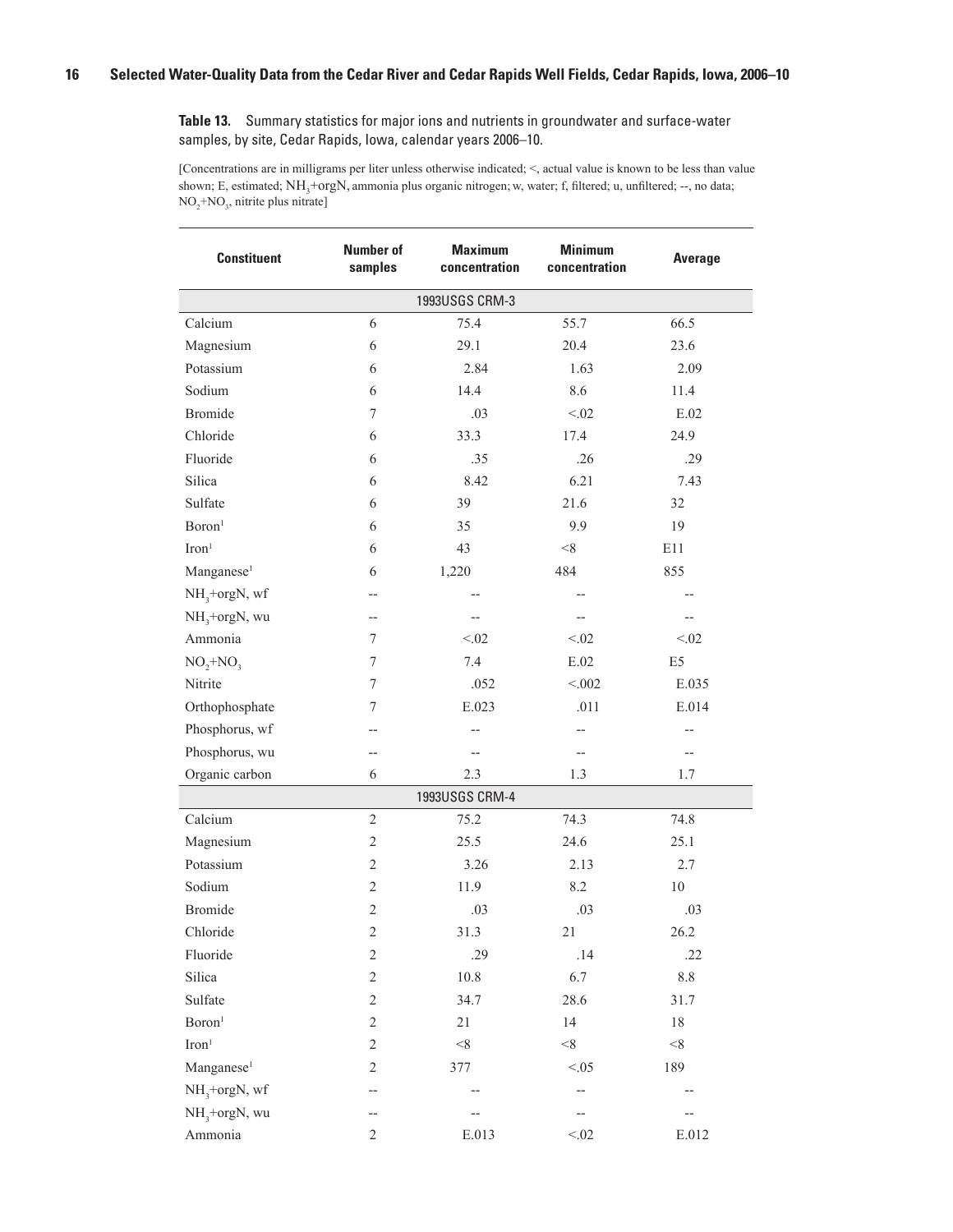| <b>Constituent</b>        | <b>Number of</b><br>samples | <b>Maximum</b><br>concentration | <b>Minimum</b><br>concentration | <b>Average</b> |  |  |  |
|---------------------------|-----------------------------|---------------------------------|---------------------------------|----------------|--|--|--|
| 1993USGS CRM-4-Continued  |                             |                                 |                                 |                |  |  |  |
| $NO, +NO,$                | $\sqrt{2}$                  | 7.23                            | 6.86                            | 7.05           |  |  |  |
| Nitrite                   | $\overline{2}$              | .067                            | < 02                            | E.039          |  |  |  |
| Orthophosphate            | $\overline{2}$              | .087                            | .058                            | .073           |  |  |  |
| Phosphorus, wf            |                             |                                 |                                 |                |  |  |  |
| Phosphorus, wu            |                             |                                 |                                 |                |  |  |  |
| Organic carbon            | 1                           | 1.4                             | 1.4                             | 1.4            |  |  |  |
|                           |                             | 2009USGS CRM-4A                 |                                 |                |  |  |  |
| Calcium                   | $\overline{4}$              | 70.5                            | 53.5                            | 61.6           |  |  |  |
| Magnesium                 | $\overline{4}$              | 25.9                            | 14.9                            | 19.4           |  |  |  |
| Potassium                 | 4                           | 2.76                            | $\overline{c}$                  | 2.48           |  |  |  |
| Sodium                    | $\overline{4}$              | 9.1                             | 6.9                             | 8.1            |  |  |  |
| <b>Bromide</b>            | $\overline{4}$              | .04                             | < 0.03                          | .03            |  |  |  |
| Chloride                  | 4                           | 22.8                            | 15.1                            | 18.5           |  |  |  |
| Fluoride                  | 4                           | $.3\phantom{0}$                 | .18                             | .23            |  |  |  |
| Silica                    | $\overline{4}$              | 14.5                            | 10.6                            | 12.6           |  |  |  |
| Sulfate                   | $\overline{4}$              | 31.3                            | 17.7                            | 23.2           |  |  |  |
| Boron <sup>1</sup>        | $\overline{4}$              | 36                              | 14                              | 26             |  |  |  |
| Iron <sup>1</sup>         | 4                           | 54                              | $\overline{3}$                  | 16             |  |  |  |
| Manganese <sup>1</sup>    | 4                           | 192                             | $\cdot$ 3                       | 65             |  |  |  |
| NH <sub>3</sub> +orgN, wf |                             | $-$                             | --                              |                |  |  |  |
| $NH3+orgN, wu$            | --                          | $-$                             | $-$                             | $-$            |  |  |  |
| Ammonia                   | $\overline{4}$              | < 02                            | < 02                            | < 0.02         |  |  |  |
| $NO, +NO,$                | 4                           | 7.7                             | 2.9                             | 5.7            |  |  |  |
| Nitrite                   | $\overline{4}$              | .018                            | .003                            | .011           |  |  |  |
| Orthophosphate            | 4                           | .113                            | .089                            | .102           |  |  |  |
| Phosphorus, wf            |                             | $-$                             | --                              |                |  |  |  |
| Phosphorus, wu            | --                          | $\overline{a}$                  |                                 |                |  |  |  |
| Organic carbon            | 4                           | $3.3\,$                         | 1.5                             | 2.1            |  |  |  |
|                           |                             | 1998USGS CRM-22                 |                                 |                |  |  |  |
| Calcium                   | 16                          | 79                              | 43.5                            | 67             |  |  |  |
| Magnesium                 | 16                          | 33                              | 17                              | 21.8           |  |  |  |
| Potassium                 | 16                          | 2.96                            | 1.43                            | 2.13           |  |  |  |
| Sodium                    | 16                          | 17.8                            | 6.8                             | 10.6           |  |  |  |
| <b>Bromide</b>            | 16                          | .05                             | $.02\,$                         | .03            |  |  |  |
| Chloride                  | 16                          | 31.4                            | 17.9                            | 23.5           |  |  |  |
| Fluoride                  | 16                          | $.3\phantom{0}$                 | .13                             | .24            |  |  |  |
| Silica                    | 16                          | 13.5                            | 7.9                             | $10.1\,$       |  |  |  |
| Sulfate                   | 16                          | 40.7                            | 20.2                            | 28.2           |  |  |  |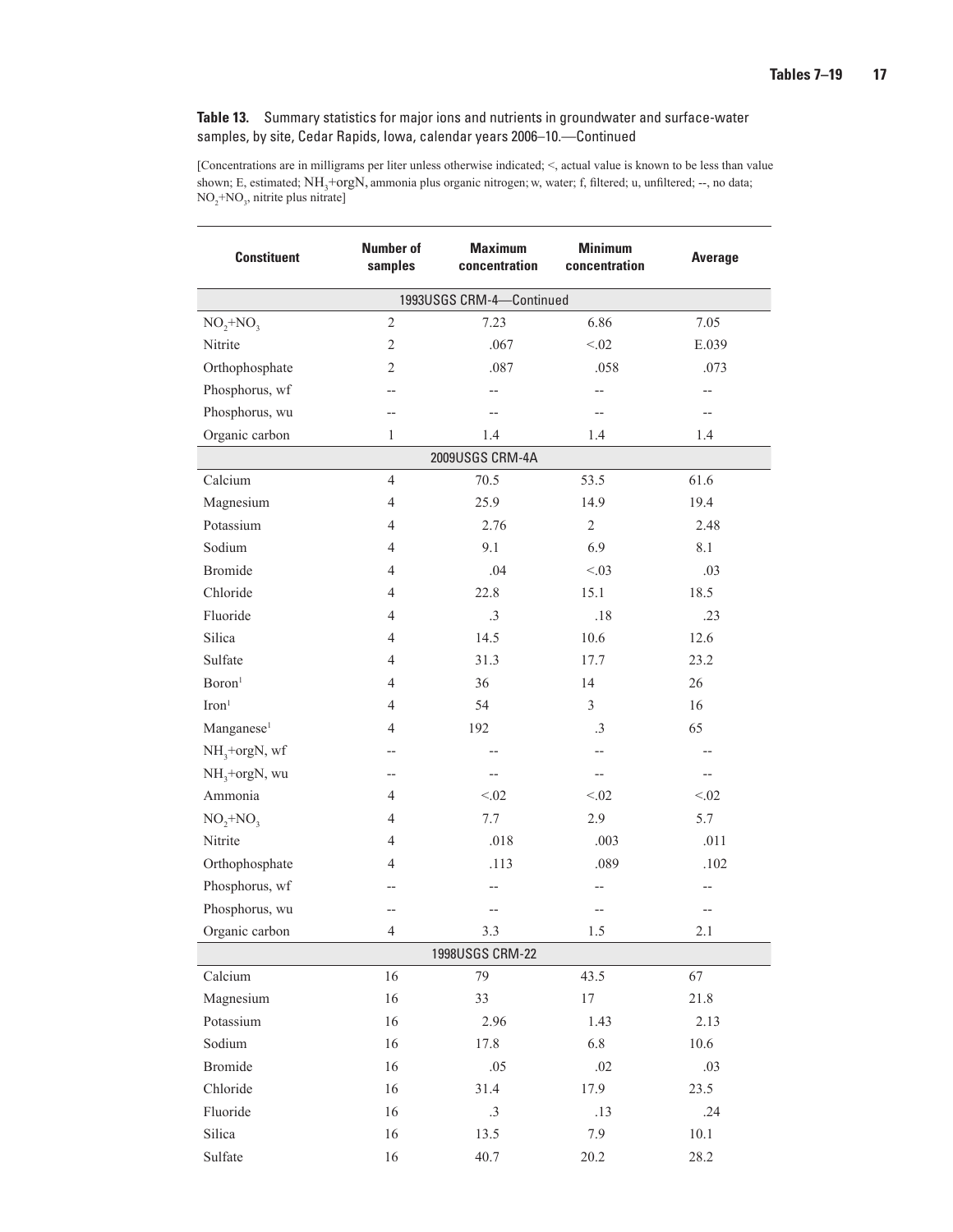| <b>Constituent</b>        | <b>Number of</b><br>samples | <b>Maximum</b><br>concentration | <b>Minimum</b><br>concentration | Average     |
|---------------------------|-----------------------------|---------------------------------|---------------------------------|-------------|
|                           |                             | 1998USGS CRM-22-Continued       |                                 |             |
| Boron <sup>1</sup>        | 16                          | 34                              | 9.2                             | 23          |
| Iron <sup>1</sup>         | 16                          | 363                             | $<$ 3                           | 50.3        |
| Manganese <sup>1</sup>    | 16                          | 2,060                           | $\leq$ 2                        | 249         |
| $NH3+orgN, wf$            | $-$                         |                                 | --                              | --          |
| $NH3+orgN, wu$            | $-$                         |                                 | $-$                             | --          |
| Ammonia                   | 16                          | 1.75                            | < 01                            | E.163       |
| $NO_2 + NO_3$             | 16                          | 10.2                            | < 06                            | 6.39        |
| Nitrite                   | 16                          | .091                            | E.001                           | E.012       |
| Orthophosphate            | 16                          | .25                             | .118                            | .185        |
| Phosphorus, wf            | --                          | --                              | --                              | --          |
| Phosphorus, wu            | $-\!$ $\!-$                 | $\overline{\phantom{a}}$        | $- -$                           | $-\!$ $\!-$ |
| Organic carbon            | 16                          | 2.7                             | 1.6                             | 2.1         |
|                           |                             | 1998USGS CRM-23                 |                                 |             |
| Calcium                   | $\overline{4}$              | 85.9                            | 75.5                            | 79.1        |
| Magnesium                 | 4                           | 24.3                            | 20.1                            | 21.8        |
| Potassium                 | 4                           | 2.72                            | 1.84                            | 2.34        |
| Sodium                    | $\overline{4}$              | 12.3                            | 9.1                             | 11.3        |
| <b>Bromide</b>            | 4                           | .05                             | .03                             | .04         |
| Chloride                  | 4                           | 32.4                            | 23.6                            | 26.7        |
| Fluoride                  | 4                           | .24                             | .19                             | .23         |
| Silica                    | 4                           | 13.3                            | 8.53                            | 11.36       |
| Sulfate                   | $\overline{4}$              | 36.3                            | 26.3                            | 33.4        |
| Boron <sup>1</sup>        | 4                           | $20\,$                          | 9.6                             | 16.2        |
| Iron <sup>1</sup>         | 4                           | 33                              | $<\!\!6$                        | 23          |
| Manganese <sup>1</sup>    | 4                           | 35.3                            | $.8\,$                          | 21.3        |
| $NH3+orgN, wf$            |                             | $\overline{\phantom{a}}$        | $-$                             | --          |
| NH <sub>3</sub> +orgN, wu |                             |                                 | --                              | --          |
| Ammonia                   | 4                           | < 0.04                          | < 01                            | E.011       |
| $NO, +NO,$                | 4                           | 9.7                             | $.7\,$                          | 4.6         |
| Nitrite                   | 4                           | .061                            | < 0.002                         | E.023       |
| Orthophosphate            | 4                           | .138                            | .09                             | .115        |
| Phosphorus, wf            |                             |                                 |                                 | --          |
| Phosphorus, wu            |                             |                                 |                                 | --          |
| Organic carbon            | 4                           | 2.5                             | 2                               | 2.3         |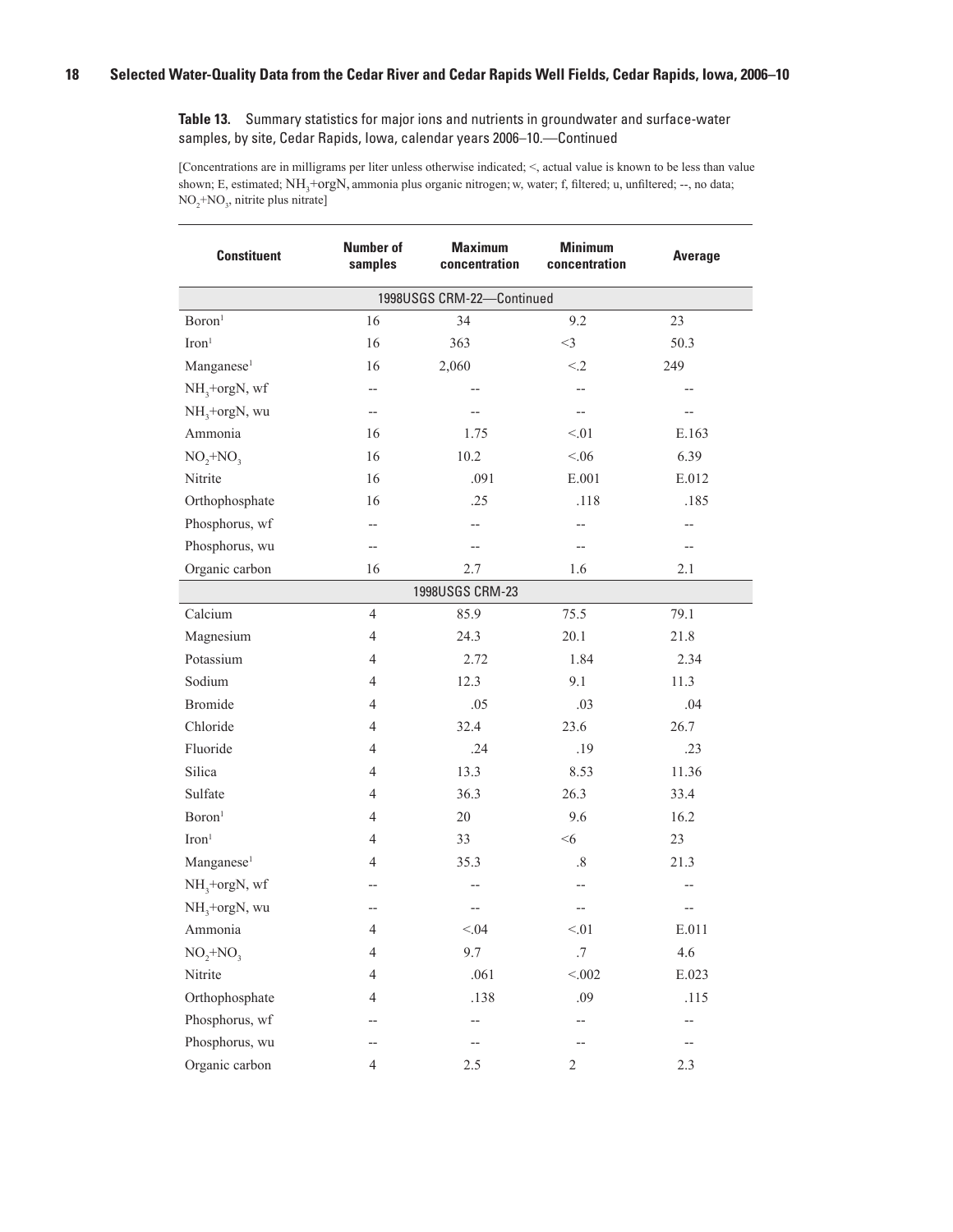| <b>Constituent</b>     | <b>Number of</b><br>samples | <b>Maximum</b><br>concentration | <b>Minimum</b><br>concentration | <b>Average</b> |
|------------------------|-----------------------------|---------------------------------|---------------------------------|----------------|
|                        |                             | Ranney 1                        |                                 |                |
| Calcium                | 17                          | 81.4                            | 60.1                            | 73.8           |
| Magnesium              | 17                          | 26.1                            | 16.6                            | 21.5           |
| Potassium              | 17                          | 3.14                            | 1.78                            | 2.26           |
| Sodium                 | 17                          | 14.1                            | 8.2                             | 10.7           |
| <b>Bromide</b>         | 18                          | .05                             | .03                             | .03            |
| Chloride               | 17                          | 30.6                            | 16.9                            | 23.4           |
| Fluoride               | 17                          | $.3\phantom{0}$                 | .17                             | .22            |
| Silica                 | 17                          | 15.4                            | 7.9                             | 11.1           |
| Sulfate                | 17                          | 39.4                            | 21.6                            | 29.9           |
| Boron <sup>1</sup>     | 17                          | 33                              | 17                              | 24             |
| Iron <sup>1</sup>      | 17                          | < 8                             | $<$ 3                           | < 5.4          |
| Manganese <sup>1</sup> | 16                          | 42                              | 9.1                             | 20.1           |
| $NH3+orgN, wf$         | $-$                         | $-$                             |                                 | $-$            |
| $NH3+orgN, wu$         | $\qquad \qquad -$           | --                              | $-$                             | --             |
| Ammonia                | 17                          | .062                            | < 02                            | E.022          |
| $NO, +NO,$             | $17\,$                      | 7.63                            | 1.19                            | 4.77           |
| Nitrite                | 17                          | .013                            | E.001                           | E.004          |
| Orthophosphate         | 17                          | .074                            | $\mathrm{E.02}$                 | E.041          |
| Phosphorus, wf         | --                          | --                              |                                 | --             |
| Phosphorus, wu         | $- -$                       | $-$                             | $-$                             | $- -$          |
| Organic carbon         | 16                          | 2.3                             | 1.3                             | 1.7            |
|                        |                             | Ranney 2                        |                                 |                |
| Calcium                | 14                          | 83.3                            | 50.5                            | 72.5           |
| Magnesium              | 14                          | 25.9                            | 15.2                            | 21.4           |
| Potassium              | 14                          | 3.05                            | 1.78                            | 2.32           |
| Sodium                 | 14                          | 14.6                            | 7.9                             | 10.8           |
| <b>Bromide</b>         | 14                          | .05                             | .03                             | .04            |
| Chloride               | 14                          | 30.3                            | 17.7                            | 24.4           |
| Fluoride               | 14                          | .28                             | .19                             | .24            |
| Silica                 | 14                          | 13.5                            | $7.5\,$                         | $10.1\,$       |
| Sulfate                | 14                          | $38\,$                          | 24.3                            | 31.7           |
| Boron <sup>1</sup>     | 14                          | 32                              | 19                              | 24             |
| $\mathrm{Iron}^1$      | 14                          | 36                              | $<\!\!4$                        | E9             |
| Manganese <sup>1</sup> | 14                          | 35.3                            | 1.4                             | 12.9           |
| $NH3+orgN, wf$         |                             |                                 |                                 |                |
| $NH3+orgN, wu$         |                             |                                 |                                 |                |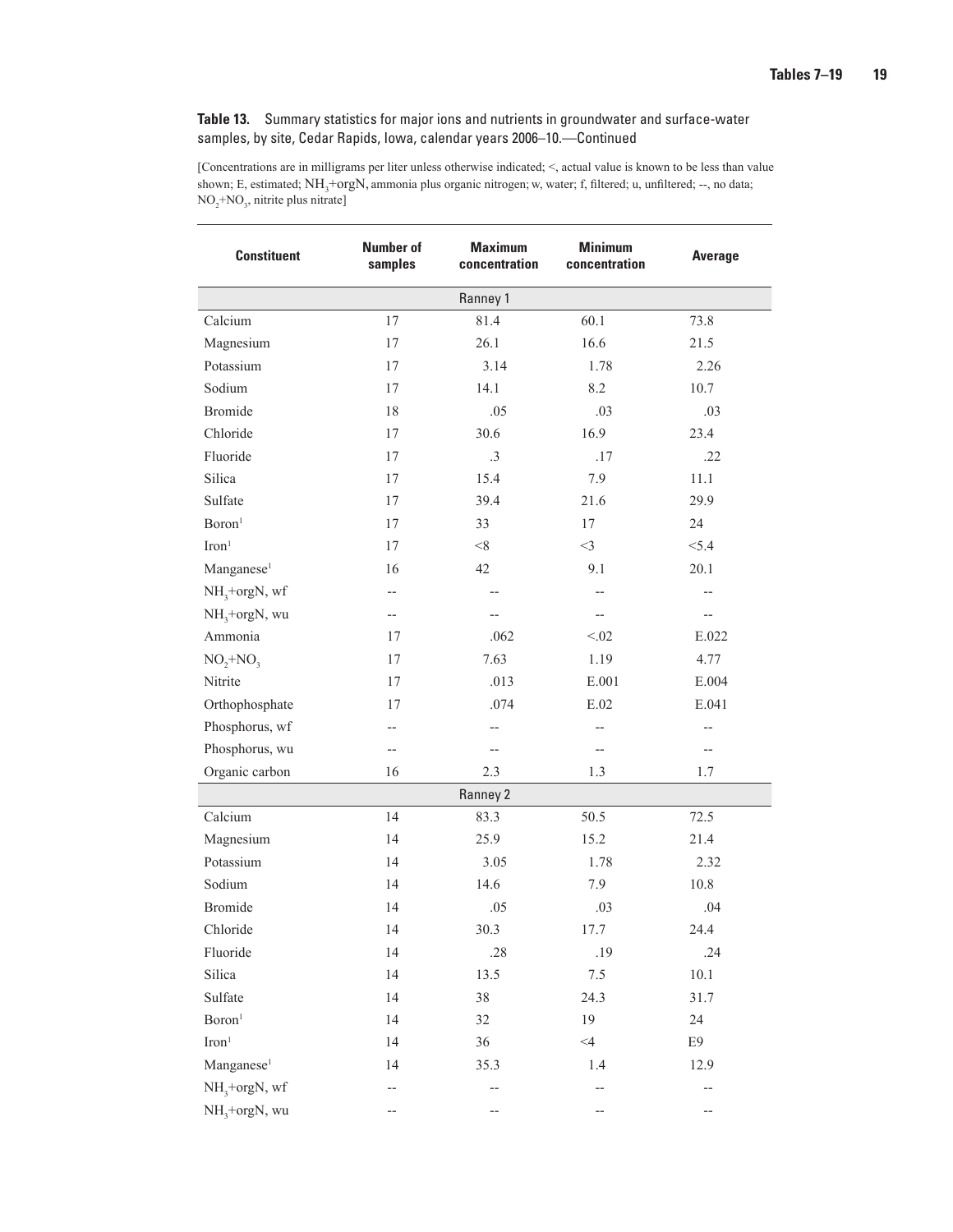| <b>Constituent</b>        | <b>Number of</b><br>samples | <b>Maximum</b><br>concentration | <b>Minimum</b><br>concentration | <b>Average</b>                |
|---------------------------|-----------------------------|---------------------------------|---------------------------------|-------------------------------|
|                           |                             | Ranney 2-Continued              |                                 |                               |
| Ammonia                   | 17                          | 0.049                           | < 01                            | E.012                         |
| $NO_2 + NO_3$             | 17                          | 10.5                            | 1.11                            | 5.9                           |
| Nitrite                   | 17                          | .74                             | < 0.01                          | E.007                         |
| Orthophosphate            | 17                          | .234                            | .042                            | .074                          |
| Phosphorus, wf            | --                          | --                              | $\overline{\phantom{a}}$        | --                            |
| Phosphorus, wu            | $- -$                       | $-$                             | $-$                             | $- -$                         |
| Organic carbon            | 16                          | 2.1                             | 1.3                             | 1.7                           |
|                           |                             | <b>West Ranney 3</b>            |                                 |                               |
| Calcium                   | 16                          | 79                              | 64.1                            | 71                            |
| Magnesium                 | 16                          | 25.6                            | 17.6                            | 20.8                          |
| Potassium                 | 16                          | 2.98                            | 1.93                            | 2.42                          |
| Sodium                    | 16                          | 16.6                            | $\,$ 8 $\,$                     | 10.8                          |
| <b>Bromide</b>            | 17                          | .05                             | .02                             | .03                           |
| Chloride                  | 16                          | 31.7                            | 17.8                            | 23.9                          |
| Fluoride                  | 16                          | .28                             | .19                             | .23                           |
| Silica                    | 16                          | 15.6                            | 11                              | 12.5                          |
| Sulfate                   | 16                          | 38.2                            | 22.3                            | 29.1                          |
| Boron <sup>1</sup>        | 16                          | 34                              | 18                              | 24                            |
| Iron <sup>1</sup>         | 16                          | 159                             | $<$ 3                           | E23.5                         |
| Manganese <sup>1</sup>    | 16                          | 1,150                           | 125                             | 398                           |
| NH <sub>3</sub> +orgN, wf | --                          | --                              | $-$                             | $-$                           |
| $NH3+orgN, wu$            | $-\!$ $\!-$                 |                                 |                                 | --                            |
| Ammonia                   | 16                          | 1.07                            | .07                             | .37                           |
| $NO, +NO,$                | 16                          | 7                               | $.6\,$                          | 4.3                           |
| Nitrite                   | 16                          | .023                            | < 0.008                         | $\boldsymbol{\mathrm{E.008}}$ |
| Orthophosphate            | 16                          | .079                            | .03                             | .055                          |
| Phosphorus, wf            | --                          | --                              | $\overline{\phantom{a}}$        | --                            |
| Phosphorus, wu            |                             |                                 |                                 |                               |
| Organic carbon            | 15                          | 2.3                             | 1.3                             | 1.8                           |
|                           |                             | Seminole Ranney 4               |                                 |                               |
| Calcium                   | 15                          | 79.3                            | 59.8                            | 70.9                          |
| Magnesium                 | 15                          | 26.9                            | 17.2                            | 20.5                          |
| Potassium                 | 15                          | 2.87                            | 1.56                            | 2.33                          |
| Sodium                    | 15                          | 13.9                            | $\boldsymbol{7}$                | 9.9                           |
| <b>Bromide</b>            | 16                          | .05                             | $E.01$                          | E.03                          |
| Chloride                  | 15                          | 29.9                            | 16.6                            | 22.7                          |
| Fluoride                  | 15                          | $.3\phantom{0}$                 | .14                             | .23                           |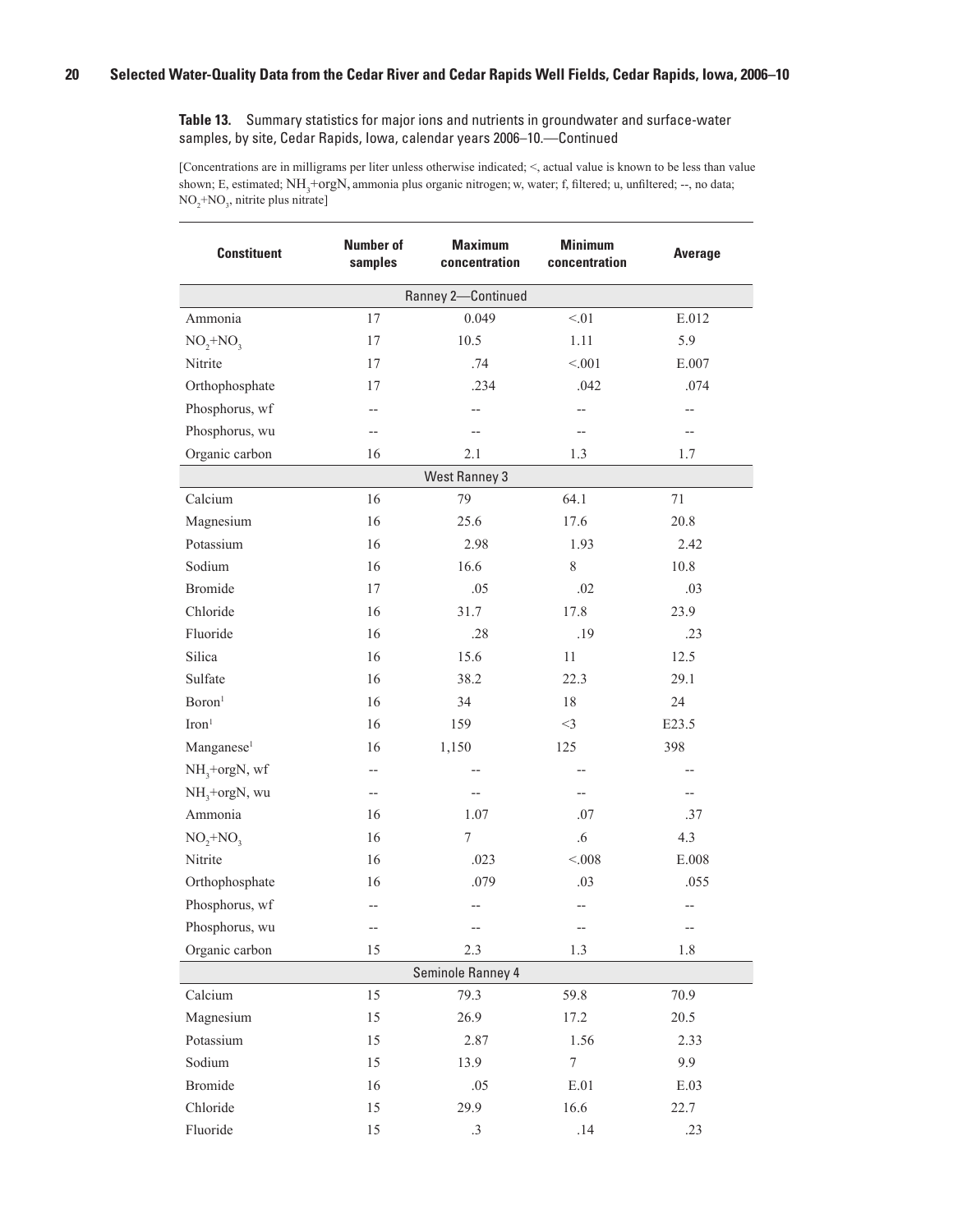| <b>Constituent</b>        | <b>Number of</b><br>samples | <b>Maximum</b><br>concentration | <b>Minimum</b><br>concentration | Average |
|---------------------------|-----------------------------|---------------------------------|---------------------------------|---------|
|                           |                             | Seminole Ranney 4-Continued     |                                 |         |
| Silica                    | 15                          | 14.1                            | 8.4                             | 11.3    |
| Sulfate                   | 15                          | 43.3                            | 19.5                            | 29.4    |
| Boron <sup>1</sup>        | 15                          | 35                              | 19                              | 26      |
| Iron <sup>1</sup>         | 15                          | 7                               | $<$ 3                           | E3.4    |
| Manganese <sup>1</sup>    | 15                          | 248                             | 9.7                             | 68.9    |
| NH <sub>3</sub> +orgN, wf | --                          | $- -$                           | --                              | $-$     |
| NH <sub>3</sub> +orgN, wu | --                          |                                 | --                              | --      |
| Ammonia                   | 16                          | .23                             | < 02                            | E.07    |
| $NO_2 + NO_3$             | 16                          | 8.6                             | $.8\,$                          | 5.3     |
| Nitrite                   | 16                          | .026                            | E.002                           | E.01    |
| Orthophosphate            | 16                          | .076                            | .04                             | .058    |
| Phosphorus, wf            | --                          | $-$                             | $- -$                           | --      |
| Phosphorus, wu            | --                          | $-$                             | --                              | --      |
| Organic carbon            | 15                          | 2.1                             | 1.6                             | 1.8     |
|                           |                             | Seminole 17                     |                                 |         |
| Calcium                   | 14                          | 78.9                            | 66.6                            | 72      |
| Magnesium                 | 14                          | 23.6                            | 18.1                            | 20.7    |
| Potassium                 | 14                          | 2.97                            | 1.79                            | 2.38    |
| Sodium                    | 14                          | 13.3                            | 8.3                             | 10.5    |
| <b>Bromide</b>            | 15                          | .04                             | .03                             | .04     |
| Chloride                  | 14                          | 28.4                            | 17.9                            | 23.3    |
| Fluoride                  | 14                          | .27                             | $\cdot$ .2                      | .23     |
| Silica                    | 14                          | 12.8                            | 8.4                             | 10.3    |
| Sulfate                   | 14                          | 37.3                            | 23.4                            | 28.9    |
| Boron <sup>1</sup>        | 14                          | 31                              | 19                              | 23      |
| Iron <sup>1</sup>         | 14                          | 139                             | E5                              | E88.5   |
| Manganese <sup>1</sup>    | 14                          | 402                             | 135                             | 274     |
| $NH3+orgN, wf$            |                             |                                 |                                 |         |
| $NH3+orgN, wu$            | --                          | $\overline{\phantom{a}}$        | --                              | --      |
| Ammonia                   | 15                          | .141                            | .026                            | .082    |
| $NO, +NO,$                | 15                          | 7.3                             | $1.8\,$                         | 4.1     |
| Nitrite                   | 15                          | .016                            | E.004                           | E.008   |
| Orthophosphate            | 15                          | .038                            | E.01                            | E.028   |
| Phosphorus, wf            | --                          | --                              | --                              | --      |
| Phosphorus, wu            | --                          |                                 | --                              | $-$     |
| Organic carbon            | 14                          | 2.2                             | 1.5                             | 1.9     |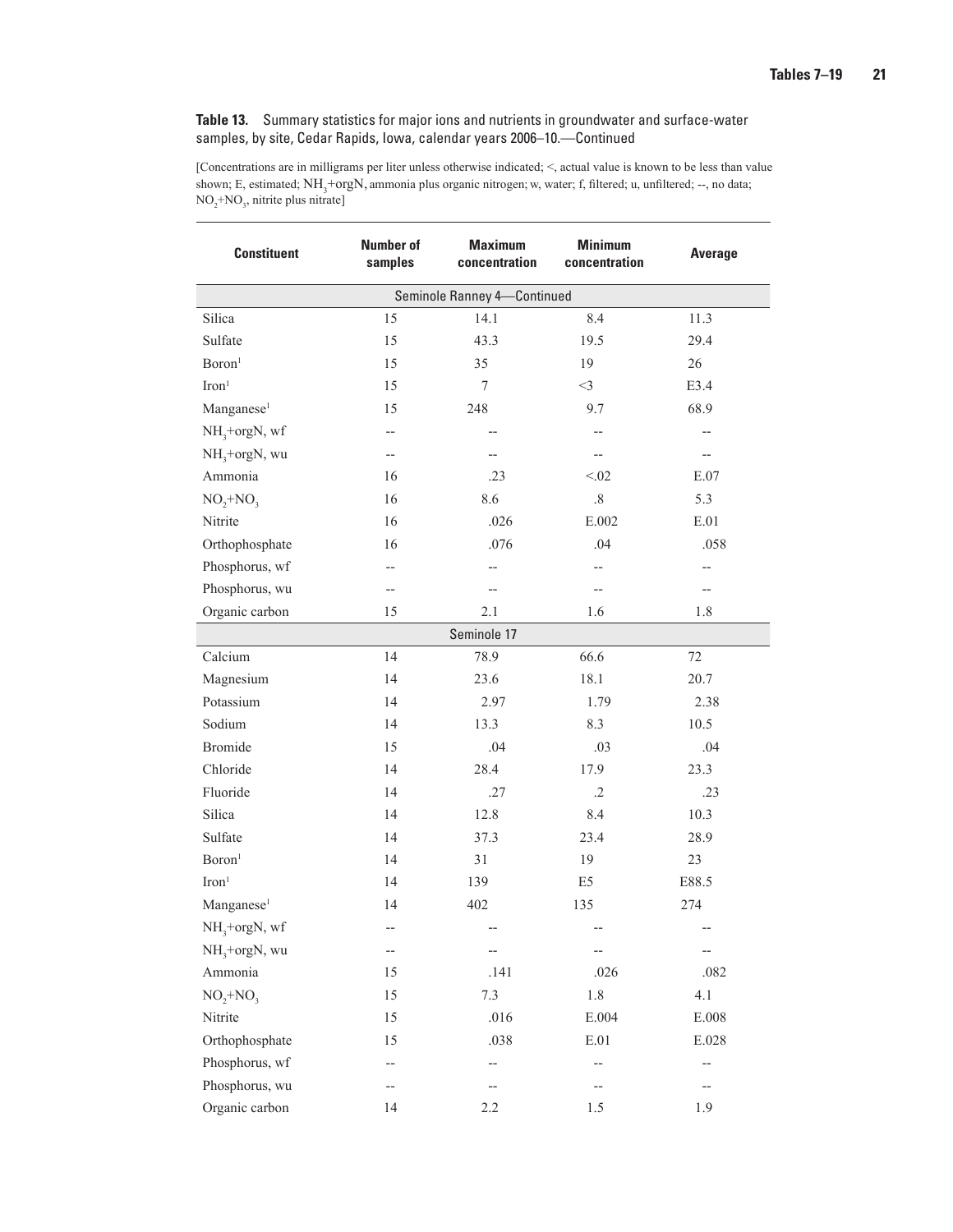| <b>Constituent</b>        | <b>Number of</b><br>samples | <b>Maximum</b><br>concentration | <b>Minimum</b><br>concentration | <b>Average</b> |
|---------------------------|-----------------------------|---------------------------------|---------------------------------|----------------|
|                           |                             | Seminole 18                     |                                 |                |
| Calcium                   | 15                          | 79                              | 68.3                            | 72.9           |
| Magnesium                 | 15                          | 27.8                            | 18                              | 20.8           |
| Potassium                 | 15                          | 3.02                            | 1.78                            | 2.43           |
| Sodium                    | 15                          | 14.6                            | 7.8                             | 10.2           |
| <b>Bromide</b>            | 16                          | .05                             | < 0.02                          | E.03           |
| Chloride                  | 15                          | 30.1                            | $17\,$                          | 22.4           |
| Fluoride                  | 15                          | .27                             | .18                             | .23            |
| Silica                    | 15                          | 13.5                            | 6.2                             | 10.4           |
| Sulfate                   | 15                          | 41.2                            | 20.1                            | 28.1           |
| Boron <sup>1</sup>        | 15                          | 31                              | 17                              | 24             |
| Iron <sup>1</sup>         | 15                          | 117                             | 66                              | $88\,$         |
| Manganese <sup>1</sup>    | 15                          | 431                             | 79.6                            | 161            |
| NH <sub>3</sub> +orgN, wf | $- -$                       | $-$                             |                                 | --             |
| $NH3+orgN, wu$            | $\qquad \qquad -$           |                                 | --                              | --             |
| Ammonia                   | 15                          | .487                            | E.017                           | E.058          |
| $NO_2 + NO_3$             | 15                          | 7.68                            | $\overline{2}$                  | 4.35           |
| Nitrite                   | 15                          | .008                            | .003                            | E.005          |
| Orthophosphate            | 15                          | .034                            | < 01                            | E.022          |
| Phosphorus, wf            | $-$                         |                                 | --                              | $-$            |
| Phosphorus, wu            | $\qquad \qquad -$           |                                 |                                 | $-$            |
| Organic carbon            | 14                          | 2.3                             | 1.5                             | 1.8            |
|                           |                             | <b>Cedar Rapids Waterworks</b>  |                                 |                |
| Calcium                   | 17                          | 78.1                            | 66.3                            | 71.9           |
| Magnesium                 | 17                          | 27.1                            | 18.7                            | 22.2           |
| Potassium                 | 17                          | 3.09                            | 2.03                            | 2.46           |
| Sodium                    | 17                          | 14.1                            | $8.8\,$                         | 11.2           |
| <b>Bromide</b>            | 17                          | .06                             | .03                             | .04            |
| Chloride                  | $17\,$                      | 30.7                            | 19.2                            | 24.6           |
| Fluoride                  | 17                          | .28                             | .19                             | .24            |
| Silica                    | $17\,$                      | 15                              | 10.4                            | 12.5           |
| Sulfate                   | 17                          | 37.8                            | 24.2                            | 29.8           |
| Boron <sup>1</sup>        | 17                          | 43                              | 21                              | 33             |
| $\mathrm{Iron}^1$         | 17                          | 558                             | $\,$ 8 $\,$                     | 179            |
| Manganese <sup>1</sup>    | 17                          | 816                             | 54                              | 353            |
| NH <sub>3</sub> +orgN, wf | --                          |                                 |                                 |                |
| $NH3+orgN, wu$            |                             |                                 |                                 |                |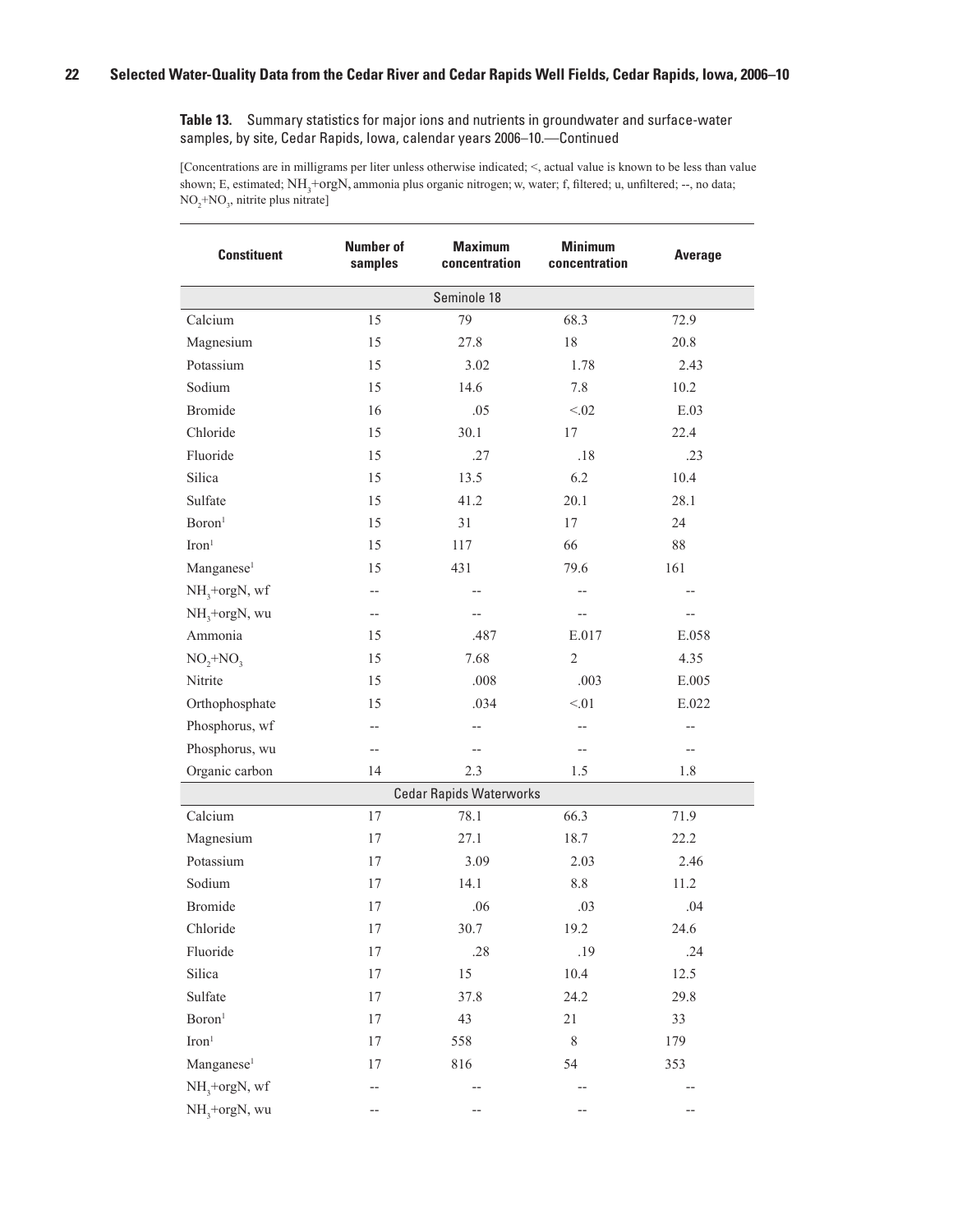[Concentrations are in milligrams per liter unless otherwise indicated; <, actual value is known to be less than value shown; E, estimated; NH<sub>3</sub>+orgN, ammonia plus organic nitrogen; w, water; f, filtered; u, unfiltered; --, no data;  $NO<sub>2</sub>+NO<sub>3</sub>$ , nitrite plus nitrate]

| <b>Constituent</b>        | <b>Number of</b><br>samples | <b>Maximum</b><br><b>Minimum</b><br>concentration<br>concentration |            | Average       |
|---------------------------|-----------------------------|--------------------------------------------------------------------|------------|---------------|
|                           |                             | Cedar Rapids Waterworks-Continued                                  |            |               |
| Ammonia                   | 17                          | .97                                                                | .027       | .343          |
| $NO, +NO,$                | 17                          | 6                                                                  | $.6\,$     | 3.8           |
| Nitrite                   | 17                          | .07                                                                | .005       | .019          |
| Orthophosphate            | 17                          | .083                                                               | .028       | .047          |
| Phosphorus, wf            |                             | $\overline{a}$                                                     |            |               |
| Phosphorus, wu            | $\overline{a}$              | $\overline{a}$                                                     | $=$ $-$    | $-$           |
| Organic carbon            | 16                          | 2.3                                                                | 1.5        | 1.9           |
|                           |                             | Cedar River Edgewood Road                                          |            |               |
| Calcium                   | 17                          | 82.9                                                               | 25.1       | 63.3          |
| Magnesium                 | 17                          | 25                                                                 | 15.2       | 20.6          |
| Potassium                 | 17                          | 4.18                                                               | 1.49       | 2.3           |
| Sodium                    | 17                          | 14.2                                                               | 5          | 9.7           |
| <b>Bromide</b>            | 16                          | .07                                                                | E.02       | E.04          |
| Chloride                  | 17                          | 28.4                                                               | 15.8       | 22.2          |
| Fluoride                  | 17                          | .29                                                                | .18        | .23           |
| Silica                    | 17                          | 14                                                                 | .18        | 8.2           |
| Sulfate                   | 17                          | 36.3                                                               | 17.1       | 27.8          |
| Boron <sup>1</sup>        | 16                          | 37                                                                 | 14         | 23            |
| Iron <sup>1</sup>         | 17                          | 20                                                                 | E2         | $\mathrm{E}8$ |
| Manganese <sup>1</sup>    | 17                          | 14.5                                                               | 1.5        | 4.7           |
| NH <sub>3</sub> +orgN, wf | 1                           | .33                                                                | .33        | .33           |
| NH <sub>3</sub> +orgN, wu | $\mathbf{1}$                | 1.5                                                                | 1.5        | 1.5           |
| Ammonia                   | 18                          | .336                                                               | $< 01$     | E.047         |
| $NO, +NO,$                | 18                          | 10.1                                                               | .97        | 6.2           |
| Nitrite                   | 18                          | .045                                                               | $.008$     | .019          |
| Orthophosphate            | 18                          | .201                                                               | E.003      | E.067         |
| Phosphorus, wf            | $\mathbf{1}$                | .007                                                               | .007       | .007          |
| Phosphorus, wu            | 1                           | .136                                                               | .136       | .136          |
| Organic carbon            | 16                          | 6                                                                  | $\sqrt{2}$ | 3.1           |

<sup>1</sup> Concentrations in micrograms per liter.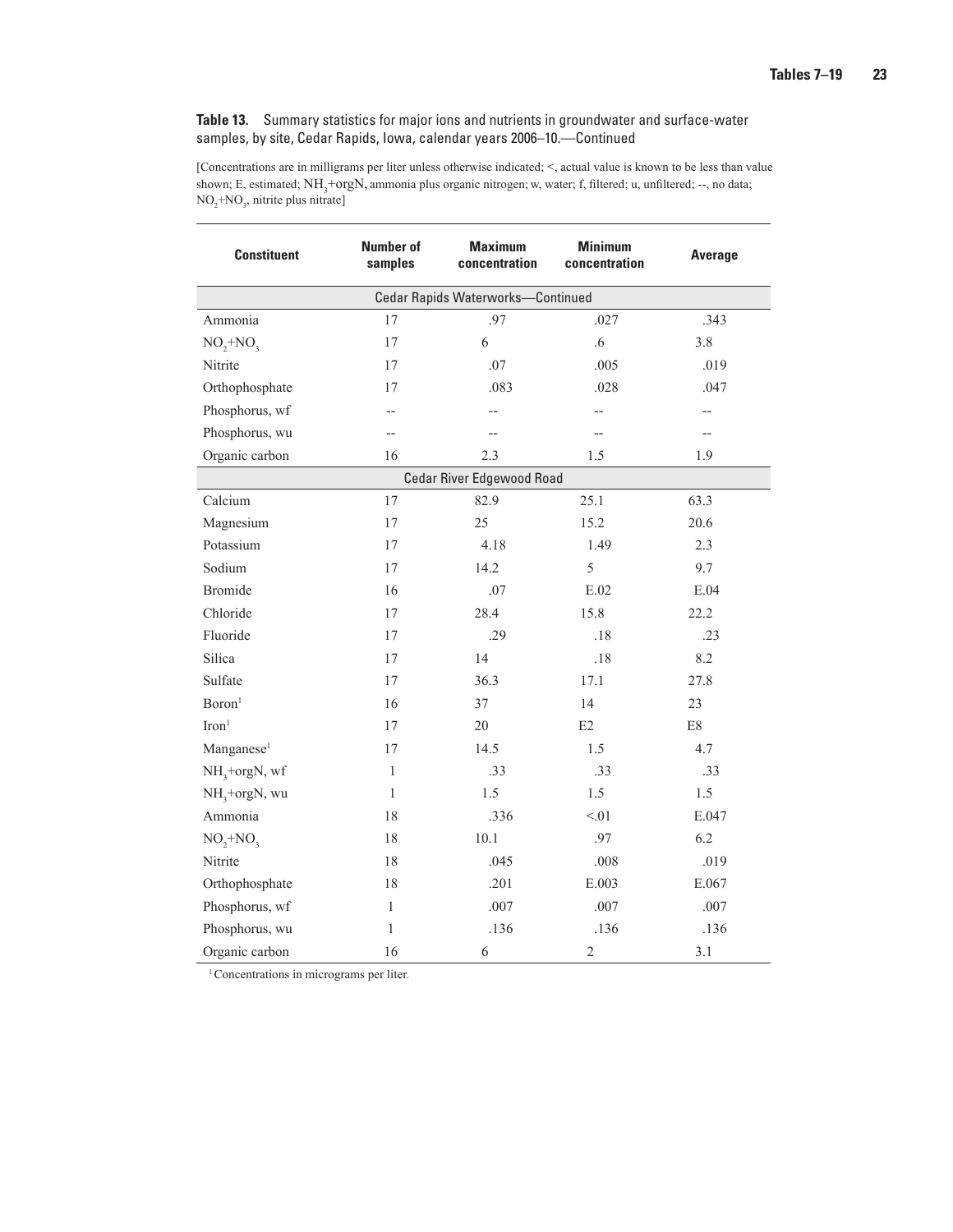#### <span id="page-31-0"></span>**Table 14.** Description of pesticides in water-quality samples, Cedar Rapids, Iowa, calendar years 2006–10.

[NWIS, National Water Information System; CASRN, Chemical Abstract Service Registry Number]

| <b>NWIS</b><br>code | <b>NWIS</b><br>name | Other common names <sup>1</sup>         | <b>CASRN<sup>2</sup></b> | Use <sup>3</sup>              | Chemical class <sup>3</sup> |
|---------------------|---------------------|-----------------------------------------|--------------------------|-------------------------------|-----------------------------|
| 46342               | Alachlor            | Alanox, Lasso, Metachlor                | $315972 - 60 - 8$        | Herbicide                     | Chloroacetanilide           |
| 49260               | Acetochlor          | Harness, Nevirex                        | 334256-82-1              | Herbicide                     | Chloroacetanilide           |
| 38401               | Ametryn             | Topazol, Trinatox D                     | $834 - 12 - 8$           | Herbicide                     | Triazine                    |
| 39632               | Atrazine            | Fenatrol, Herbatoxol, Weedex            | 93616-39-8               | Herbicide                     | Triazine                    |
| 04029               | <b>Bromacil</b>     | Du Pont herbicide 976, Nalkil, Rout G-8 | $3314 - 40 - 9$          | Herbicide                     | Uracil                      |
| 04026               | Butachlor           | Machete, Weedout                        | 23184-66-9               | Herbicide                     | Chloroacetanilide           |
| 04028               | Butylate            | Tomahawk                                | 2008-41-5                | Herbicide                     | Thiocarbamate               |
| 04027               | Carboxin            | Enhance, Germate Plus                   | 5234-68-4                | Fungicide                     | Carboxamide                 |
| 04041               | Cyanazine           | Bladex, Cynex, Fortrol                  | 21725-46-2               | Herbicide                     | Triazine                    |
| 04031               | Cycloate            | Ro-Neet, Ronit                          | 31134-23-2               | Herbicide                     | Thiocarbamate               |
| 04033               | Diphenamid          | Fenam, Rideon                           | $957 - 51 - 7$           | Herbicide                     | Amide                       |
| 04025               | Hexazinone          | Velpar, Pronone                         | 351235-04-2              | Herbicide                     | Triazinone                  |
| 39415               | Metolachlor         | Dual Magnum, Pennant, Primextra         | 351218-45-2              | Herbicide                     | Chloroacetanilide           |
| 82630               | Metribuzin          | Lexone, Zenkor                          | 21087-64-9               | Herbicide                     | Triazinone                  |
| 04037               | Prometon            | Ontrack, Primatol                       | $31610 - 18 - 0$         | Herbicide                     | Triazine                    |
| 04036               | Prometryn           | Primatol, Selectin, Mercazin            | $37287 - 19 - 6$         | Herbicide                     | Triazine                    |
| 04024               | Propachlor          | Croptex, Orange, Ramrod, Sentinel       | $31918 - 16 - 7$         | Herbicide                     | Chloroacetanilide           |
| 38535               | Propazine           | Maxx 90, Propazine                      | 139-40-2                 | Herbicide                     | Triazine                    |
| 04035               | Simazine            | Azotop, Herbex, Radocon, Weedex         | $3122 - 34 - 9$          | Herbicide                     | Triazine                    |
| 04030               | Simetryn            | Gy-Bon, Simetryn                        | 1014-70-6                | Herbicide                     | Triazine                    |
| 82665 and 04032     | Terbacil            | Sinbar, Terbacil                        | 5902-51-2                | Herbicide                     | Uracil                      |
| 82661 and 04023     | Trifluralin         | Heritage, Trifloran, Trigard, Tristar   | 31582-09-8               | Herbicide                     | 2,6-Dinitroaniline          |
| 04034               | Vernolate           | PPTC, Surpass, Vernolate                | 1929-77-7                | Herbicide                     | Thiocarbamate               |
| 04040               | CIAT <sup>4</sup>   | Deethylatrazine (DEA)                   | 6190-54-4                | Breakdown product of atrazine | Triazine                    |
| 04038               | $CEAT^5$            | Deisopropylatrazine (DIA)               | 1007-28-9                | Breakdown product of atrazine | Triazine                    |

1From *http://www.chemindustry.com* (unless otherwise noted).

 This report contains CAS Registry Numbers®, which is a Registered Trademark of the American Chemical Society. CAS recommends the verification of the CASRNs through CAS Client Services<sup>SM</sup>.

3From *http://www.pesticideinfo.org/Index.html.*

2-Chloro-4-isopropylamino-6-amino-s-triazine (CIAT).

2-Chloro-6-ethylamino-4-amino-s-triazine (CEAT).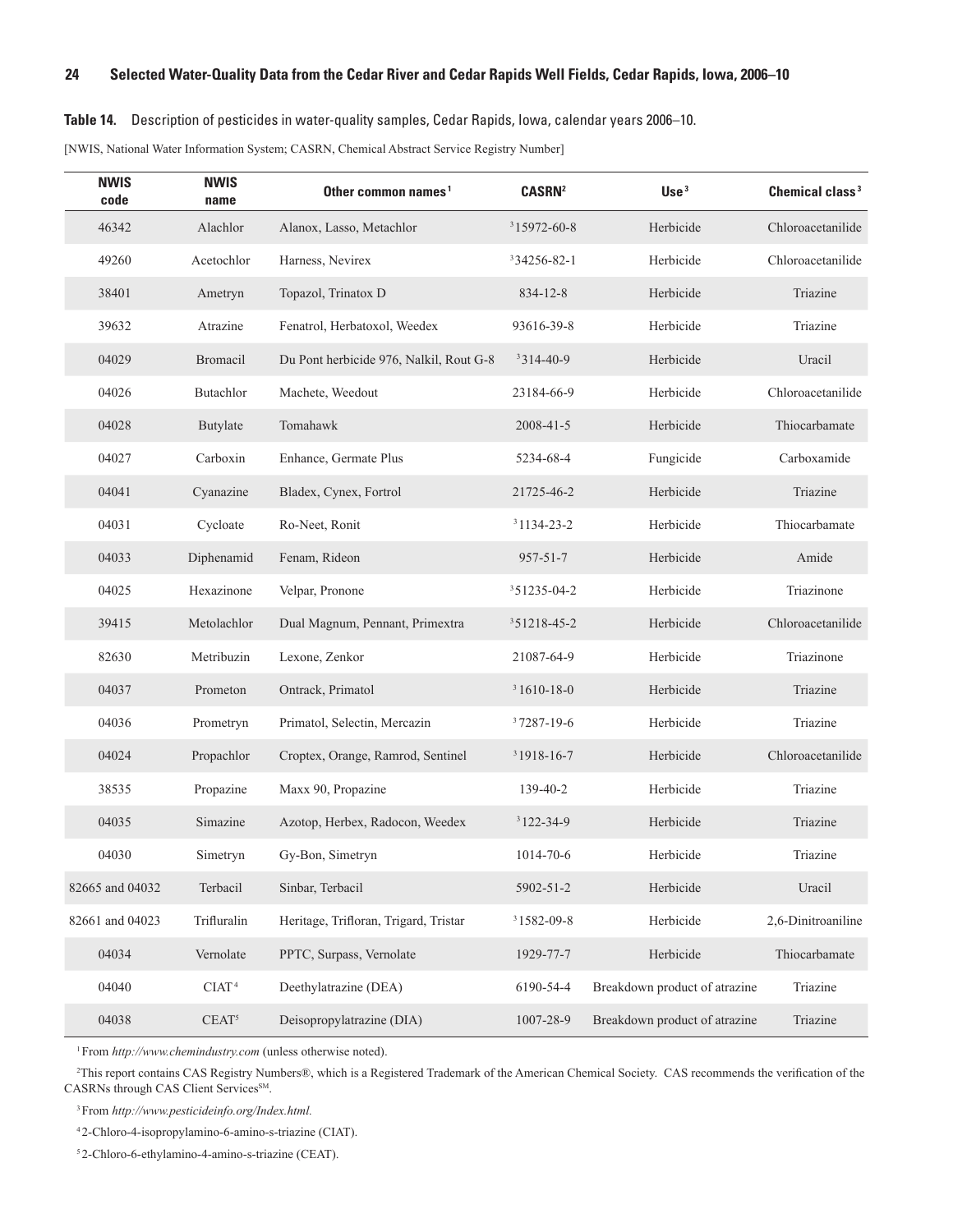#### <span id="page-32-0"></span>**Table 15.** Pesticides that were not detected in water-quality samples, Cedar Rapids, Iowa, calendar years 2006–10.

| <b>NWIS</b><br>parameter code | <b>Pesticides</b><br>(not detected) | <b>LRL</b><br>$(\mu g/L)$ |
|-------------------------------|-------------------------------------|---------------------------|
| 38401                         | Ametryn                             | 0.05                      |
| 04029                         | <b>Bromacil</b>                     | .05                       |
| 04026                         | <b>Butachlor</b>                    | .05                       |
| 04028                         | <b>Butylate</b>                     | .05                       |
| 04041                         | Cyanazine                           | .05                       |
| 04031                         | Cycloate                            | .05                       |
| 04033                         | Diphenamid                          | .05                       |
| 04025                         | Hexazinone                          | .05                       |
| 04037                         | Prometon                            | .05                       |
| 04036                         | Prometryn                           | .05                       |
| 04024                         | Propachlor                          | .05                       |
| 04032                         | Terbacil                            | .05                       |
| 04023                         | Trifluralin                         | .05                       |
| 04030                         | Simetryn                            | .05                       |
| 04034                         | Vernolate                           | .05                       |

[NWIS, National Water Inventory System; LRL, laboratory reporting level; µg/L, micrograms per liter]

**Table 16.** Selected pesticides detected and frequency of detections in groundwater and surface-water samples, for all sites combined, Cedar Rapids, Iowa, calendar years 2006–10.

[LRL, laboratory reporting level; µg/L, micrograms per liter; E, estimate]

| <b>Pesticide</b>  | Number of<br>detections/ | Number of<br>Number of<br>LRL <sup>1</sup><br>detectable<br>detectable<br>$(\mu g/L)$<br><b>concentrations</b><br>concentrations<br>samples | <b>Percentage of</b><br>samples with<br>detectable | <b>Detectable concentrations</b><br>$(\mu g/L)$ |                             |                |               |
|-------------------|--------------------------|---------------------------------------------------------------------------------------------------------------------------------------------|----------------------------------------------------|-------------------------------------------------|-----------------------------|----------------|---------------|
|                   |                          |                                                                                                                                             | at or above LRL                                    | below LRL <sup>2</sup>                          | concentrations <sup>2</sup> | <b>Maximum</b> | <b>Median</b> |
| Atrazine          | 172/173                  | 0.05                                                                                                                                        | 161                                                | 11                                              | 99.4                        | 2.17           | 0.11          |
| CIAT <sup>3</sup> | 172/173                  | .05                                                                                                                                         | 172                                                | $\theta$                                        | 99.4                        | .39            | .09           |
| Metolachlor       | 172/173                  | .05                                                                                                                                         | 113                                                | 59                                              | 99.4                        | .84            | .05           |
| Acetochlor        | 67/173                   | .05                                                                                                                                         | 29                                                 | 38                                              | 38.7                        | .88            | .04           |
| <sup>3</sup> CEAT | 39/173                   | .05                                                                                                                                         | 14                                                 | 25                                              | 22.5                        | .15            | .04           |
| Propazine         | 19/173                   | .05                                                                                                                                         | $\theta$                                           | 19                                              | 10.9                        | E.04           | .01           |
| Alachlor          | 4/173                    | .05                                                                                                                                         | $\theta$                                           | 4                                               | 2.3                         | E.04           | .02           |
| Simazine          | 3/173                    | .05                                                                                                                                         | $\theta$                                           | 3                                               | 1.7                         | E.02           | .02           |
| Metribuzin        | 2/173                    | .05                                                                                                                                         | $\theta$                                           | $\overline{2}$                                  | 1.2                         | E.03           | .02           |
| Carboxin          | 1/173                    | .05                                                                                                                                         | $\theta$                                           |                                                 | .6                          | E.01           | .01           |

<sup>1</sup>Highest laboratory reporting level for period of record.

<sup>2</sup> Includes both quantifiable and unquantifiable (estimated) concentrations. Quantifiable detections exist for concentrations that exceeded lower laboratory reporting levels during period of record.

3  Atrazine degradates: 2-Chloro-4-amino-6-isopropyl-amino-striazine (CIAT) and 2-Chloro-4-ethylamino-6-amino-s-triazine (CEAT).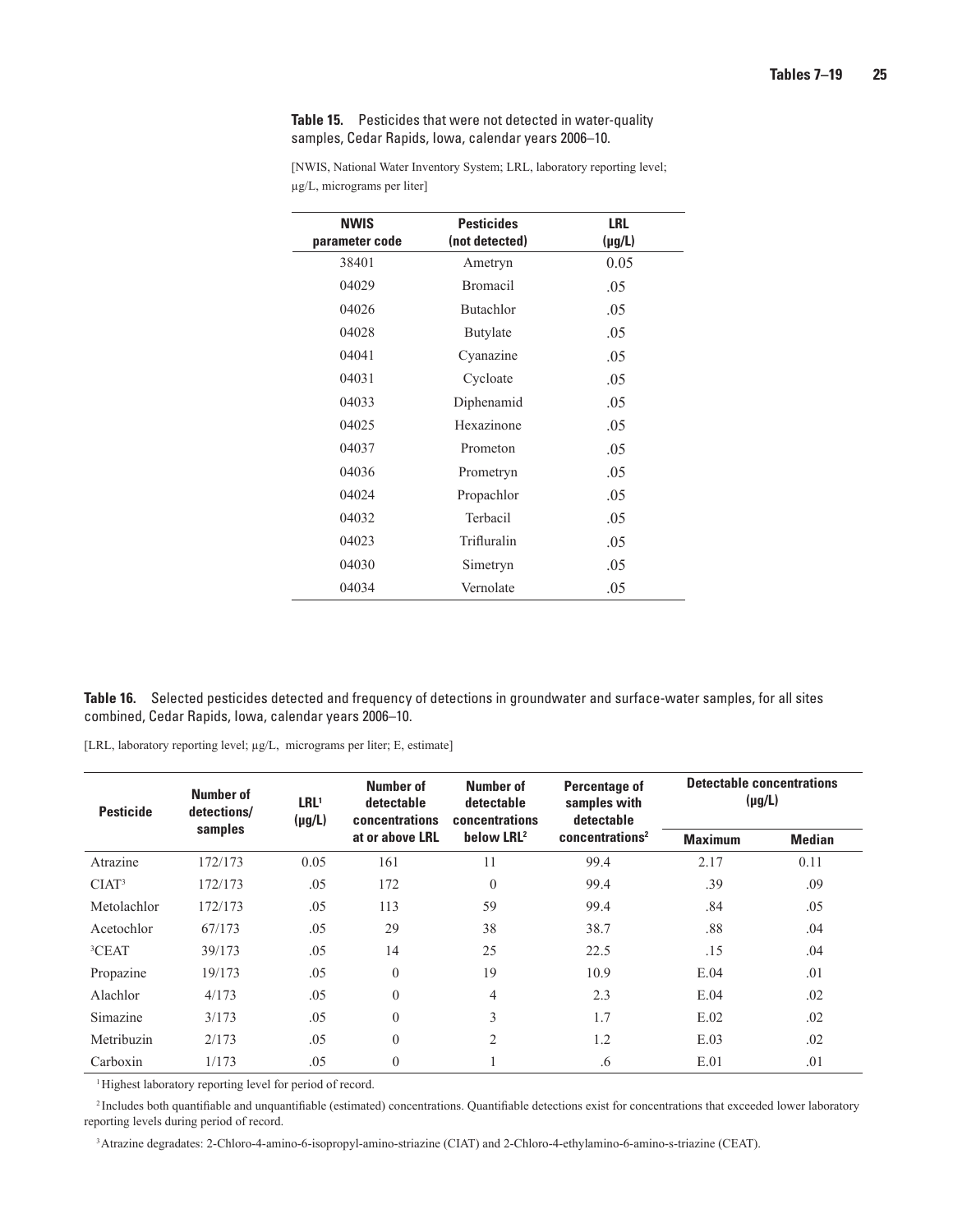<span id="page-33-0"></span>**Table 17.** Selected pesticides detected and frequency of detections in groundwater and surface-water samples, Cedar Rapids, Iowa, calendar years 2006–10.

[LRL, laboratory reporting level; µg/L, micrograms per liter; E, estimate; ND, not detected]

|                                            | <b>Number of</b> | LRL <sup>1</sup> | <b>Number of</b><br><b>Number of</b><br>detectable<br>detectable |                                              | <b>Percentage of</b><br>samples with      | <b>Detectable concentrations</b><br>$(\mu g/L)$ |               |
|--------------------------------------------|------------------|------------------|------------------------------------------------------------------|----------------------------------------------|-------------------------------------------|-------------------------------------------------|---------------|
| <b>Pesticide</b><br>detections/<br>samples |                  | $(\mu g/L)$      | concentrations<br>at or greater<br>than LRL                      | concentrations<br>less than LRL <sup>2</sup> | detectable<br>concentrations <sup>2</sup> | <b>Maximum</b>                                  | <b>Median</b> |
|                                            |                  |                  |                                                                  | Groundwater                                  |                                           |                                                 |               |
| Atrazine                                   | 155/156          | 0.05             | 146                                                              | $\mathbf{Q}$                                 | 99.4                                      | 1.1                                             | 0.12          |
| <sup>3</sup> CIAT                          | 155/156          | .05              | 155                                                              | $\theta$                                     | 99.4                                      | .24                                             | .09           |
| Metolachlor                                | 155/156          | .05              | 99                                                               | 56                                           | 99.4                                      | .45                                             | .06           |
| Acetochlor                                 | 57/156           | .05              | 20                                                               | 37                                           | 36.5                                      | .21                                             | E.03          |
| ${}^{3}$ CEAT                              | 36/156           | .05              | 12                                                               | 24                                           | 23.1                                      | .09                                             | E.04          |
| Propazine                                  | 16/156           | .05              | $\theta$                                                         | 16                                           | 10.2                                      | E.02                                            | E.01          |
| Alachlor                                   | 3/156            | .05              | $\theta$                                                         | 3                                            | 1.9                                       | E.02                                            | E.02          |
| Simazine                                   | 2/156            | .05              | $\theta$                                                         | $\overline{c}$                               | 1.3                                       | E.03                                            | E.02          |
| Metribuzin                                 | 2/156            | .05              | $\theta$                                                         | $\overline{2}$                               | 1.3                                       | E.03                                            | E.02          |
| Carboxin                                   | 1/156            | .05              | $\theta$                                                         | 1                                            | .6                                        | E.02                                            | E.02          |
|                                            |                  |                  |                                                                  | Surface water                                |                                           |                                                 |               |
| Atrazine                                   | 17/17            | 0.05             | 16                                                               | 1                                            | 100                                       | 2.17                                            | 0.1           |
| <sup>3</sup> CIAT                          | 17/17            | .05              | 17                                                               | $\theta$                                     | 100                                       | .39                                             | .09           |
| Metolachlor                                | 17/17            | .05              | 13                                                               | 4                                            | 100                                       | .84                                             | .06           |
| Acetochlor                                 | 9/17             | .05              | 8                                                                | 1                                            | 52.9                                      | .88                                             | .08           |
| ${}^{3}$ CEAT                              | 4/16             | .05              | 3                                                                | $\mathbf{1}$                                 | 25                                        | .15                                             | .06           |
| Propazine                                  | 3/17             | .05              | $\boldsymbol{0}$                                                 | 3                                            | 17.6                                      | E.04                                            | E.02          |
| Alachlor                                   | 1/17             | .05              | $\theta$                                                         | 1                                            | 5.9                                       | E.02                                            | E.02          |
| Simazine                                   | 1/17             | .05              | $\theta$                                                         | 1                                            | 5.9                                       | E.04                                            | E.04          |
| Metribuzin                                 | 0/17             | .05              | $\theta$                                                         | $\Omega$                                     | $\theta$                                  | ND                                              | ND            |
| Carboxin                                   | 0/17             | .05              | $\theta$                                                         | $\theta$                                     | $\overline{0}$                            | ND                                              | ND            |

<sup>1</sup>Highest laboratory reporting level for period of record.

<sup>2</sup> Includes both quantifiable and unquantifiable (estimated) concentrations. Quantifiable detections exist for concentrations that exceeded lower laboratory reporting levels during period of record.

3Atrazine degradates: 2-Chloro-4-amino-6-isopropyl-amino-striazine (CIAT) and 2-Chloro-4-ethylamino-6-amino-s-triazine (CEAT).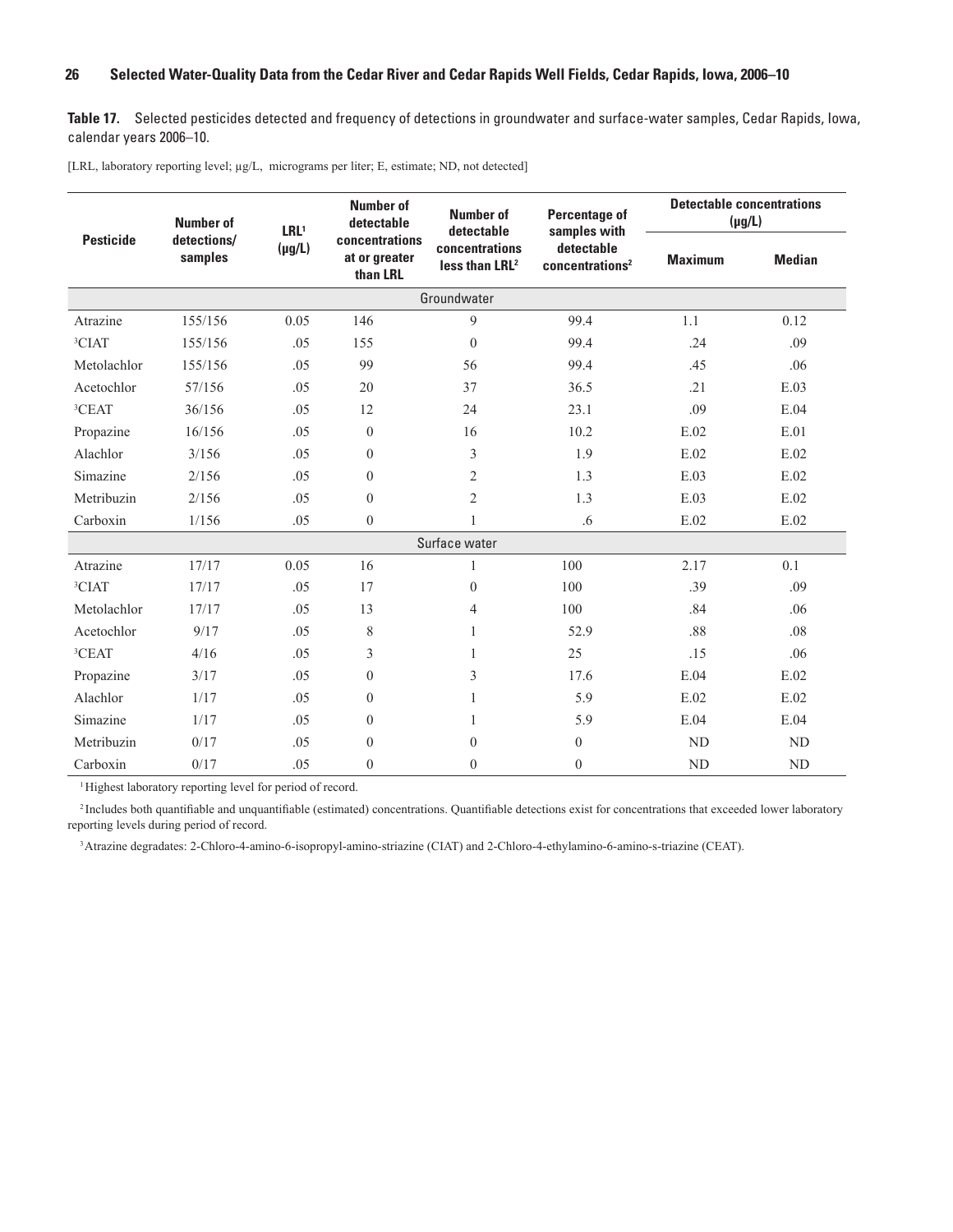<span id="page-34-0"></span>**Table 18.** Selected pesticides detected and frequency of detections in groundwater and surface-water samples, by site, Cedar Rapids, Iowa, calendar years 2006–10.

[LRL, laboratory reporting level; µg/L,micrograms per liter; E, estimate; ND, no detection]

| <b>Pesticide</b>  | <b>Number of</b><br>detections/                                    | LRL <sup>1</sup> | <b>Number of</b><br>detectable            | Number of<br>detectable con-              | <b>Detectable</b><br>concentrations<br><b>Percentage of</b><br>$(\mu g/L)$<br>samples with |                 |            |
|-------------------|--------------------------------------------------------------------|------------------|-------------------------------------------|-------------------------------------------|--------------------------------------------------------------------------------------------|-----------------|------------|
|                   | $(\mu g/L)$<br>concentrations at<br>samples<br>or greater than LRL |                  | centrations less<br>than LRL <sup>2</sup> | detectable<br>concentrations <sup>2</sup> | <b>Maximum</b>                                                                             | <b>Median</b>   |            |
|                   |                                                                    |                  |                                           | 1993USGS CRM-3                            |                                                                                            |                 |            |
| Atrazine          | $8/8$                                                              | 0.05             | 8                                         | $\mathbf{0}$                              | 100                                                                                        | 0.86            | 0.16       |
| CIAT <sup>3</sup> | 8/8                                                                | .05              | 8                                         | $\boldsymbol{0}$                          | 100                                                                                        | .18             | .09        |
| Metolachlor       | 8/8                                                                | .05              | 4                                         | $\overline{4}$                            | 100                                                                                        | .28             | E.05       |
| CEAT <sup>3</sup> | 3/8                                                                | .05              | $\overline{c}$                            | 1                                         | 37.5                                                                                       | .09             | .08        |
| Acetochlor        | 2/8                                                                | .05              | 1                                         | $\mathbf{1}$                              | 25                                                                                         | .05             | E.035      |
| Propazine         | 2/8                                                                | .05              | $\theta$                                  | $\overline{2}$                            | 25                                                                                         | E.02            | E.015      |
| Simazine          | 1/8                                                                | .05              | $\theta$                                  | $\mathbf{1}$                              | 12.5                                                                                       | E.01            | E.01       |
| Alachlor          | $0/8$                                                              | .05              | $\mathbf{0}$                              | $\theta$                                  | $\boldsymbol{0}$                                                                           | ND              | ND         |
| Metribuzin        | $0/8$                                                              | .05              | $\theta$                                  | $\theta$                                  | $\theta$                                                                                   | ND              | ND         |
| Carboxin          | $0/8$                                                              | .05              | $\theta$                                  | $\theta$                                  | $\theta$                                                                                   | ND              | $\rm ND$   |
|                   |                                                                    |                  |                                           | 1993USGS CRM-4                            |                                                                                            |                 |            |
| Atrazine          | 2/2                                                                | 0.05             | $\theta$                                  | $\overline{2}$                            | 100                                                                                        | E.04            | E.04       |
| CIAT <sup>3</sup> | 2/2                                                                | .05              | 2                                         | $\overline{0}$                            | 100                                                                                        | .08             | .15        |
| Metolachlor       | 2/2                                                                | .05              | $\mathbf{0}$                              | $\mathbf{2}$                              | 100                                                                                        | E.02            | E.02       |
| Carboxin          | 1/2                                                                | .05              | $\theta$                                  | 1                                         | 50                                                                                         | E.02            | E.02       |
| Acetochlor        | 1/2                                                                | .05              | $\mathbf{0}$                              | 1                                         | 50                                                                                         | E.01            | E.01       |
| CEAT <sup>3</sup> | 0/2                                                                | .05              | $\theta$                                  | $\overline{0}$                            | $\mathbf{0}$                                                                               | $\mbox{\sc ND}$ | ND         |
| Propazine         | 0/2                                                                | .05              | $\theta$                                  | $\theta$                                  | $\boldsymbol{0}$                                                                           | ND              | ND         |
| Alachlor          | 0/2                                                                | .05              | $\theta$                                  | $\boldsymbol{0}$                          | $\boldsymbol{0}$                                                                           | ND              | ND         |
| Simazine          | 0/2                                                                | .05              | $\mathbf{0}$                              | $\theta$                                  | $\boldsymbol{0}$                                                                           | ND              | ND         |
| Metribuzin        | $0/2$                                                              | .05              | $\mathbf{0}$                              | $\theta$                                  | $\theta$                                                                                   | ND              | $\rm ND$   |
|                   |                                                                    |                  |                                           | 2009USGS CRM-4A                           |                                                                                            |                 |            |
| Atrazine          | 4/4                                                                | 0.05             | 3                                         | 1                                         | 100                                                                                        | 0.52            | 0.14       |
| CIAT <sup>3</sup> | 4/4                                                                | .05              | 4                                         | $\boldsymbol{0}$                          | 100                                                                                        | .21             | .13        |
| Metolachlor       | 4/4                                                                | .05              | 3                                         | 1                                         | 100                                                                                        | .19             | .07        |
| $CEAT^3$          | $2/4$                                                              | $.05\,$          | $\overline{c}$                            | $\boldsymbol{0}$                          | 50                                                                                         | .06             | .06        |
| Acetochlor        | 1/4                                                                | .05              | $\boldsymbol{0}$                          | 1                                         | $25\,$                                                                                     | $\rm E.02$      | $\rm E.02$ |
| Propazine         | 1/4                                                                | $.05\,$          | $\boldsymbol{0}$                          | 1                                         | $25\,$                                                                                     | $\rm E.01$      | $E.01$     |
| Alachlor          | $0/4$                                                              | .05              | $\boldsymbol{0}$                          | $\boldsymbol{0}$                          | $\boldsymbol{0}$                                                                           | $\rm ND$        | ND         |
| Simazine          | 0/4                                                                | .05              | $\boldsymbol{0}$                          | $\theta$                                  | $\boldsymbol{0}$                                                                           | $\rm ND$        | $\rm ND$   |
| Metribuzin        | 0/4                                                                | .05              | $\boldsymbol{0}$                          | $\theta$                                  | $\boldsymbol{0}$                                                                           | $\mbox{ND}$     | $\rm ND$   |
| Carboxin          | $0/4$                                                              | $.05\,$          | $\boldsymbol{0}$                          | $\boldsymbol{0}$                          | $\boldsymbol{0}$                                                                           | $\rm ND$        | $\rm ND$   |
|                   |                                                                    |                  |                                           | 1998USGS CRM-22                           |                                                                                            |                 |            |
| Atrazine          | 17/18                                                              | 0.05             | 16                                        | $\mathbf{1}$                              | 94.4                                                                                       | 1.11            | 0.085      |
| CIAT <sup>3</sup> | 17/18                                                              | .05              | 17                                        | $\boldsymbol{0}$                          | 94.4                                                                                       | .24             | .085       |
| Metolachlor       | 17/18                                                              | .05              | 12                                        | 5                                         | 94.4                                                                                       | .45             | .12        |
| $CEAT^3$          | $4/18$                                                             | .05              | $\mathbf{1}$                              | 3                                         | 22.2                                                                                       | $.08\,$         | $\rm E.02$ |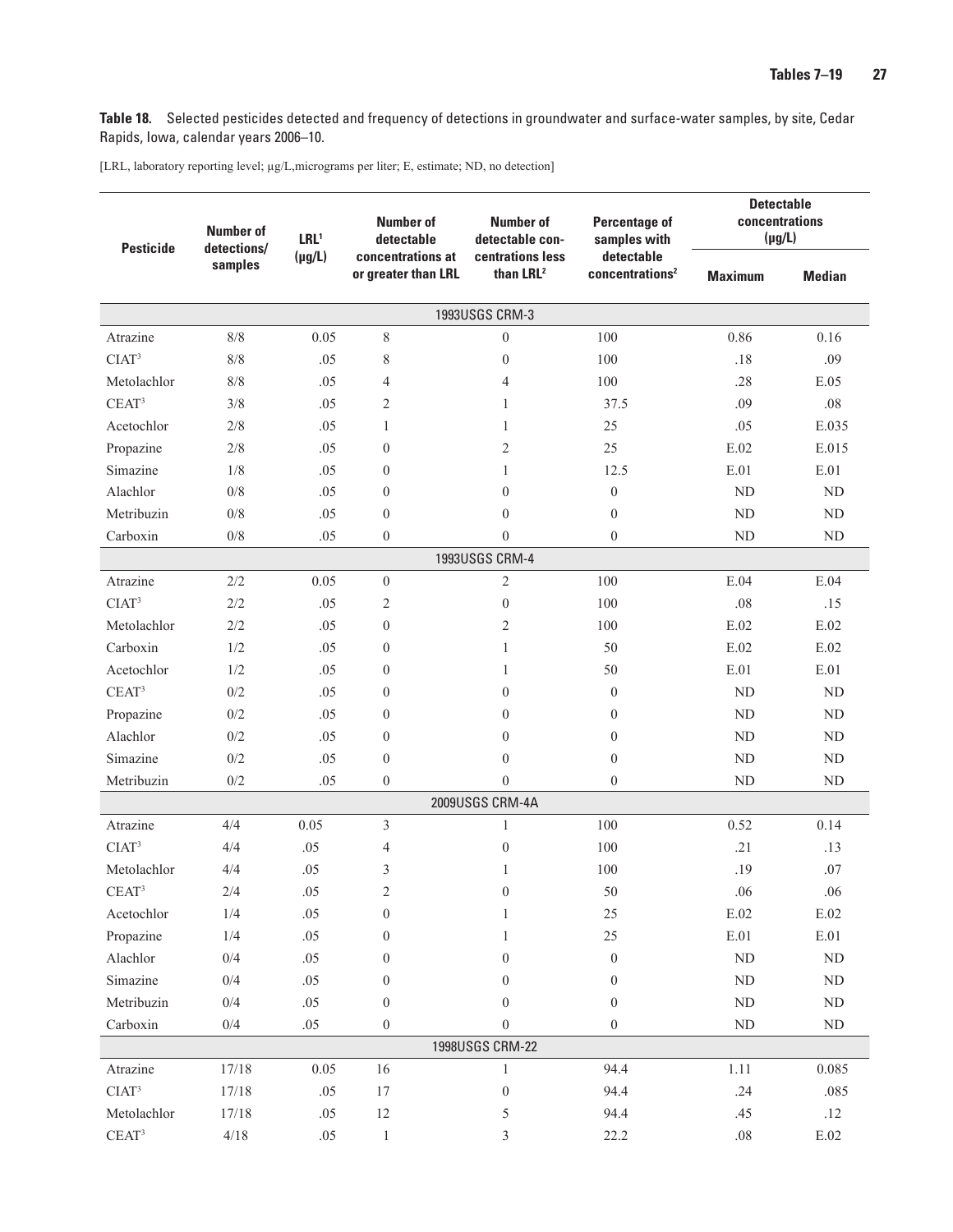**Table 18.** Selected pesticides detected and frequency of detections in groundwater and surface-water samples, by site, Cedar Rapids, Iowa, calendar years 2006–10.—Continued

[LRL, laboratory reporting level; µg/L,micrograms per liter; E, estimate; ND, no detection]

| <b>Pesticide</b>  | <b>Number of</b><br>detections/ | LRL <sup>1</sup> | <b>Number of</b><br>detectable           | <b>Number of</b><br>detectable con-       | <b>Percentage of</b><br>samples with      | <b>Detectable</b><br>concentrations<br>$(\mu g/L)$ |                               |
|-------------------|---------------------------------|------------------|------------------------------------------|-------------------------------------------|-------------------------------------------|----------------------------------------------------|-------------------------------|
|                   | samples                         | $(\mu g/L)$      | concentrations at<br>or greater than LRL | centrations less<br>than LRL <sup>2</sup> | detectable<br>concentrations <sup>2</sup> | <b>Maximum</b>                                     | <b>Median</b>                 |
|                   |                                 |                  |                                          | 1998USGS CRM-22-Continued                 |                                           |                                                    |                               |
| Acetochlor        | 3/18                            | .05              | $\overline{2}$                           | 1                                         | 16.7                                      | .15                                                | $\cdot$ 1                     |
| Propazine         | 1/18                            | .05              | $\boldsymbol{0}$                         | $\mathbf{1}$                              | 5.6                                       | E.02                                               | E.02                          |
| Alachlor          | 1/18                            | .05              | $\theta$                                 | 1                                         | 5.6                                       | E.01                                               | E.01                          |
| Simazine          | 1/18                            | .05              | $\theta$                                 | 1                                         | 5.6                                       | E.02                                               | E.02                          |
| Metribuzin        | 0/18                            | .05              | $\theta$                                 | $\overline{0}$                            | $\boldsymbol{0}$                          | $\rm ND$                                           | $\rm ND$                      |
| Carboxin          | 0/18                            | .05              | $\boldsymbol{0}$                         | $\theta$                                  | $\boldsymbol{0}$                          | ND                                                 | ND                            |
|                   |                                 |                  |                                          | 1998USGS CRM-23                           |                                           |                                                    |                               |
| Atrazine          | 4/4                             | 0.05             | $\overline{4}$                           | $\overline{0}$                            | 100                                       | 0.09                                               | 0.08                          |
| CIAT <sup>3</sup> | 4/4                             | .05              | $\overline{4}$                           | $\boldsymbol{0}$                          | 100                                       | .11                                                | E.06                          |
| Metolachlor       | 4/4                             | .05              | 1                                        | 3                                         | 100                                       | .05                                                | E.035                         |
| CEAT <sup>3</sup> | 0/4                             | .05              | $\theta$                                 | $\mathbf{0}$                              | $\overline{0}$                            | ND                                                 | $\rm ND$                      |
| Acetochlor        | 0/4                             | .05              | $\theta$                                 | $\mathbf{0}$                              | $\theta$                                  | ND                                                 | $\rm ND$                      |
| Propazine         | 0/4                             | .05              | $\theta$                                 | $\mathbf{0}$                              | $\boldsymbol{0}$                          | ND                                                 | $\rm ND$                      |
| Alachlor          | 0/4                             | .05              | $\theta$                                 | $\overline{0}$                            | $\overline{0}$                            | ND                                                 | $\rm ND$                      |
| Simazine          | 0/4                             | .05              | $\boldsymbol{0}$                         | $\mathbf{0}$                              | $\boldsymbol{0}$                          | ND                                                 | $\rm ND$                      |
| Metribuzin        | 0/4                             | .05              | $\theta$                                 | $\mathbf{0}$                              | $\theta$                                  | ND                                                 | ${\rm ND}$                    |
| Carboxin          | 0/4                             | .05              | $\boldsymbol{0}$                         | $\theta$                                  | $\theta$                                  | ND                                                 | ${\rm ND}$                    |
|                   |                                 |                  |                                          | 1990Seminole 17                           |                                           |                                                    |                               |
| Atrazine          | 16/16                           | 0.05             | 16                                       | $\boldsymbol{0}$                          | 100                                       | 0.44                                               | 0.13                          |
| CIAT <sup>3</sup> | 16/16                           | .05              | 16                                       | $\mathbf{0}$                              | 100                                       | .16                                                | .08                           |
| Metolachlor       | 16/16                           | .05              | 14                                       | 2                                         | 100                                       | .12                                                | .07                           |
| Acetochlor        | 7/16                            | .05              | $\mathfrak{2}$                           | 5                                         | 43.8                                      | $\cdot$ 1                                          | E.03                          |
| CEAT <sup>3</sup> | 3/16                            | .05              | $\mathbf{1}$                             | $\mathfrak{2}$                            | 18.8                                      | .05                                                | E.04                          |
| Propazine         | 2/16                            | .05              | $\theta$                                 | 2                                         | 12.5                                      | E.01                                               | E.01                          |
| Alachlor          | 0/16                            | .05              | $\mathbf{0}$                             | $\boldsymbol{0}$                          | $\boldsymbol{0}$                          | <b>ND</b>                                          | ND                            |
| Simazine          | $0/16$                          | .05              | $\boldsymbol{0}$                         | $\boldsymbol{0}$                          | $\boldsymbol{0}$                          | $\rm ND$                                           | $\rm ND$                      |
| Metribuzin        | $0/16$                          | .05              | $\boldsymbol{0}$                         | $\overline{0}$                            | $\boldsymbol{0}$                          | $\rm ND$                                           | $\rm ND$                      |
| Carboxin          | 0/16                            | .05              | $\boldsymbol{0}$                         | $\boldsymbol{0}$                          | $\boldsymbol{0}$                          | $\rm ND$                                           | $\rm ND$                      |
|                   |                                 |                  |                                          | Seminole 18                               |                                           |                                                    |                               |
| Atrazine          | 12/12                           | 0.05             | $12\,$                                   | $\boldsymbol{0}$                          | $100\,$                                   | 0.51                                               | $0.18\,$                      |
| CIAT <sup>3</sup> | 12/12                           | .05              | 12                                       | $\boldsymbol{0}$                          | $100\,$                                   | $.17$                                              | .12                           |
| Metolachlor       | 12/12                           | .05              | 9                                        | 3                                         | $100\,$                                   | .12                                                | .06                           |
| Acetochlor        | 6/12                            | .05              | $\sqrt{2}$                               | 4                                         | 50                                        | $\cdot$ 1                                          | E.035                         |
| Propazine         | $3/12$                          | .05              | $\boldsymbol{0}$                         | 3                                         | 25                                        | $\rm E.01$                                         | $\boldsymbol{\mathrm{E.007}}$ |
| $CEAT^3$          | 2/12                            | .05              | $\boldsymbol{0}$                         | 2                                         | 16.7                                      | E.04                                               | E.04                          |
| Alachlor          | $0/12$                          | .05              | $\boldsymbol{0}$                         | $\boldsymbol{0}$                          | $\boldsymbol{0}$                          | $\rm ND$                                           | $\rm ND$                      |
| Simazine          | $0/12$                          | .05              | $\boldsymbol{0}$                         | $\boldsymbol{0}$                          | $\boldsymbol{0}$                          | $\rm ND$                                           | $\rm ND$                      |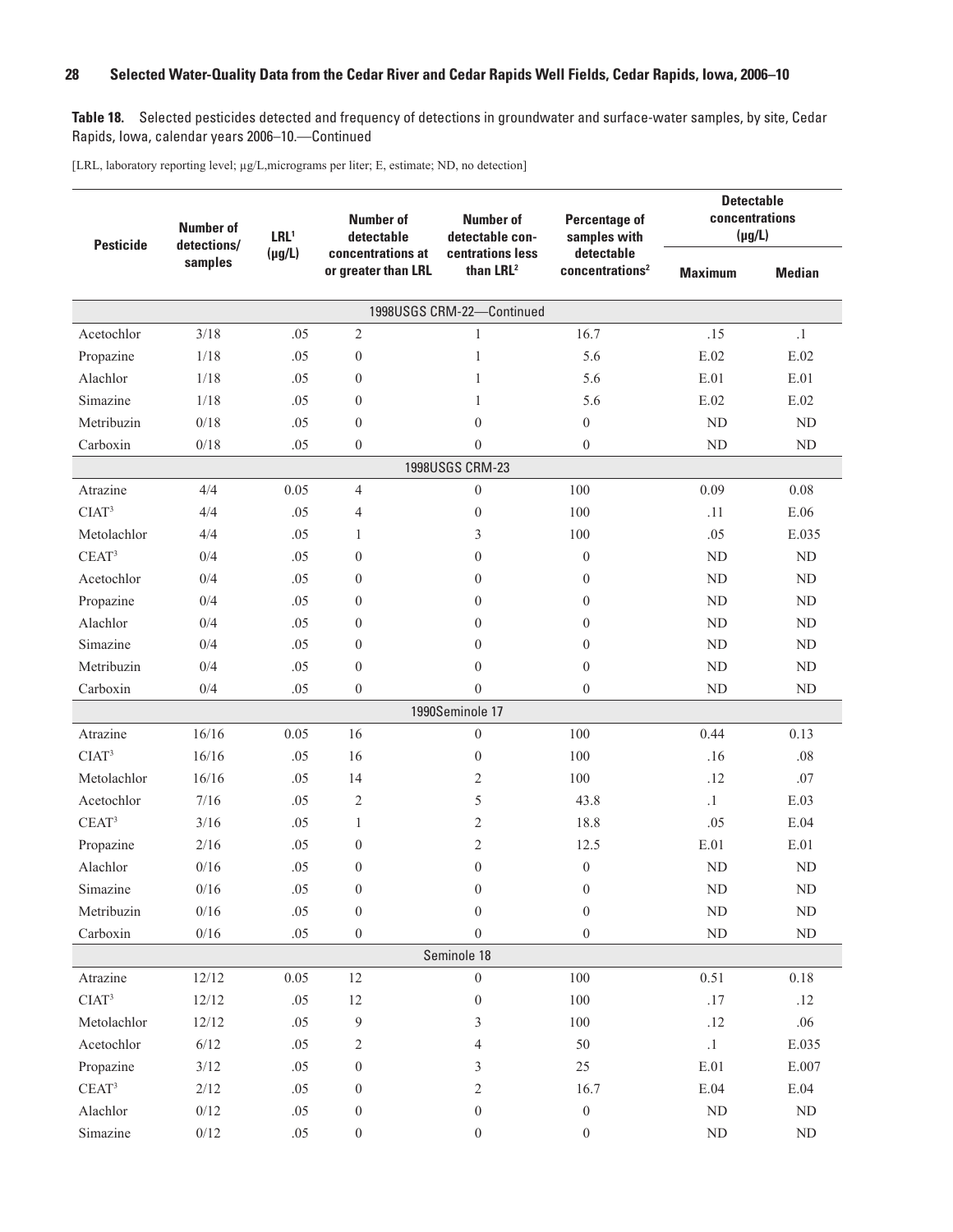**Table 18.** Selected pesticides detected and frequency of detections in groundwater and surface-water samples, by site, Cedar Rapids, Iowa, calendar years 2006–10.—Continued

[LRL, laboratory reporting level; µg/L,micrograms per liter; E, estimate; ND, no detection]

| <b>Pesticide</b>  | <b>Number of</b><br>detections/ | LRL <sup>1</sup> | <b>Number of</b><br>detectable           | <b>Number of</b><br>detectable con-       | <b>Percentage of</b><br>samples with      | <b>Detectable</b><br>concentrations<br>$(\mu g/L)$ |               |
|-------------------|---------------------------------|------------------|------------------------------------------|-------------------------------------------|-------------------------------------------|----------------------------------------------------|---------------|
|                   | samples                         | $(\mu g/L)$      | concentrations at<br>or greater than LRL | centrations less<br>than LRL <sup>2</sup> | detectable<br>concentrations <sup>2</sup> | <b>Maximum</b>                                     | <b>Median</b> |
|                   |                                 |                  |                                          | Seminole 18-Continued                     |                                           |                                                    |               |
| Metribuzin        | 0/12                            | .05              | $\mathbf{0}$                             | $\boldsymbol{0}$                          | $\mathbf{0}$                              | ND                                                 | ND            |
| Carboxin          | 0/12                            | .05              | $\boldsymbol{0}$                         | $\boldsymbol{0}$                          | $\boldsymbol{0}$                          | <b>ND</b>                                          | ND            |
|                   |                                 |                  |                                          | Ranney 1                                  |                                           |                                                    |               |
| Atrazine          | 19/19                           | 0.05             | 18                                       | $\mathbf{1}$                              | 100                                       | 0.68                                               | 0.08          |
| CIAT <sup>3</sup> | 19/19                           | .05              | 19                                       | $\overline{0}$                            | 100                                       | .17                                                | .09           |
| Metolachlor       | 19/19                           | .05              | 11                                       | 8                                         | 100                                       | .14                                                | .05           |
| Acetochlor        | 7/19                            | .05              | $\overline{2}$                           | 5                                         | 36.8                                      | .09                                                | E.03          |
| CEAT <sup>3</sup> | 4/19                            | .05              | $\overline{2}$                           | $\overline{2}$                            | 21                                        | .05                                                | E.045         |
| Propazine         | 2/19                            | .05              | $\overline{0}$                           | $\mathfrak{2}$                            | 10.5                                      | E.01                                               | E.01          |
| Alachlor          | 0/19                            | .05              | $\mathbf{0}$                             | $\overline{0}$                            | $\theta$                                  | ND                                                 | ND            |
| Simazine          | 0/19                            | .05              | $\mathbf{0}$                             | $\overline{0}$                            | $\overline{0}$                            | ND                                                 | $\rm ND$      |
| Metribuzin        | 0/19                            | .05              | $\overline{0}$                           | $\overline{0}$                            | $\theta$                                  | ND                                                 | ND            |
| Carboxin          | 0/19                            | .05              | $\mathbf{0}$                             | $\overline{0}$                            | $\theta$                                  | ND                                                 | ND            |
|                   |                                 |                  |                                          | Ranney 2                                  |                                           |                                                    |               |
| Atrazine          | 19/19                           | 0.05             | 17                                       | $\mathfrak{2}$                            | 100                                       | 0.48                                               | 0.12          |
| CIAT <sup>3</sup> | 19/19                           | .05              | 17                                       | $\boldsymbol{0}$                          | 100                                       | .18                                                | .09           |
| Metolachlor       | 19/19                           | .05              | 13                                       | 6                                         | 100                                       | .16                                                | .07           |
| Acetochlor        | 8/19                            | .05              | $\overline{2}$                           | 6                                         | 42.1                                      | .13                                                | E.03          |
| CEAT <sup>3</sup> | 4/19                            | .05              | $\mathbf{1}$                             | 3                                         | 21                                        | E.05                                               | E.04          |
| Propazine         | 1/19                            | .05              | $\overline{0}$                           | 1                                         | 5.3                                       | E.01                                               | E.01          |
| Alachlor          | 0/19                            | .05              | $\mathbf{0}$                             | $\overline{0}$                            | $\theta$                                  | ND                                                 | E.02          |
| Simazine          | 0/19                            | .05              | $\mathbf{0}$                             | $\overline{0}$                            | $\theta$                                  | ND                                                 | ND            |
| Metribuzin        | 0/19                            | .05              | $\overline{0}$                           | $\boldsymbol{0}$                          | $\boldsymbol{0}$                          | ND                                                 | ND            |
| Carboxin          | 0/19                            | .05              | $\overline{0}$                           | $\Omega$                                  | $\theta$                                  | N <sub>D</sub>                                     | ND            |
|                   |                                 |                  |                                          | <b>West Ranney 3</b>                      |                                           |                                                    |               |
| Atrazine          | $18/18$                         | 0.05             | 17                                       | 1                                         | 100                                       | 0.69                                               | 0.125         |
| CIAT <sup>3</sup> | 18/18                           | .05              | 18                                       | $\boldsymbol{0}$                          | $100\,$                                   | $.18\,$                                            | $\cdot^1$     |
| Metolachlor       | 18/18                           | .05              | $11\,$                                   | 7                                         | $100\,$                                   | $\cdot$ 3                                          | .055          |
| Acetochlor        | $7/18$                          | .05              | 4                                        | 3                                         | 38.9                                      | .21                                                | $E.05$        |
| CEAT <sup>3</sup> | 4/18                            | .05              | $\mathbf{1}$                             | 3                                         | 22.2                                      | E.05                                               | E.035         |
| Propazine         | $2/18$                          | .05              | $\boldsymbol{0}$                         | $\sqrt{2}$                                | 11.1                                      | $\rm E.02$                                         | E.015         |
| Alachlor          | $1/18$                          | .05              | $\boldsymbol{0}$                         | 1                                         | 5.6                                       | $\boldsymbol{\mathrm{E.03}}$                       | E.03          |
| Metribuzin        | $1/18$                          | .05              | $\boldsymbol{0}$                         | 1                                         | 5.6                                       | $\boldsymbol{\mathrm{E.03}}$                       | E.03          |
| Simazine          | $0/18$                          | .05              | $\boldsymbol{0}$                         | $\mathbf{0}$                              | $\boldsymbol{0}$                          | $\rm ND$                                           | $\rm ND$      |
| Carboxin          | $0/18\,$                        | .05              | $\boldsymbol{0}$                         | $\boldsymbol{0}$                          | $\boldsymbol{0}$                          | $\rm ND$                                           | $\rm ND$      |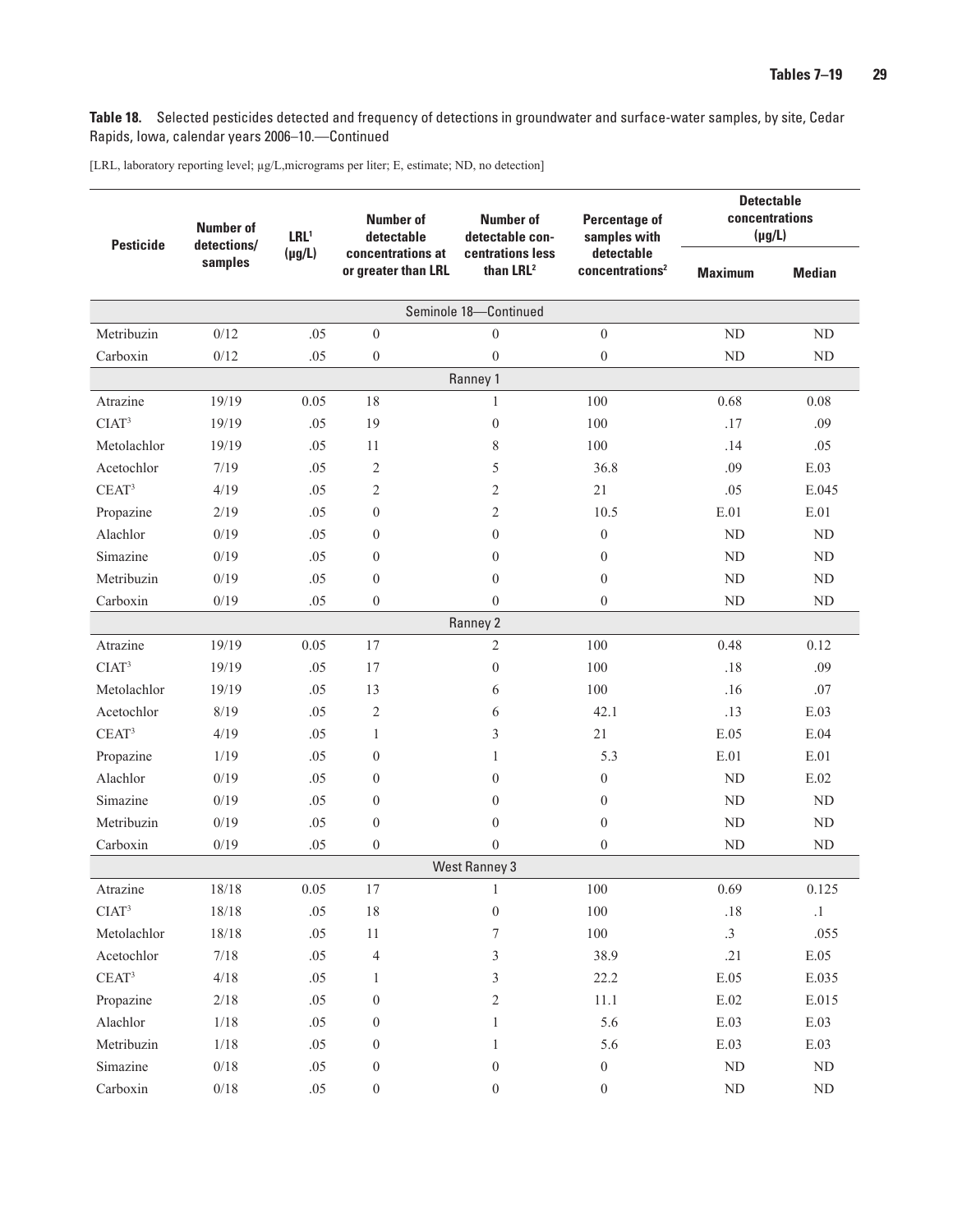**Table 18.** Selected pesticides detected and frequency of detections in groundwater and surface-water samples, by site, Cedar Rapids, Iowa, calendar years 2006–10.—Continued

[LRL, laboratory reporting level; µg/L,micrograms per liter; E, estimate; ND, no detection]

| <b>Pesticide</b>  | <b>Number of</b><br>detections/ | LRL <sup>1</sup> | <b>Number of</b><br>detectable           | <b>Number of</b><br>detectable con-       | <b>Percentage of</b><br>samples with      | <b>Detectable</b><br>concentrations<br>$(\mu g/L)$ |               |
|-------------------|---------------------------------|------------------|------------------------------------------|-------------------------------------------|-------------------------------------------|----------------------------------------------------|---------------|
|                   | samples                         | $(\mu g/L)$      | concentrations at<br>or greater than LRL | centrations less<br>than LRL <sup>2</sup> | detectable<br>concentrations <sup>2</sup> | <b>Maximum</b>                                     | <b>Median</b> |
|                   |                                 |                  |                                          | Seminole Ranney 4                         |                                           |                                                    |               |
| Atrazine          | 17/17                           | 0.05             | 16                                       | $\mathbf{1}$                              | 100                                       | 0.56                                               | 0.14          |
| CIAT <sup>3</sup> | 17/17                           | .05              | 17                                       | $\boldsymbol{0}$                          | 100                                       | .21                                                | .09           |
| Metolachlor       | 17/17                           | .05              | 17                                       | $\mathbf{1}$                              | 100                                       | .21                                                | .06           |
| Acetochlor        | 8/17                            | .05              | 3                                        | 5                                         | 47                                        | .14                                                | E.035         |
| CEAT <sup>3</sup> | 5/17                            | .05              | $\overline{2}$                           | 3                                         | 29.4                                      | .06                                                | E.04          |
| Propazine         | 0/17                            | .05              | $\mathbf{0}$                             | $\overline{0}$                            | $\mathbf{0}$                              | ND                                                 | ND            |
| Alachlor          | 0/17                            | .05              | $\boldsymbol{0}$                         | $\overline{0}$                            | $\boldsymbol{0}$                          | <b>ND</b>                                          | ND            |
| Simazine          | 0/17                            | .05              | $\mathbf{0}$                             | $\overline{0}$                            | $\mathbf{0}$                              | ND                                                 | ${\rm ND}$    |
| Metribuzin        | 0/17                            | .05              | $\mathbf{0}$                             | $\mathbf{0}$                              | $\mathbf{0}$                              | ND                                                 | ND            |
| Carboxin          | 0/17                            | .05              | $\overline{0}$                           | $\overline{0}$                            | $\boldsymbol{0}$                          | ND                                                 | ND            |
|                   |                                 |                  |                                          | <b>Cedar Rapids Waterworks</b>            |                                           |                                                    |               |
| Atrazine          | 19/19                           | 0.05             | 19                                       | $\boldsymbol{0}$                          | 100                                       | 0.37                                               | 0.11          |
| CIAT <sup>3</sup> | 19/19                           | .05              | 19                                       | $\overline{0}$                            | 100                                       | .13                                                | .08           |
| Metolachlor       | 19/19                           | .05              | 11                                       | 8                                         | 100                                       | .16                                                | .06           |
| Acetochlor        | 8/19                            | .05              | 3                                        | 5                                         | 42.1                                      | .10                                                | E.035         |
| CEAT <sup>3</sup> | 5/19                            | .05              | $\mathbf{0}$                             | 5                                         | 26.3                                      | E.03                                               | E.03          |
| Propazine         | 2/19                            | .05              | $\mathbf{0}$                             | $\overline{c}$                            | 10.5                                      | E.01                                               | E.01          |
| Alachlor          | 1/19                            | .05              | $\boldsymbol{0}$                         | $\mathbf{1}$                              | 5.3                                       | E.01                                               | $E.01$        |
| Metribuzin        | 1/19                            | .05              | $\mathbf{0}$                             | $\mathbf{1}$                              | 5.3                                       | E.01                                               | E.01          |
| Simazine          | 0/19                            | .05              | $\boldsymbol{0}$                         | $\mathbf{0}$                              | $\boldsymbol{0}$                          | ND                                                 | ND            |
| Carboxin          | 0/19                            | .05              | $\theta$                                 | $\theta$                                  | $\mathbf{0}$                              | ND                                                 | ND            |
|                   |                                 |                  |                                          | Cedar River at Edgewood Road              |                                           |                                                    |               |
| Atrazine          | 17/17                           | 0.5              | 16                                       | 1                                         | 100                                       | 2.17                                               | 0.1           |
| CIAT <sup>3</sup> | 17/17                           | .05              | 17                                       | $\boldsymbol{0}$                          | 100                                       | .39                                                | .09           |
| Metolachlor       | 17/17                           | .05              | 14                                       | 3                                         | 100                                       | .84                                                | .06           |
| Acetochlor        | $9/17$                          | .05              | $\,$ 8 $\,$                              | 1                                         | 52.9                                      | $.88\,$                                            | $.08\,$       |
| CEAT <sup>3</sup> | 4/17                            | .05              | 3                                        | $\mathbf{1}$                              | 23.5                                      | .15                                                | E.055         |
| Propazine         | $3/17$                          | .05              | $\boldsymbol{0}$                         | $\mathfrak{Z}$                            | 17.6                                      | E.01                                               | $\rm E.01$    |
| Alachlor          | $1/17$                          | .05              | $\boldsymbol{0}$                         | 1                                         | 5.9                                       | $\boldsymbol{\mathrm{E}.04}$                       | $E.04$        |
| Simazine          | 1/17                            | .05              | $\boldsymbol{0}$                         | 1                                         | 5.9                                       | $\rm E.02$                                         | $\rm E.02$    |
| Metribuzin        | $0/17$                          | .05              | $\boldsymbol{0}$                         | $\boldsymbol{0}$                          | $\boldsymbol{0}$                          | $\rm ND$                                           | ND            |
| Carboxin          | $0/17$                          | .05              | $\boldsymbol{0}$                         | $\boldsymbol{0}$                          | $\boldsymbol{0}$                          | $\rm ND$                                           | $\rm ND$      |

<sup>1</sup>Highest laboratory reporting limit for period of record.

<sup>2</sup> Includes both quantifiable and unquantifiable (estimated) concentrations. Quantifiable detections are concentrations that exceeded lower laboratory reporting limits during period of record.

<sup>3</sup>Atrazine degradates: 2-Chloro-4-amino-6-isopropyl-amino-striazine (CIAT) and 2-Chloro-4-ethylamino-6-amino-s-triazine (CEAT).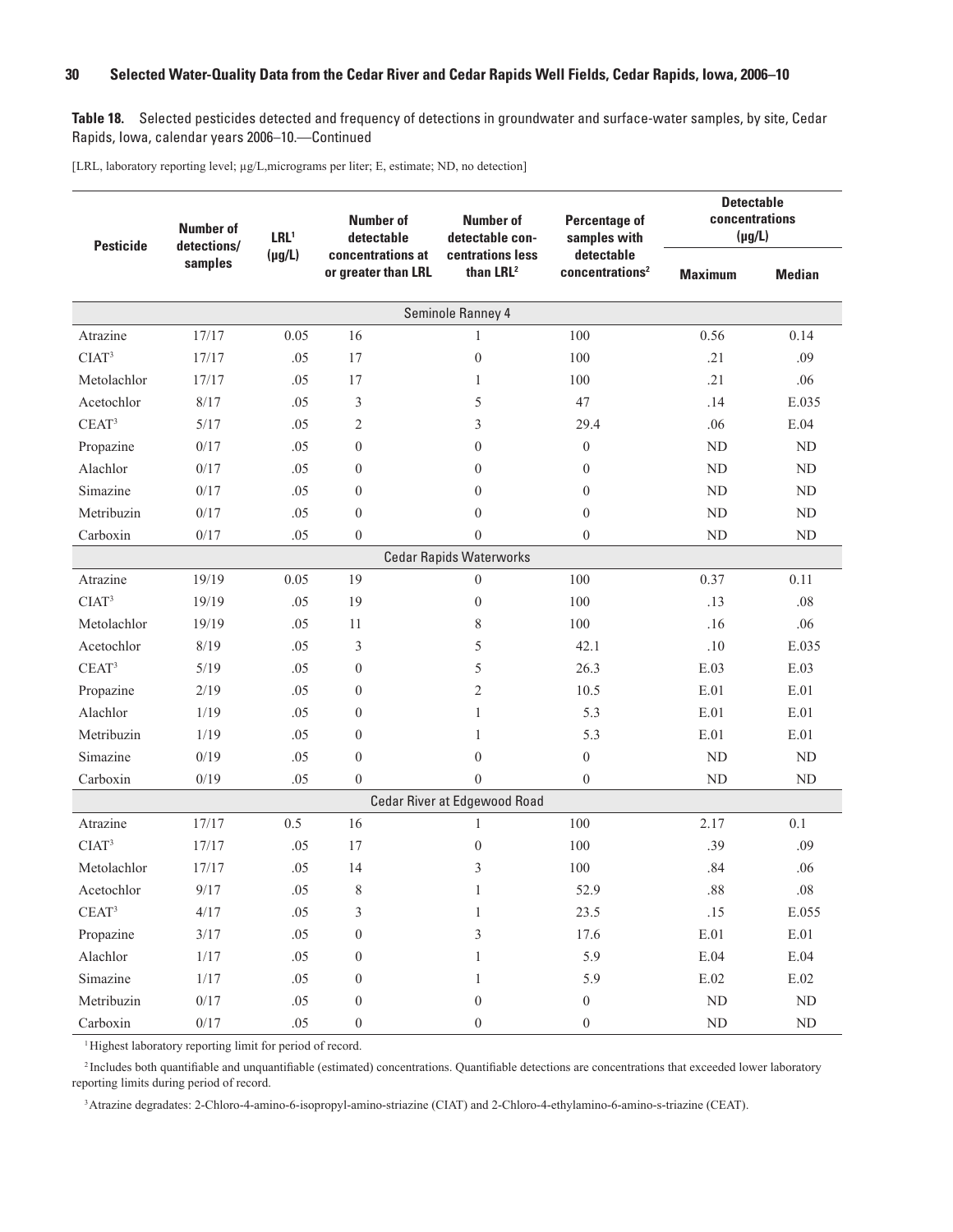#### <span id="page-38-0"></span>**Table 19.** Virus in groundwater and surface-water samples, by site, Cedar Rapids, Iowa, calendar years 2006–10.

[LIMS ID, Laboratory Information Management System Identification number; gc/Tv, genomic copies per total volume sampled; ND, not detected; NA, not available; DNQ, detected, not quantified; E, estimated; NA, not available]

| <b>Date</b><br>(year, month, day) | <b>Time</b><br>$(24-hour)$ | <b>LIMS ID</b> | <b>Adenovirus</b><br>(gc/Tv)        | <b>Enterovirus</b><br>(gc/Tv) | Norovirus GI <sup>1</sup><br>(gc/Tv) | Norovirus GII <sup>1</sup><br>(gc/Tv) |  |  |
|-----------------------------------|----------------------------|----------------|-------------------------------------|-------------------------------|--------------------------------------|---------------------------------------|--|--|
| <b>1998USGS CRM-3</b>             |                            |                |                                     |                               |                                      |                                       |  |  |
| 20080519                          | 1250                       | 1122-01        | ND                                  | ND                            | ND                                   | $\rm ND$                              |  |  |
| 20080804                          | 1600                       | 1226-01        | ND                                  | NA                            | ND                                   | ND                                    |  |  |
| 20081009                          | 1110                       | 1305-01        | $\rm ND$                            | ND                            | ND                                   | $\rm ND$                              |  |  |
| 20090608                          | 1035                       | 1493-01        | ND                                  | ND                            | ND                                   | ND                                    |  |  |
| 20090915                          | 0955                       | 1642-01        | N <sub>D</sub>                      | ND                            | ND                                   | ND                                    |  |  |
|                                   |                            |                | 2010USGS CRM-4A                     |                               |                                      |                                       |  |  |
| 20100720                          | 1020                       | 1758-01        | ND                                  | ND                            | ND                                   | ND                                    |  |  |
| 20100909                          | 0905                       | 1794-01        | <b>ND</b>                           | ND                            | ND                                   | ND                                    |  |  |
|                                   |                            |                | 1998USGS CRM-22                     |                               |                                      |                                       |  |  |
| 20080514                          | 1345                       | 1119-01        | ND                                  | ND                            | N <sub>D</sub>                       | ND                                    |  |  |
| 20080731                          | 1035                       | 1222-01        | ND                                  | NA                            | <b>ND</b>                            | <b>DNQ</b>                            |  |  |
| 20081014                          | 1145                       | 1306-01        | N <sub>D</sub>                      | ND                            | ND                                   | ND                                    |  |  |
| 20090402                          | 1115                       | 1390-01        | ND                                  | ND                            | ND                                   | $\rm ND$                              |  |  |
| 20090609                          | 1150                       | 1495-01        | ND                                  | ND                            | ND                                   | ${\rm ND}$                            |  |  |
|                                   |                            |                | Seminole 17                         |                               |                                      |                                       |  |  |
| 20080513                          | 1230                       | 1116-01        | ND                                  | ND                            | ND                                   | ND                                    |  |  |
| 20080729                          | 0940                       | 1219-01        | <b>DNQ</b>                          | NA                            | <b>ND</b>                            | <b>DNQ</b>                            |  |  |
| 20081006                          | 0945                       | 1296-01        | ND                                  | ND                            | ND                                   | $\rm ND$                              |  |  |
| 20090402                          | 1115                       | 1390-01        | ND                                  | ND                            | ND                                   | $\rm ND$                              |  |  |
| 20090602                          | 1055                       | 1483-02        | ND                                  | ND                            | ND                                   | ND                                    |  |  |
| 20090910                          | 1030                       | 1637-01        | <b>DNQ</b>                          | ND                            | <b>ND</b>                            | $\rm ND$                              |  |  |
| 20100721                          | 1120                       | 1762-01        | ND                                  | ND                            | ND                                   | ${\rm ND}$                            |  |  |
|                                   |                            |                | Seminole Ranney 4                   |                               |                                      |                                       |  |  |
| 20080515                          | 1145                       | 1121-01        | ND                                  | ND                            | ND                                   | ND                                    |  |  |
| 20080730                          | 0956                       | 1221-01        | N <sub>D</sub>                      | ND                            | ND                                   | ND                                    |  |  |
| 20081007                          | 1135                       | 1299-01        | ND                                  | ND                            | ND                                   | ND                                    |  |  |
| 20090604                          | 1005                       | 1490-01        | ND                                  | ND                            | ND                                   | ND                                    |  |  |
| 20090908                          | 1040                       | 1635-01        | 61                                  | ND                            | <b>ND</b>                            | ND                                    |  |  |
| 20090908                          | 1045                       | 1635-02        | ND                                  | ND                            | ND                                   | ND                                    |  |  |
| 20100719                          | 1015                       | 1757-01        | ${\rm ND}$                          | ${\rm ND}$                    | ND                                   | ${\rm ND}$                            |  |  |
| 20100719                          | 1020                       | 1757-02        | ${\rm ND}$                          | ND                            | ND                                   | $\rm ND$                              |  |  |
| 20100830                          | 1520                       | 1783-02        | ${\rm ND}$                          | $\rm ND$                      | ND                                   | $\rm ND$                              |  |  |
|                                   |                            |                | Cedar Rapids Waterworks (raw water) |                               |                                      |                                       |  |  |
| 20090407                          | 1045                       | 1396-01        | $\rm ND$                            | ND                            | ND                                   | ND                                    |  |  |
| 20090930                          | 1140                       | 1648-01        | ${\rm ND}$                          | ND                            | ND                                   | $\rm ND$                              |  |  |
| 20090602                          | 1025                       | 1483-01        | 36E                                 | ND                            | ND                                   | ND                                    |  |  |
| 20100316                          | 0900                       | 1697-01        | $\rm ND$                            | ND                            | ND                                   | $\rm ND$                              |  |  |
| 20100615                          | 0830                       | 1735-01        | $\rm ND$                            | ND                            | ND                                   | $\rm ND$                              |  |  |
| 20100831                          | 1510                       | 1786-01        | $\rm ND$                            | ND                            | ND                                   | ND                                    |  |  |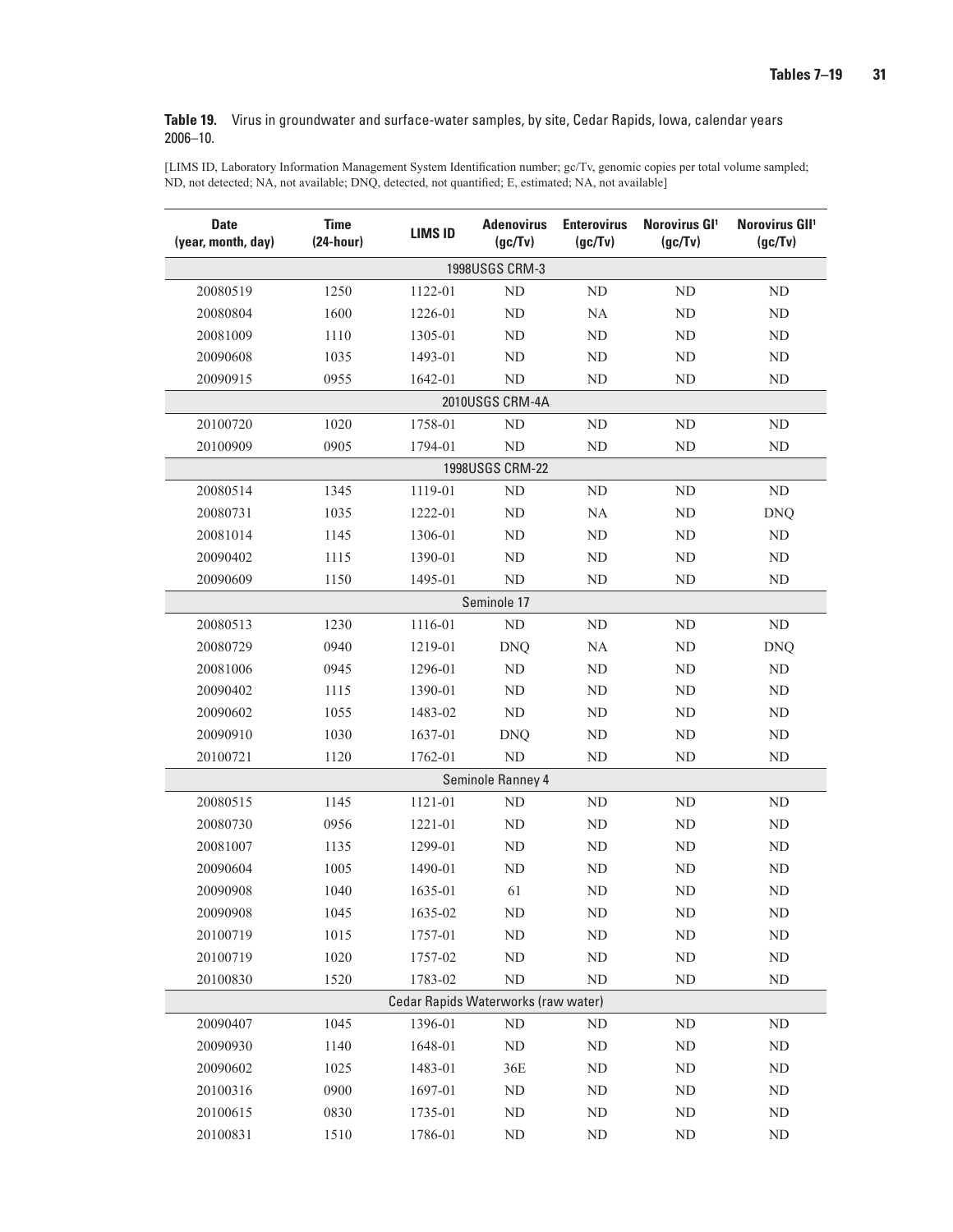**Table 19.** Virus in groundwater and surface-water samples, by site, Cedar Rapids, Iowa, calendar years 2006–10.—Continued

[LIMS ID, Laboratory Information Management System Identification number; gc/Tv, genomic copies per total volume sampled; ND, not detected; NA, not available; DNQ, detected, not quantified; E, estimated; NA, not available]

| <b>Date</b><br>(year, month, day) | <b>Time</b><br>$(24-hour)$ | <b>LIMS ID</b>                           | <b>Adenovirus</b><br>(gc/Tv)      | <b>Enterovirus</b><br>(qc/Tv) | Norovirus GI <sup>1</sup><br>(gc/Tv) | Norovirus GII <sup>1</sup><br>(qc/Tv) |
|-----------------------------------|----------------------------|------------------------------------------|-----------------------------------|-------------------------------|--------------------------------------|---------------------------------------|
|                                   |                            | Cedar Rapids Waterworks (finished water) |                                   |                               |                                      |                                       |
| 20100315                          | 1210                       | 1696-01                                  | ND                                | ND                            | ND                                   | ND                                    |
| 20100615                          | 1520                       | 1735-02                                  | ND                                | ND                            | ND                                   | ND.                                   |
| 20100830                          | 1625                       | 1783-01                                  | ND                                | ND                            | ND                                   | ND                                    |
|                                   |                            |                                          | <b>Cedar River at Edgewood Rd</b> |                               |                                      |                                       |
| 20080520                          | 1615                       | 1126-01                                  | <b>DNO</b>                        | ND                            | ND                                   | 3,400E                                |
| 20080805                          | 0945                       | 1228-01                                  | <b>DNO</b>                        | ND                            | ND                                   | ND.                                   |
| 20090402                          | 1020                       | 1390-02                                  | 130                               | ND                            | ND                                   | ND.                                   |
| 20090603                          | 1014                       | 1487-01                                  | 21E                               | ND.                           | ND                                   | <b>DNQ</b>                            |
| 20090909                          | 0920                       | 1636-01                                  | ND                                | ND                            | ND.                                  | ND.                                   |
| 20100323                          | 1536                       | 1705-01                                  | ND.                               | ND.                           | ND.                                  | ND.                                   |
| 20100614                          | 1800                       | 1733-01                                  | ND                                | ND                            | ND                                   | ND                                    |
| 20100908                          | 1535                       | 1792-01                                  | ND                                | ND                            | ND                                   | ND.                                   |

1  Norovirus cannot be accurately quantified since it cannot grow in cultured cells like other enteric viruses. Norovirus positive controls are obtained from positive stool samples from the local health department. Estimated quantities are given because the true limit of quantification cannot be known until an accurate method is developed. Therefore, low levels of norovirus may be present in these samples (Erin Stelzer, U.S. Geological Survey, Ohio Water Microbiology Laboratory, written commun., 2011).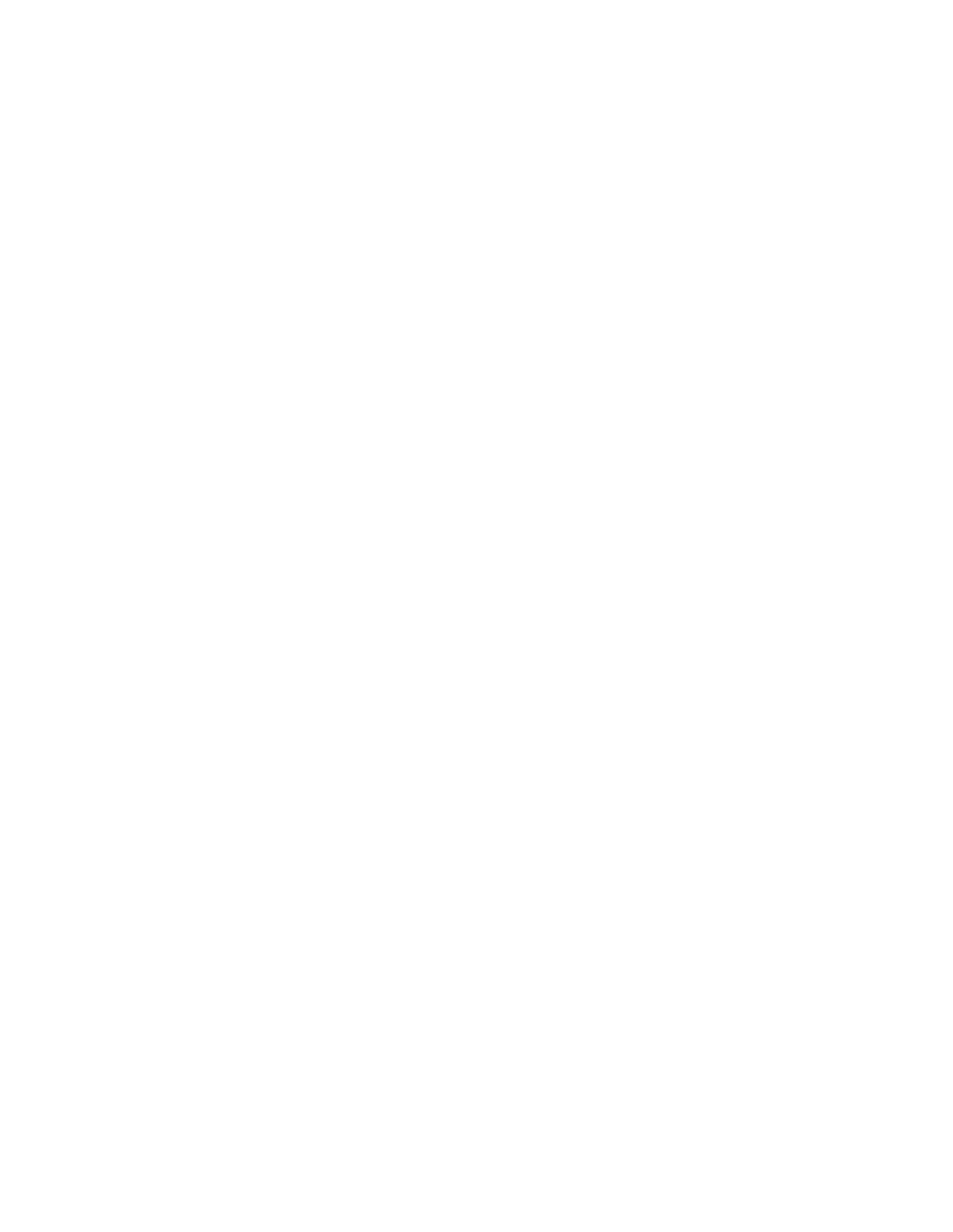Publishing support provided by: Rolla Publishing Service Center

For more information concerning this publication, contact: Director, USGS Iowa Water Science Center P.O. Box 1230 Iowa City, IA 52244 (319) 337–4191

Or visit the Iowa Water Science Center Web site at: *http://ia.water.usgs.gov/*